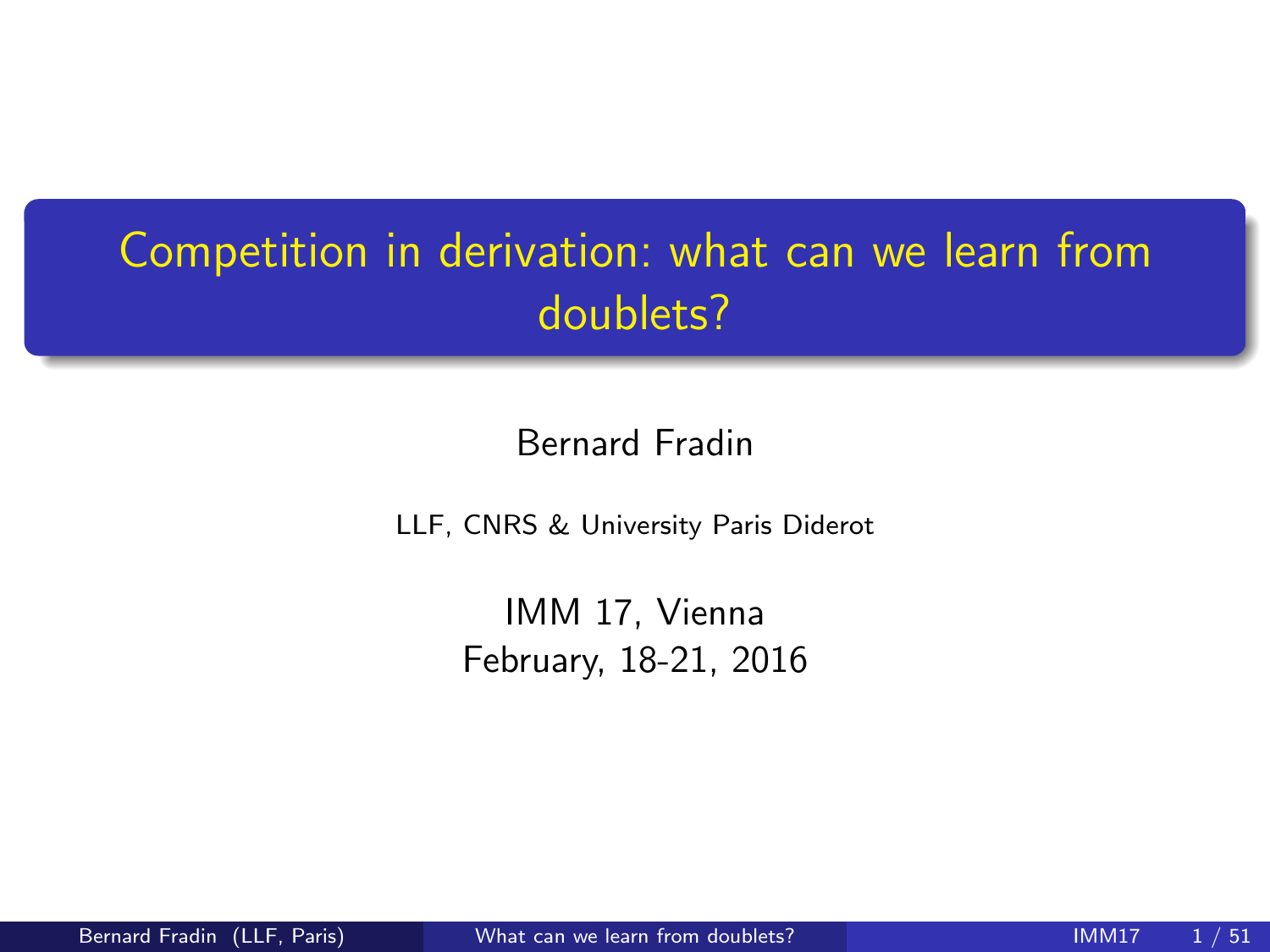- Three conditions have to be satisfied in order for morphological competition to occur : (i) distinct exponents (ii) must appear on the one and same basis and (iii) be correlated with a unique semantic content.
- The competing units must also have the same syntactic distribution.
- Examples of competition in inflection are given in [\(1\)](#page-1-0).
- The competing forms here are in free variation, which is unfrequent.
- <span id="page-1-0"></span>(1) a.  $\{u-kha-ma\}$ -tup-yokt-e ctn 3ns.A-1ns.P-neg-meet-neg-pst (Bickel et al., 2007) 'They didn't meet us'
	- b.  $pens-ases / pens-aras$  spa think-subjv.pst.2sg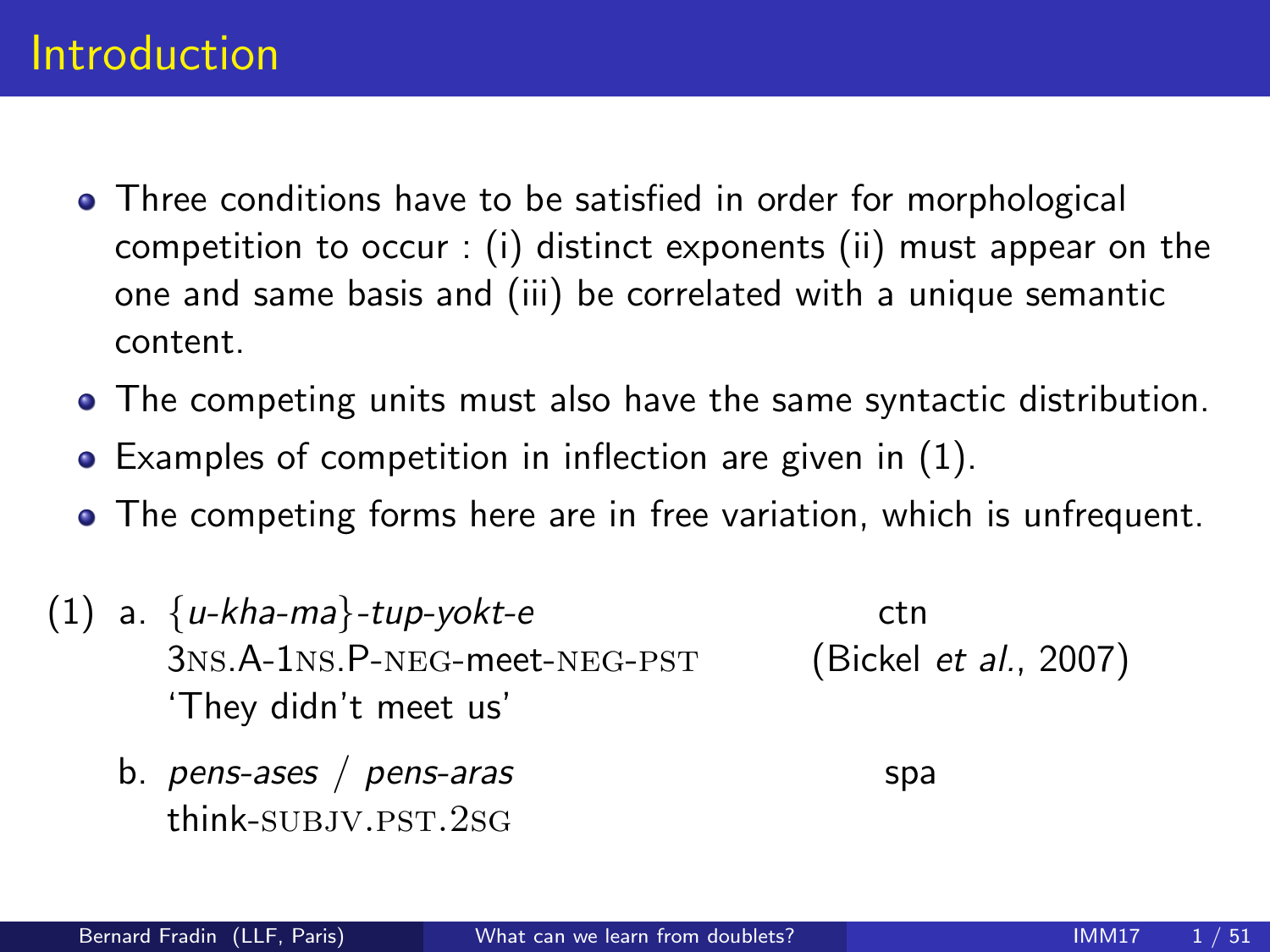- Examples of competition in derivation are given in [\(2\)](#page-2-0).
- In the present case, the competing forms are not in free variation : one is dispreferred as suggested by the number of Google hits.
- <span id="page-2-0"></span>(2) a. camionn-ier  $(10)$  / camionn-eur  $(470,000)$  fra truck-NZR.AGT (Roché, 1997) 'truck-driver'
	- b. belg-ité  $(142)$  / belgic-ité  $(31)$  fra Belgian-ity / Belgium-ity (Dal & Namer, 2010) 'Belgian-ess'
	- The motivations for dispreference are prosodic in this case.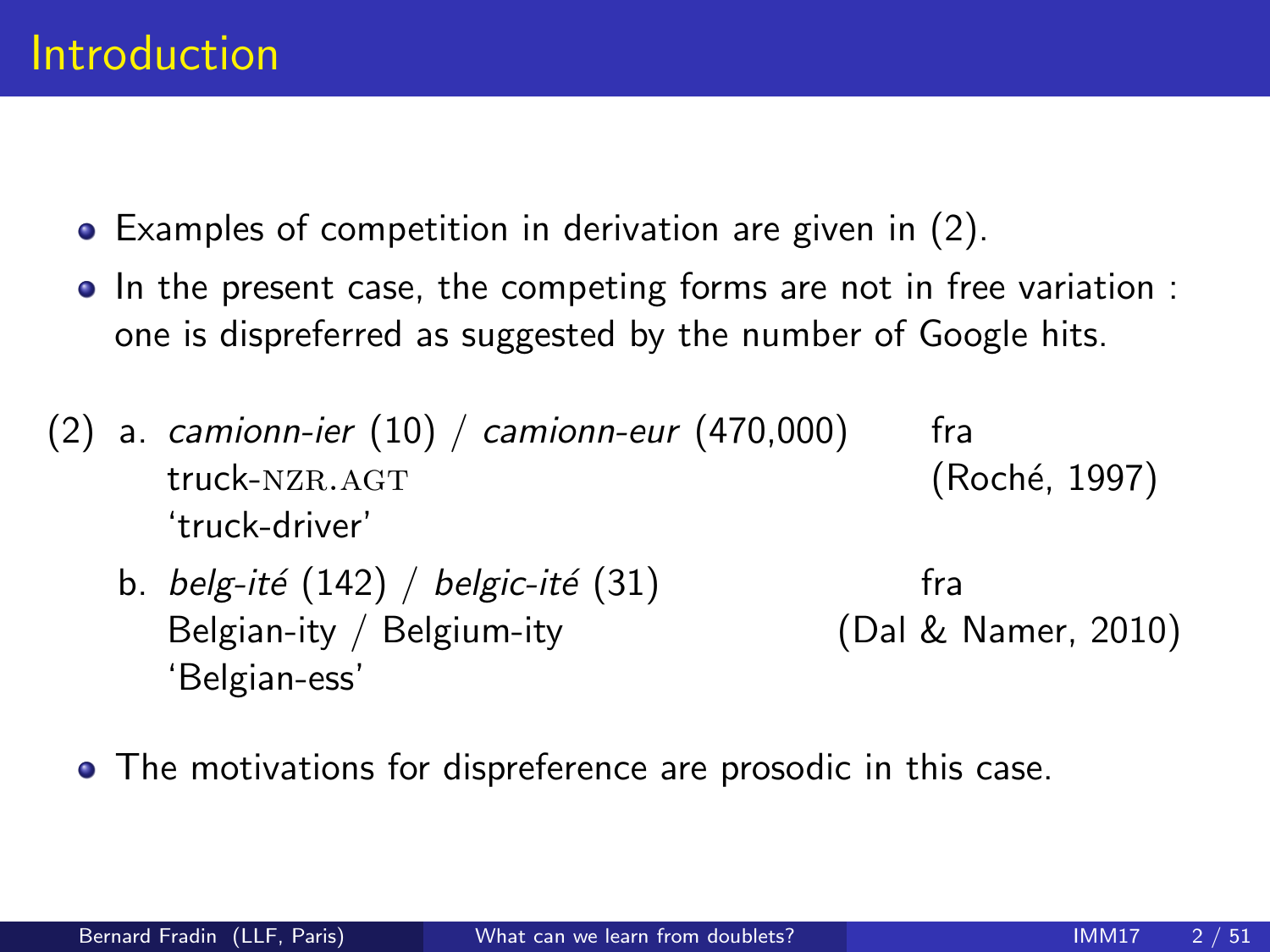- Examples in [\(2\)](#page-2-0) illustrate what seems to be a widespread pattern of competition in derivation (Pattern A).
- This pattern is characterized by the following features
	- **1** The semantic content is strictly fixed
	- This content is normally correlated with one exponent on the basis of derivational series existing in the language.
	- <sup>3</sup> Prosody is the determinant of competition (prosodically driven competition).
- **Each of these features will be illustrated below.**
- Doublets are interesting because they show a pattern of competition (Pattern B), which is clearly distinct from Pattern A.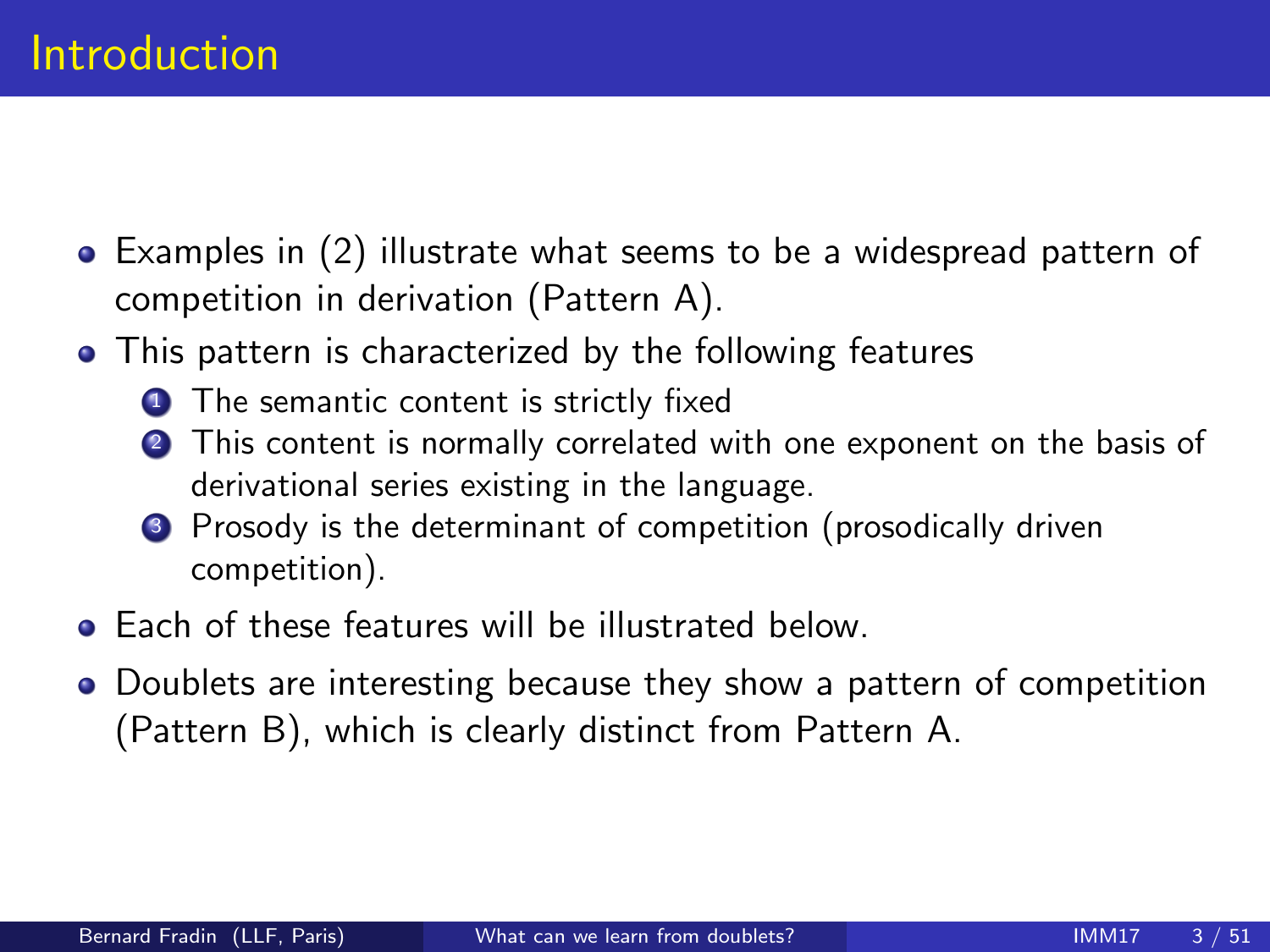#### Introduction

#### Pattern A

"The semantic content is strictly fixed"

For example : 'agent nominal formed on a verb, denoting a female, and corresponding to a N-eur which denotes a male agent'

"The content is normally correlated with one exponent on the basis of existing series"

Two possibilities exist in French in this case, depending on the common [\(3\)](#page-4-0) vs. learned [\(4\)](#page-4-1) nature of the base-V.

- <span id="page-4-0"></span>(3) a. *chant-eur* 'sing-er :M', encadr-eur 'frame\_mak-er :M', etc.
	- b. chant-euse 'sing-er :F', encadr-euse 'frame\_mak-er :F', etc.
- <span id="page-4-1"></span>(4) a. traduct-eur 'translator :M', organisat-eur 'organiz-er :M', etc.
	- b. traduct-rice 'translator :F', organisat-rice 'organiz-er :F', etc.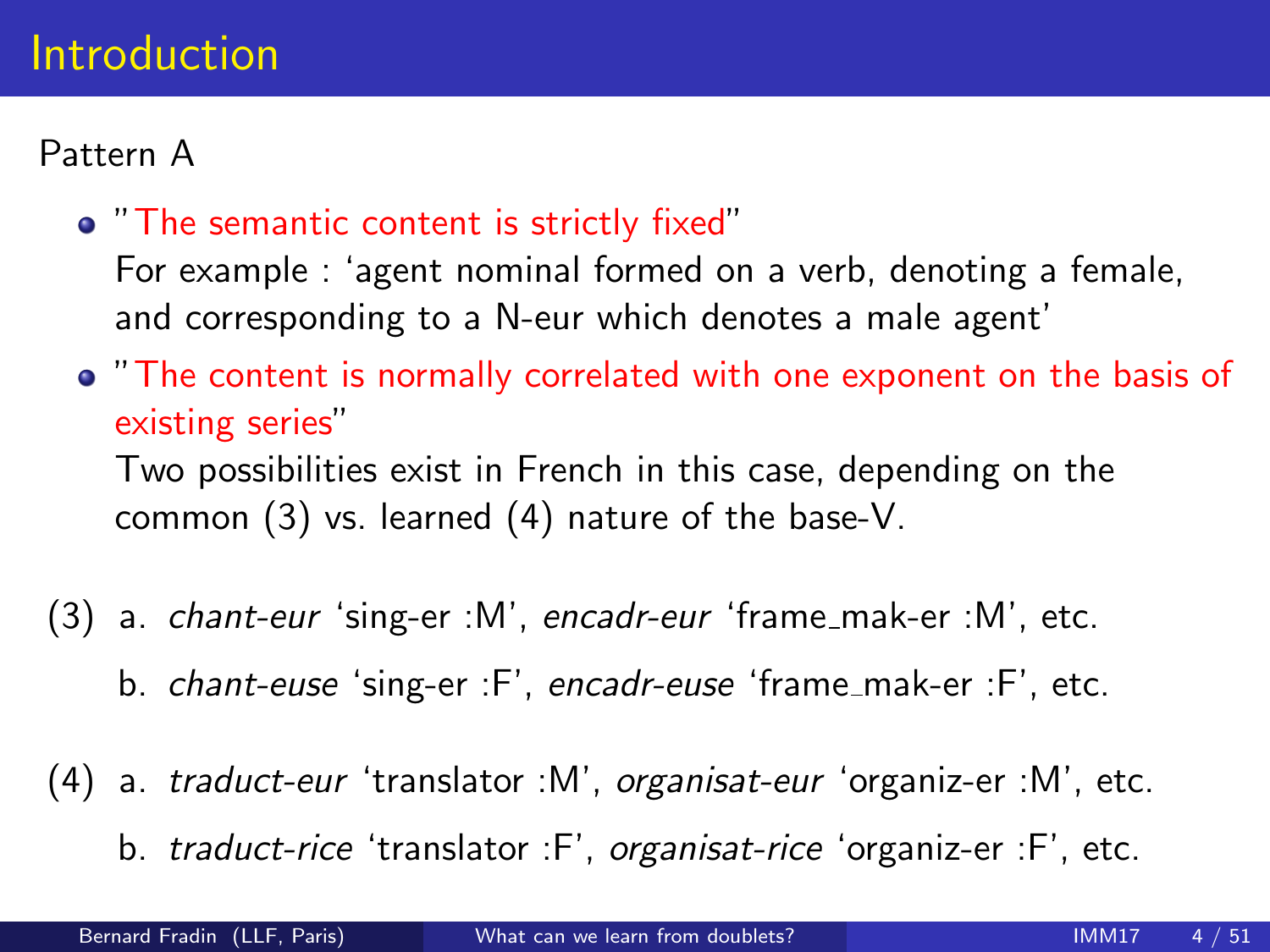#### Introduction

#### Pattern A

"Prosody determines competition"

Example 'Give the agent noun formed on *précéder* 'precede', denoting a female, and corresponding to *prédécess-eur* 'predecessor :M'

- The strong ban on /sr/ sequence in French hinders any simple option for the exponent : several are possible because none satisfies all prosodic constraints.
- This is why the competition is prosodically motivated.
- $(5)$  a. prédécess-rice  $(530)$ 
	- b. *prédéces-rice* (3)
	- c. *prédécess-euse* (2,830)
	- d.  $pr\acute{e}c\acute{e}d$ -rice  $(1)$
	- e. *précéd-euse* (18)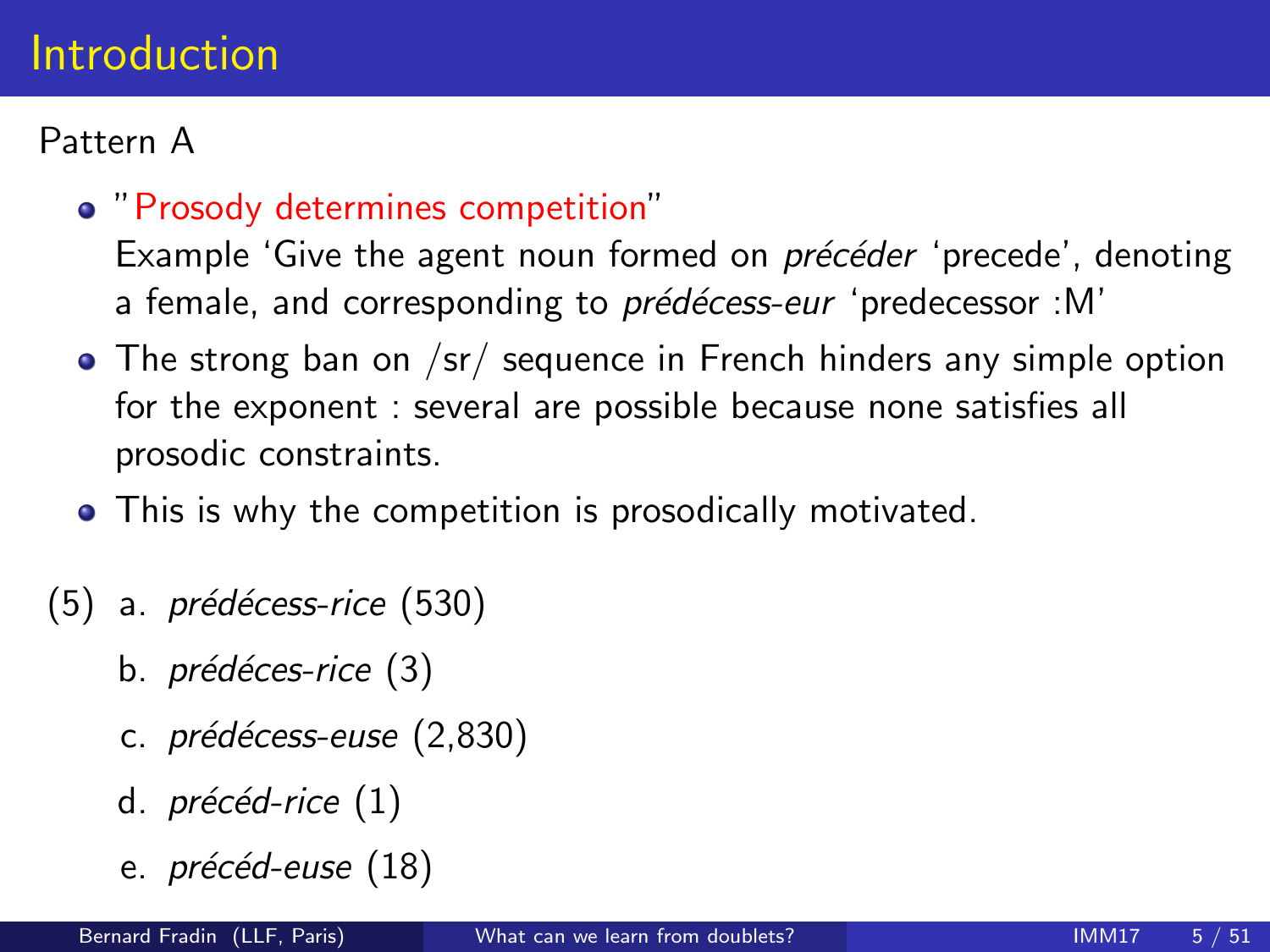#### Introduction

- The doublets I will discuss are deverbal nominalizations (NZNs) suffixed in -age or -ment e.g. encadr-age, encadre-ment 'framing'
- Their competition pattern is characterized by the following features
	- **1** The semantic content is not totally a priori fixed.
		- This content is correlated with two exponents by definition.
	- <sup>3</sup> Prosody is not the determinant of competition.
- What creates the competition in this case is the duality of exponents, not the prosody
- When prosodic constraints are not satisfied, dispreferences appear as in [\(6\)](#page-6-0), but this does not increase the number of competing lexemes.
- <span id="page-6-0"></span>(6) a. ? ?change-age (4,300) / change-ment (90,400,000) 'changing' b.  $écrém-age (209,000) / ?$ ? $écr\`eme-ment (5) 'skimming'$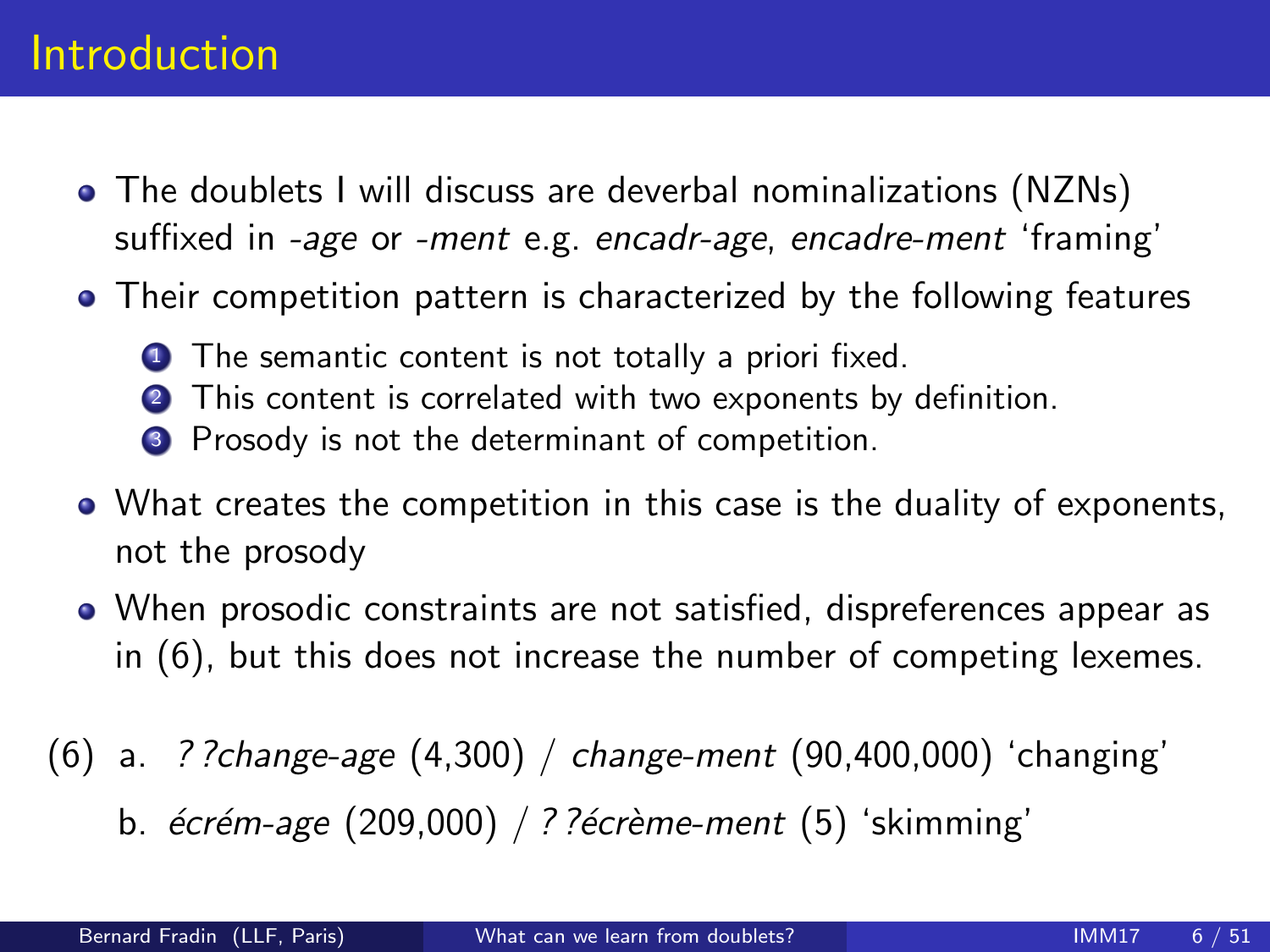- The issues raised by these doublets clearly appear when we check how they fulfill the conditions which define competition.
- Distinct exponent : this condition is true by definition.
- Same basis: what is intended by "same basis" has to be strictly defined because it determines what a true doublet is (section 2).
- Same meaning : this condition is not always satisfied, which brings about a range of variations that are not observed with other derivationally competing units (sections 3 and 4).

Goal of the talk : to shed some light upon the way the doublets in question compete.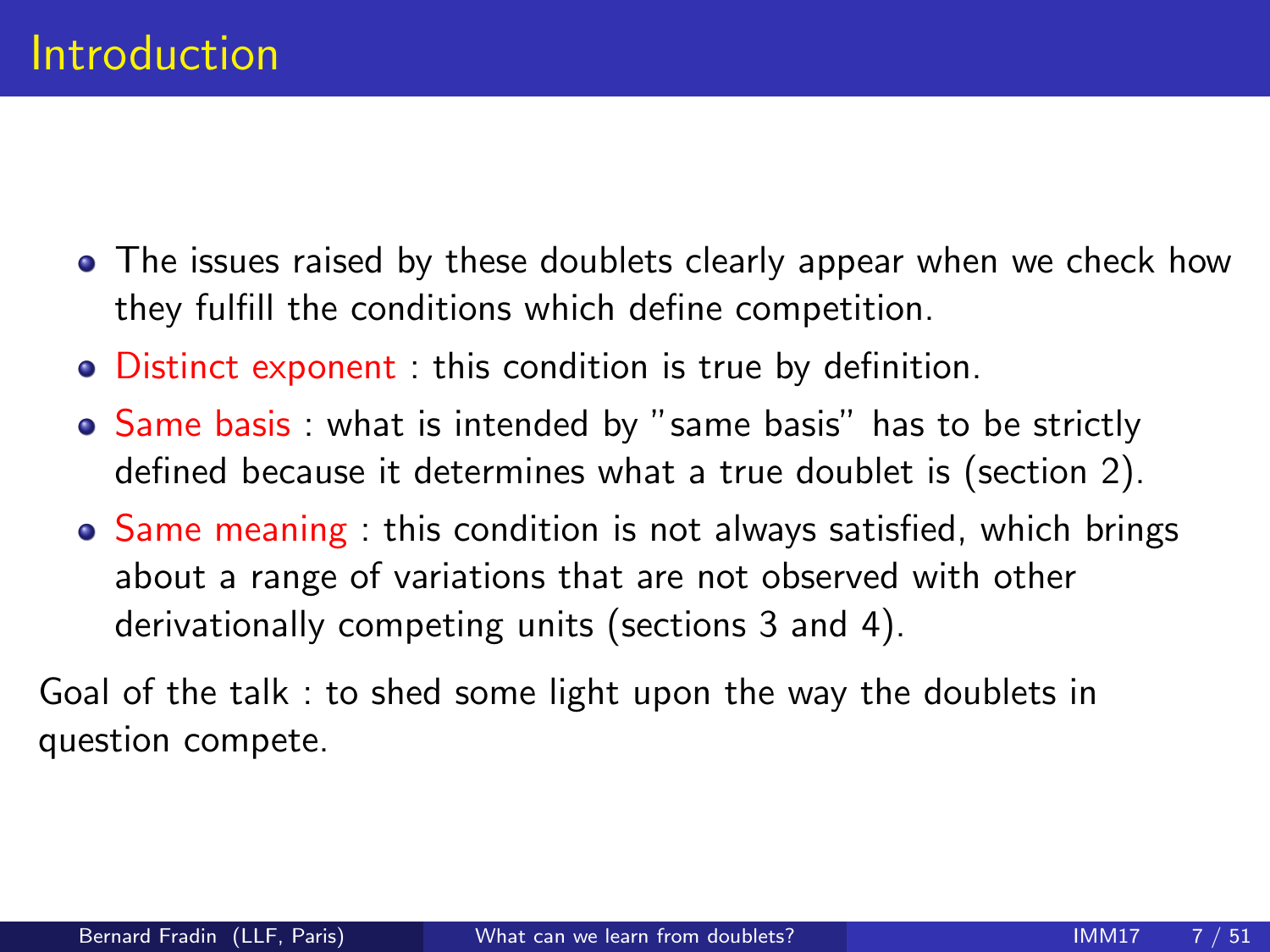- Condition (ii) ('same basis') is satisfied if the doublets are correlated with the same verb.
- But what does "the same verb" mean?
- Two concepts have to be distinguished
	- The verb qua morphological unit  $=$  the morphological verb.
	- The verb qua lexical unit  $=$  the verbal lexeme (V-lxm).
- Morphologically, a V is defined by its inflectional paradigm :  ${\rm RESORTIR}^1$  (de Y) : *il ressort, il ressortait.* . . 'go out again'  ${\rm RESORTIR}^2$   $({\rm \`a\;Y})$  : *il ressortit, il ressortissait.* . . 'come under'  $\Rightarrow$  the two verbs are morphologically distinct (= distinct 'flexemes' (Fradin & Kerleroux, 2003)).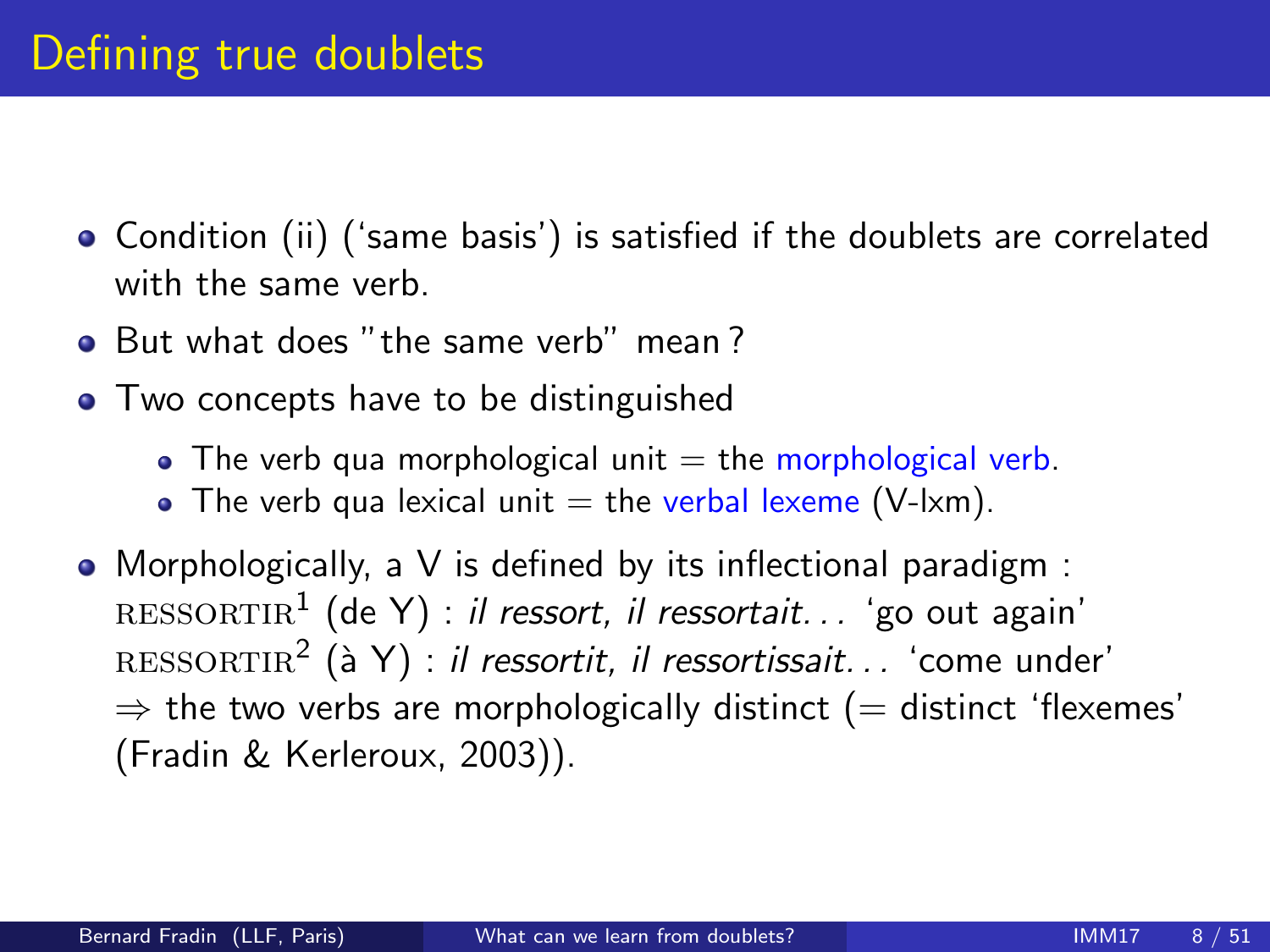- A verbal lexeme is a lexeme such that
	- its syntactic category is V,
	- it governs a construction (or a set of related constructions).
- A construction is a linguistic unit involving several planes of representation (sound, meaning, syntactics) such that the elages belonging to each plane are linked in a non-predictible way (Goldberg, 1995, Kay & Fillmore, 1999, Boas, 2010, Croft, 2001).
- $\bullet$  Example PERLER<sup>1</sup> / PERLER<sup>2</sup>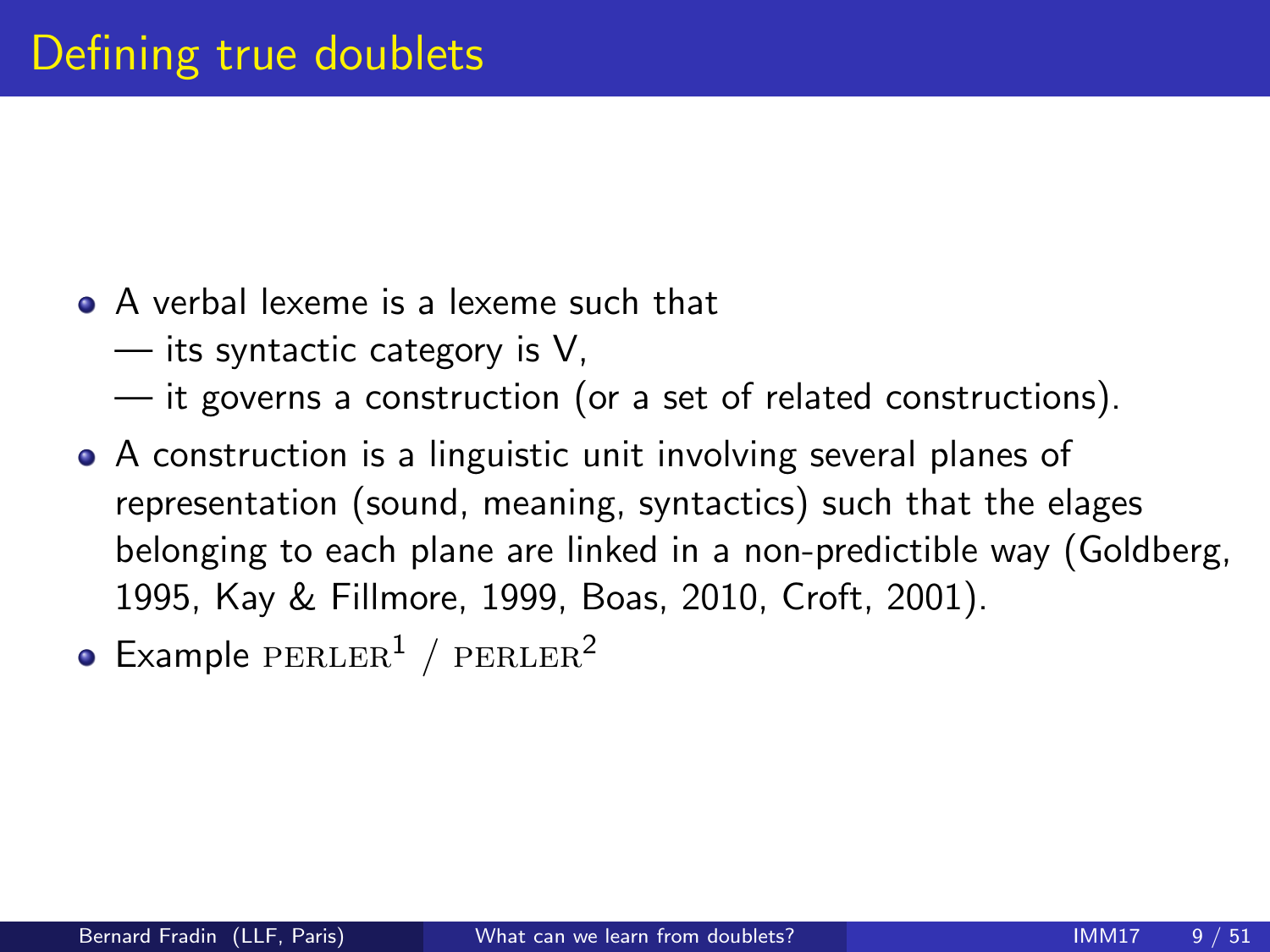## Defining true doublets

 $(7)$  a. NP0 perler<sup>1</sup> NP1

sew(x,z,e) ∧ beads(z) ∧ CAUSE(e,s) ∧ LOC(z,SUPESS(y),s)  $NP0 = x = AGT$ ,  $NP1$ [garment] = y = PAT 'X sew beads on Y'

b. NP0 perler $^2$  [ $_{PP}$  P[LOC] NP1]  $\mathsf{appear}(x,e) \wedge \mathrm{LOC}(x,\mathrm{SUPESS}(y),s) \wedge \mathsf{form\_of}(x,z) \wedge \mathsf{bead}(z)$  $NP0$ [liquid] =  $x = FIG$ ,  $NP1 = y = GRND$ 'X form beads on Y'

c. . . .

- (8) a. Claudine perlait un sac. (after TLFi) 'Claudine was sewing beads on a bag'
	- b. Une larme perla sur son cil  $( \ldots )$  et vint s'écraser sur les lèvres. (frWaC)

'A tear formed a bead on her eyelash and splashed on her lips'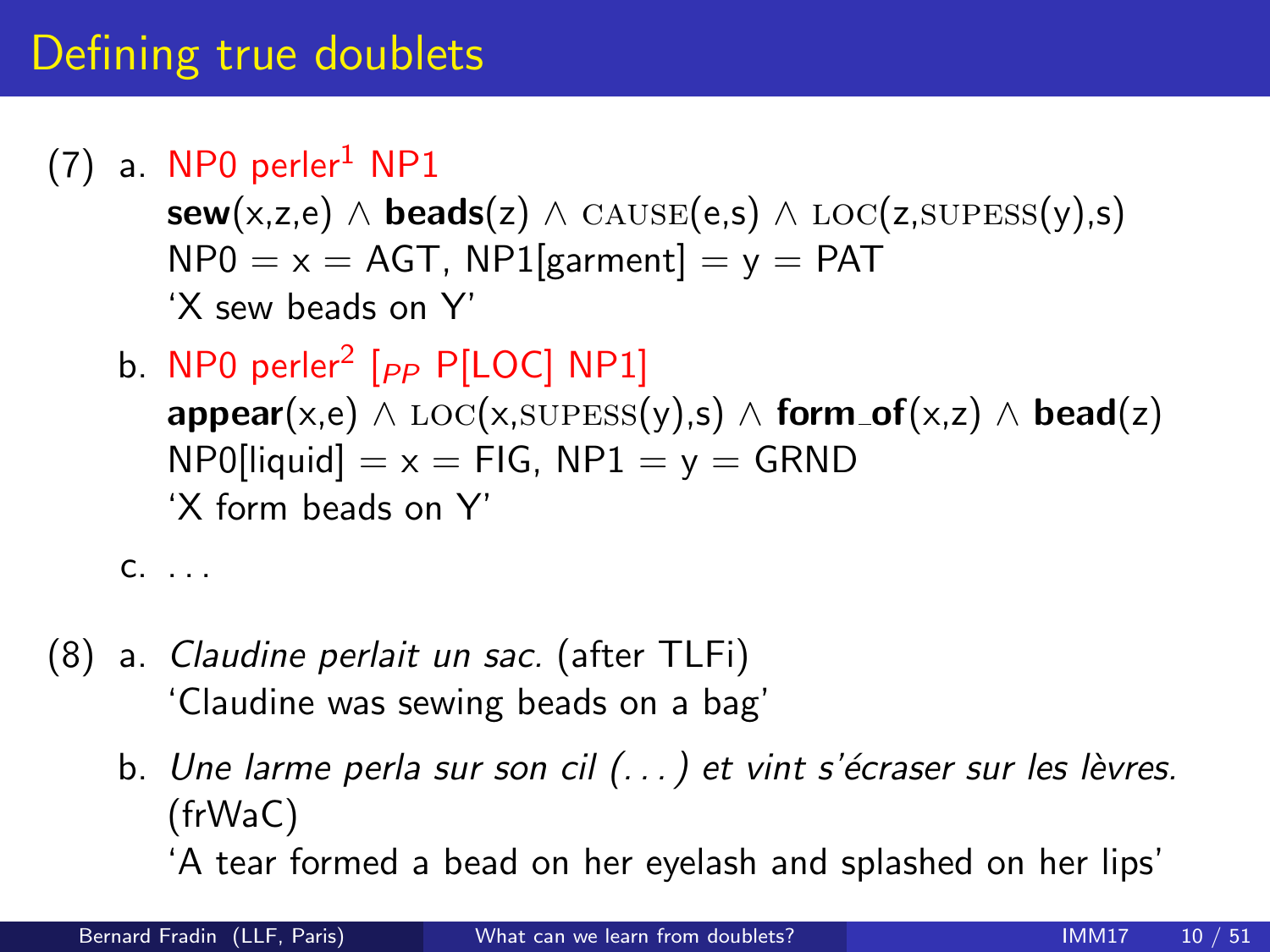- Consequently,  $\tt PERLER^1$  and  $\tt PERLER^2$  constitute two different verbal lexemes.
- Morphologically though, they are the same morphological verb (the same flexeme).  $\tt {\tt PERLER}^1$  : *il perle, il perlait, il perla.* . . ' sew beads on. . . '  $\tt PERLER^2$  : *il perle, il perlait, il perla.* . . ' form a bead on. . .'
- Bonami & Tribout (2012) proposed to capture this identity using the feature Paradigmatic Identifier which specifies the inflectional model a given verb follows :  $\textsf{PI}(\textsf{PERLER}^1) = \textsf{PI}(\textsf{PERLER}^2) = \textsf{chanter}$  $PI(RESSORTIR<sup>1</sup>) =$  sortir,  $PI(RESSORTIR<sup>2</sup>) =$  finir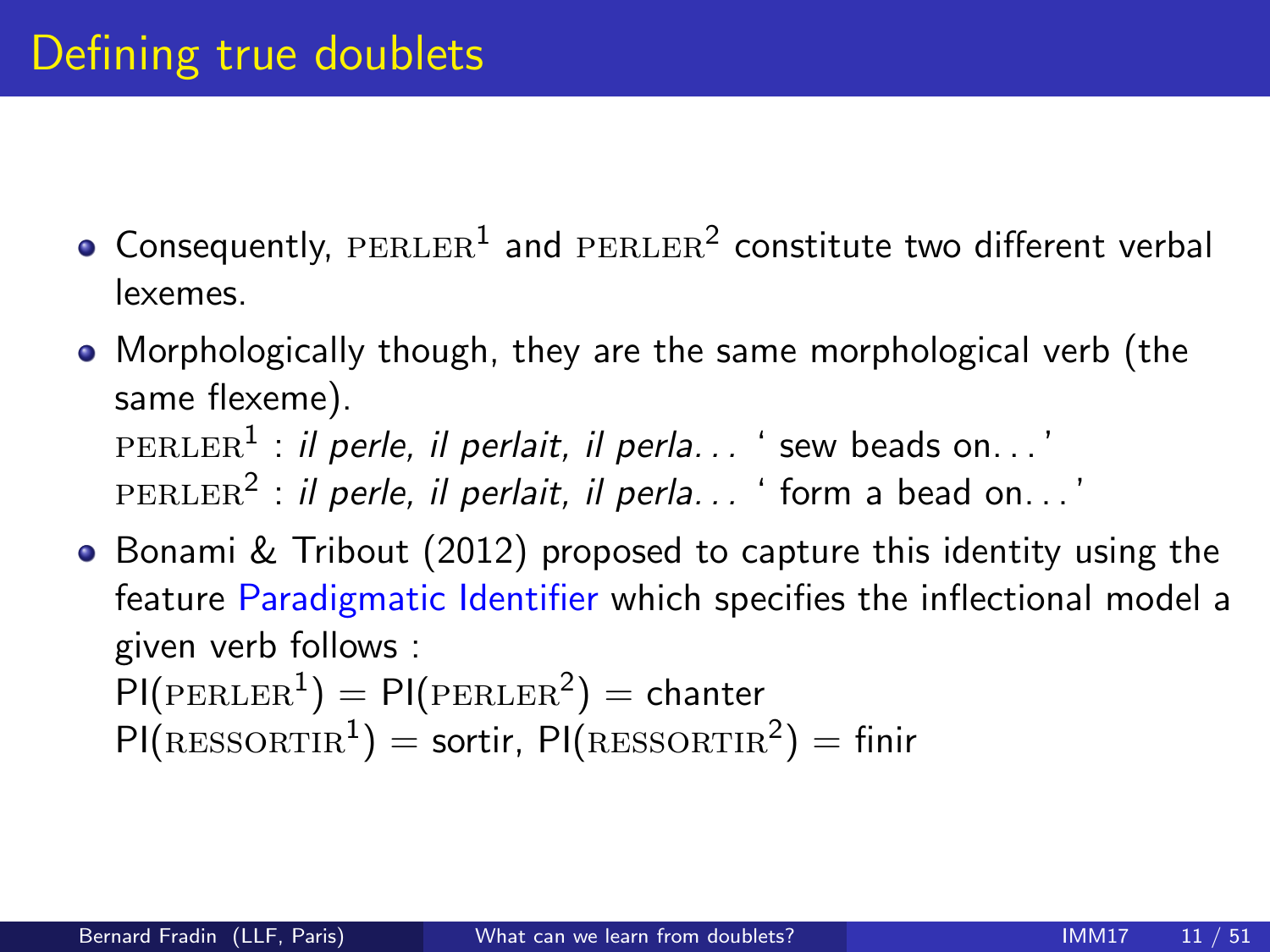Summing-up of he conditions bearing on the NZN's base-verb

| Conditions                     | (B) |  |
|--------------------------------|-----|--|
| Same Paradigmatic Identifier + |     |  |
| Same meaning                   |     |  |
| Same construction              |     |  |

- (A) perler  $^1$  'X sew beads on Y' / perler  $^2$  'X form beads on Y'  $\Rightarrow$  different meanings and entailments : no doublets possible.
- (B) enterrer $^1$  'X place Y[human] in the earth' / enterrer $^2$  'X place Y[thing] in the earth'
	- $\Rightarrow$  same basic meaning, distinct constructions : no doublets possible.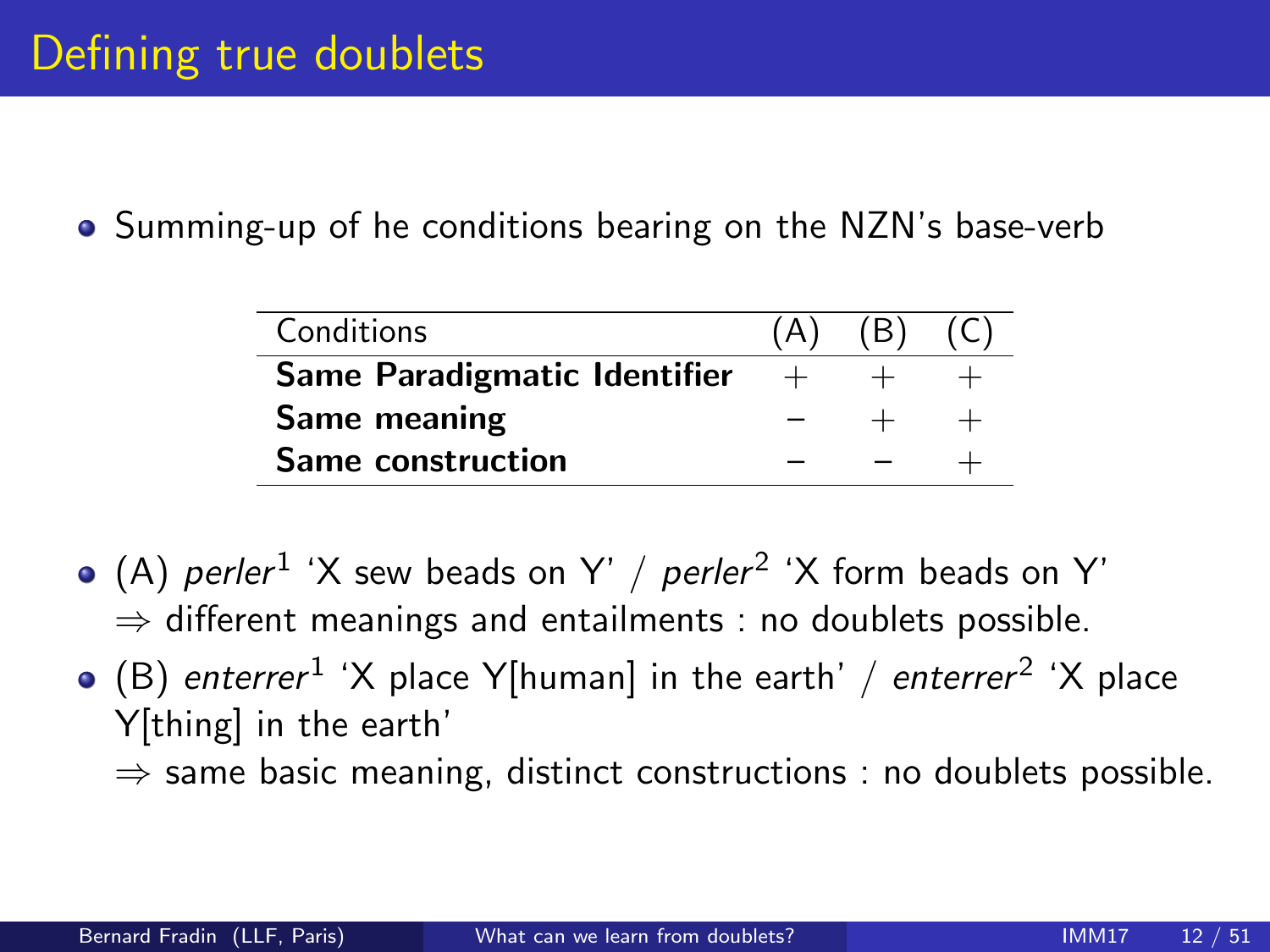- (9) a. (L'enterrement | \*l'enterrage) de Mozart 'Mozart's burial'
	- b. (\*l'enterrement | l'enterrage) des pommes de terre 'the burying of potatoes'
	- c. la profondeur (d'enterrage | \*d'enterrement) 'the depth of (burying | burial)'
	- (C) This group includes the verbs which can be the base of true doublets.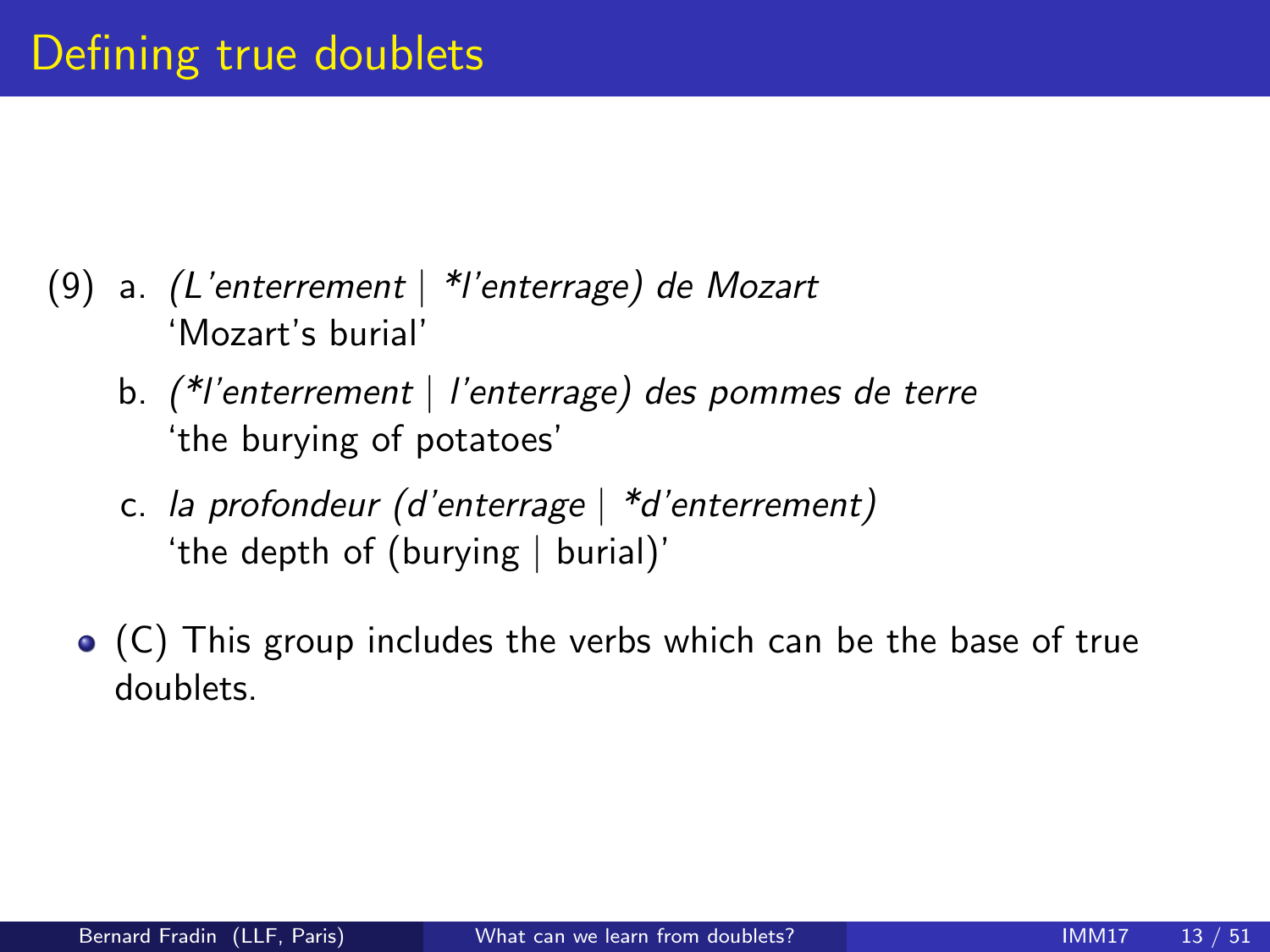Describing how competition is organized with derivational doublets requires us to take into account the following dimensions, which will be discussed in turn :

- The extension of competition
- The degree of semantic convergence
- **•** The articulation of lexemes with lexical entries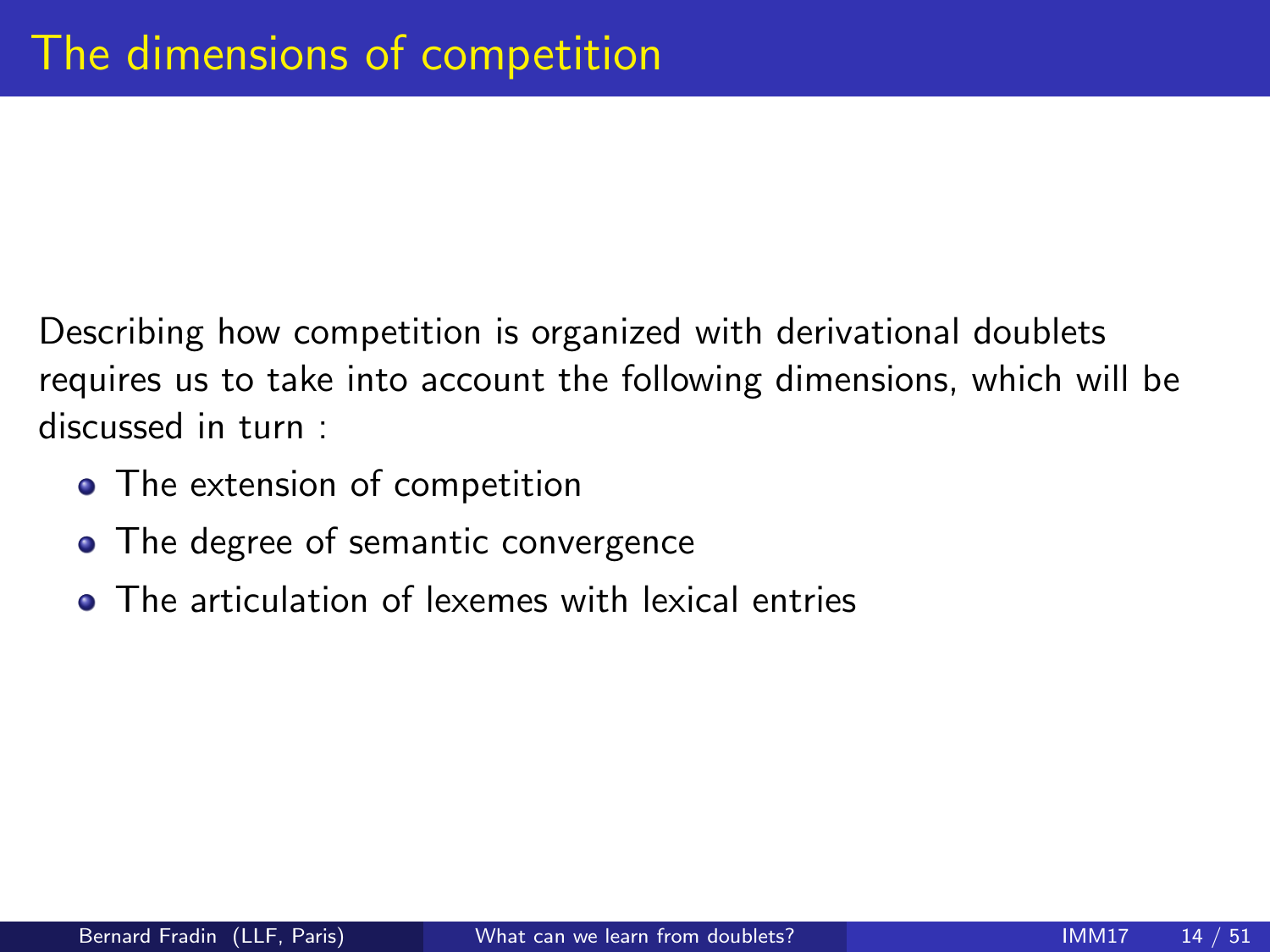- Ns-age, Ns-ment compete not only with one another but with NZNs suffixed in -ion and those obtained by conversion  $(N_{STEM})$ .
- However, for all these NZNs condition (ii) is not fulfilled because they do not exclusively select the common verbal stem  $(=$  imperfect stem or stem 1) (Bonami et al., 2009, Roché & Plénat, 2014) but various other stems.
- For this reason, they have been left aside in the present study.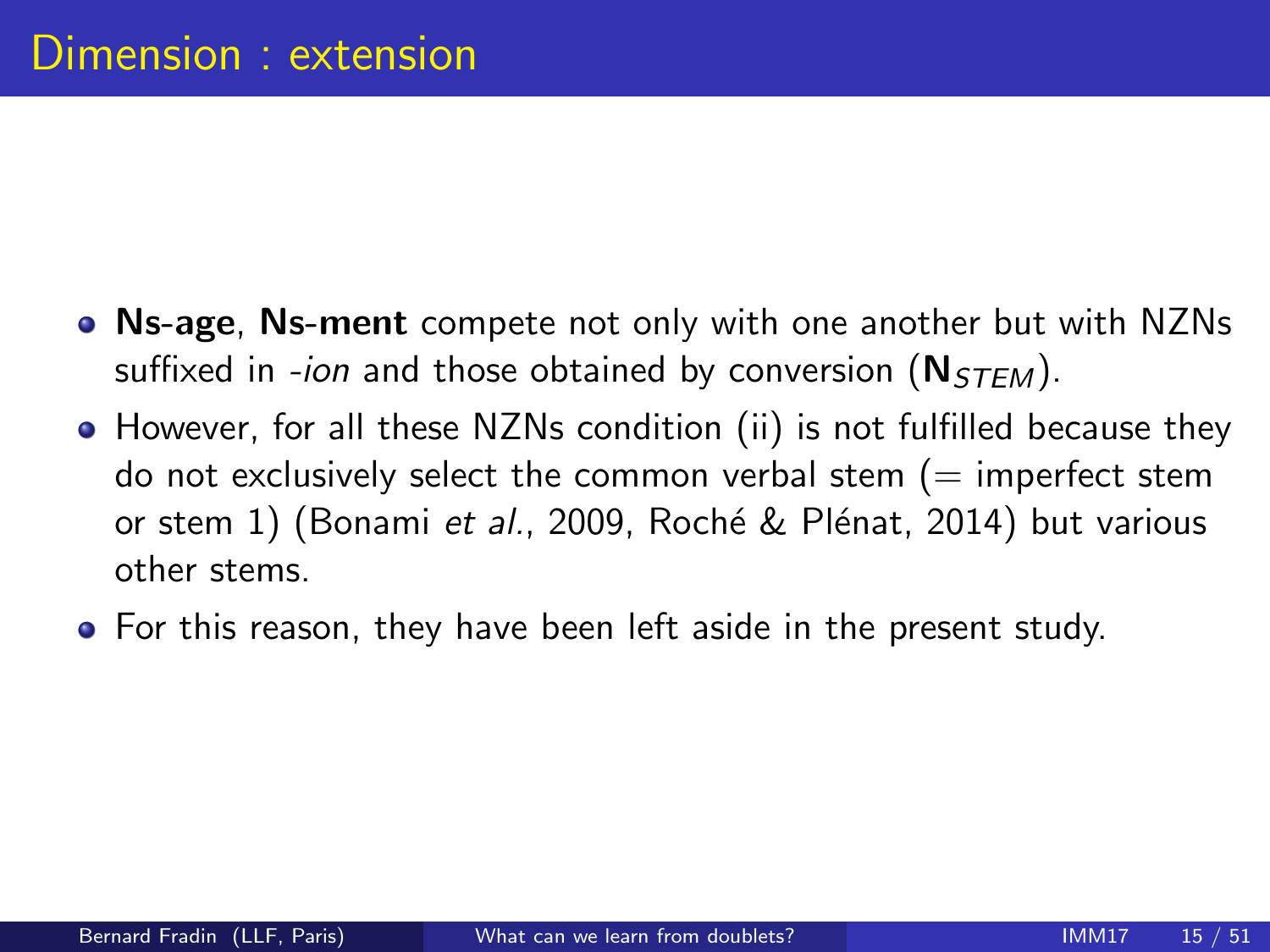- A striking feature of **N-age, N-ment** doublets is that their meaning can be strictly equivalent or completely divergent from each other with intermediate combinations in-between.
- $\bullet$  Two types of factors play a role in the setting of this convergence / divergence

— The aspectual type of the NZN : event (accomplishment, activity, achievement, semelfactive), state ; object (result, means). . .

— The particular meaning associated with each NZN

• Normally NZNs inherit their aspectual type from their base-V, but more or less systematic exceptions are observed (Huyghe & Marín, 2007, Heinold, 2011, Fábregas & Marín, 2012).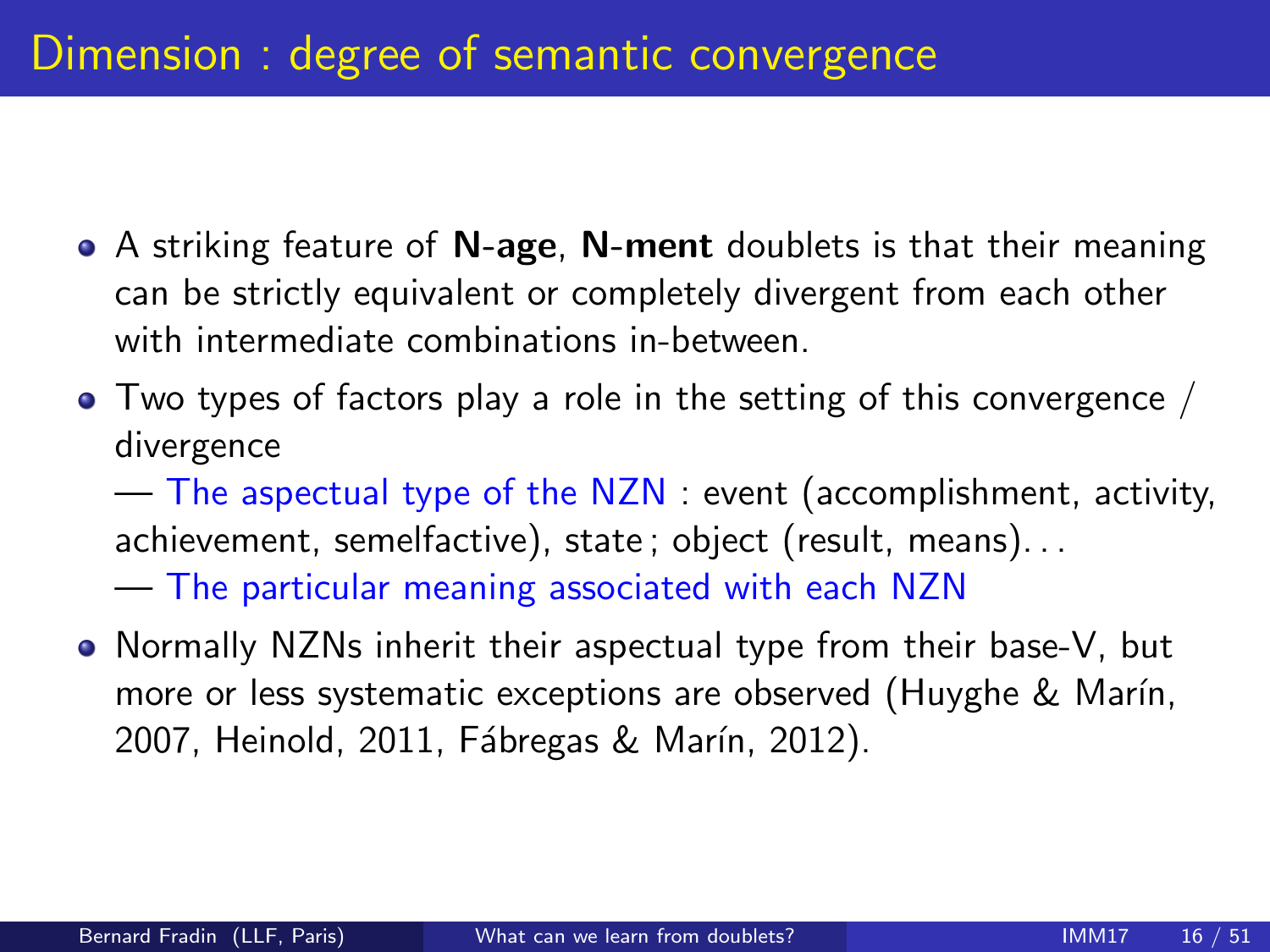|                |     | <b>Aspect</b> |  |
|----------------|-----|---------------|--|
|                |     |               |  |
| <b>Meaning</b> |     |               |  |
|                | í a | n             |  |

(10) a. (a) rançonn-age / rançonne-ment 'ransoming' (activity)

- b. (b) rabatt-age '(game) driving' (accompl.) / rabatte-ment 'folding over' (accompl.)
- c. Impossible : contradiction
- d. (c)  $\acute{e}$ clat-age 'action of making Y burst' (accompl., agentive) /  $\acute{e}$ clate-ment 'bursting' (semelfactive, internal causation) (c)  $prelev-age 'taking (blood)' (accompl., agentive) /$ prélève-ment 'sample' (object, result)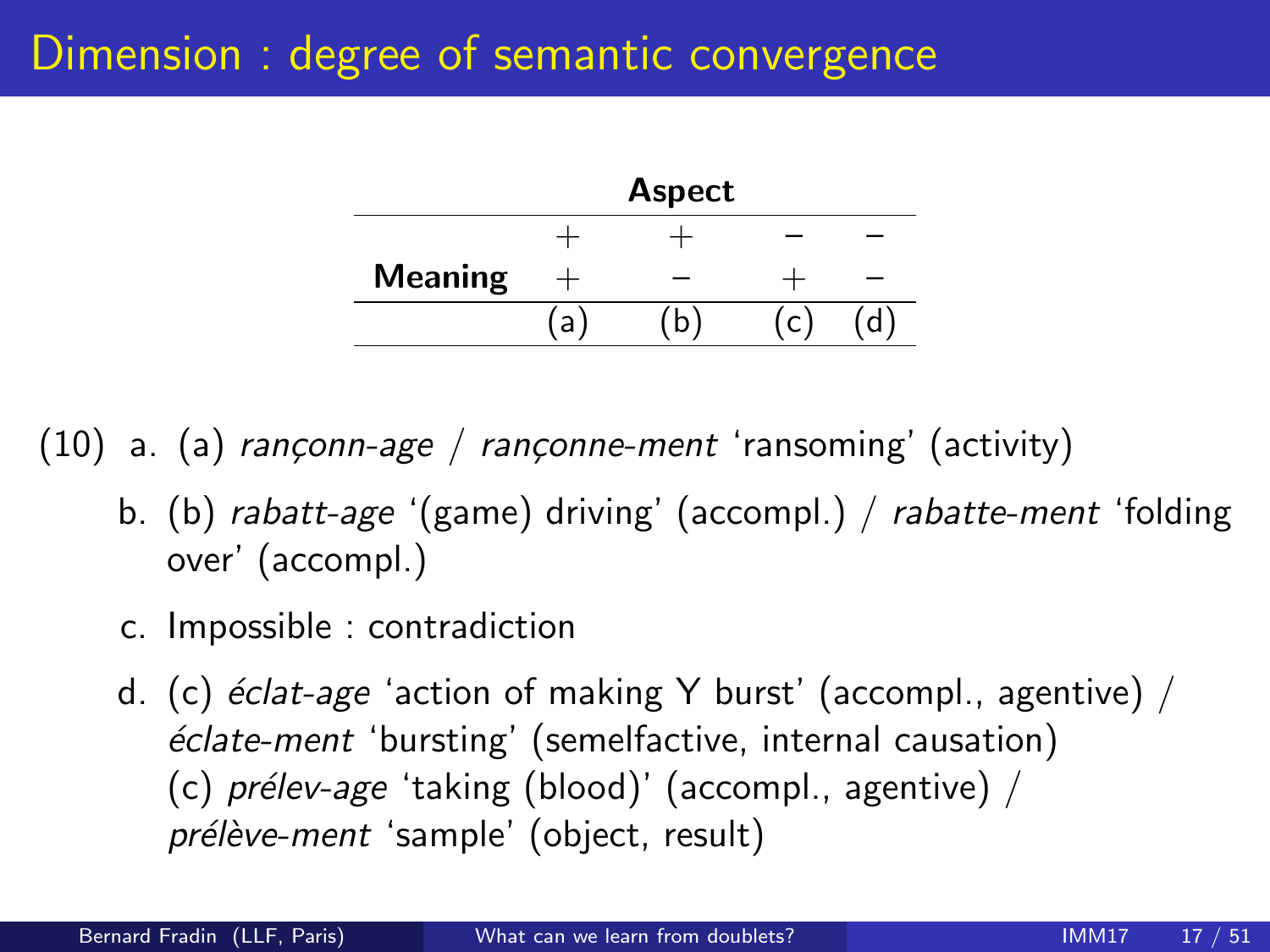- By definition, I assume that derivational morphology correlates units which are lexemes with one another.
- However, lexemes are not necessarily equivalent to lexical entries, if we agree that the latter are the units constituting the nomenclature of the lexicon (lexeme matching issue).
- Quite often a lexical entry includes several distinct but related lexemes as with PERLER above.
- I assume that the relations linking lexemes in a lexical entry are of four types : Metonymy, Metaphor, Abstraction, and Particularization (Jurafsky, 1996), and that complex lexical entries constitute networks organized as Idealized Cognitive Models (ICMs) (Lakoff, 1987).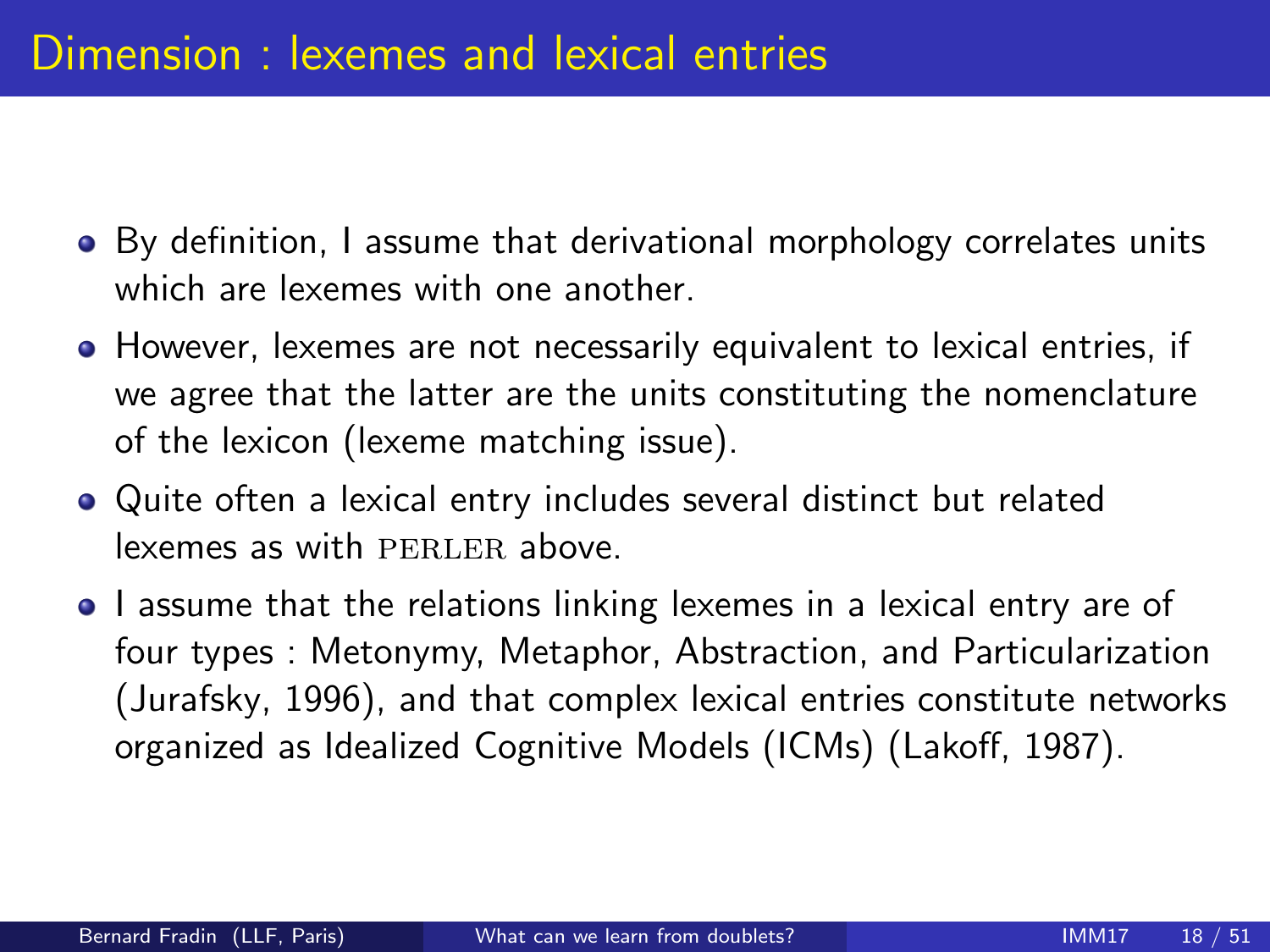- The correlation of lexical entries (LEs) with lexemes conforms either to 1 or 2
- $\bullet$  LE = lexeme
- **2** LE  $\neq$  lexeme : lexeme<sup>1</sup> lexeme<sup>2</sup> . . .  $lexeme<sup>n</sup>$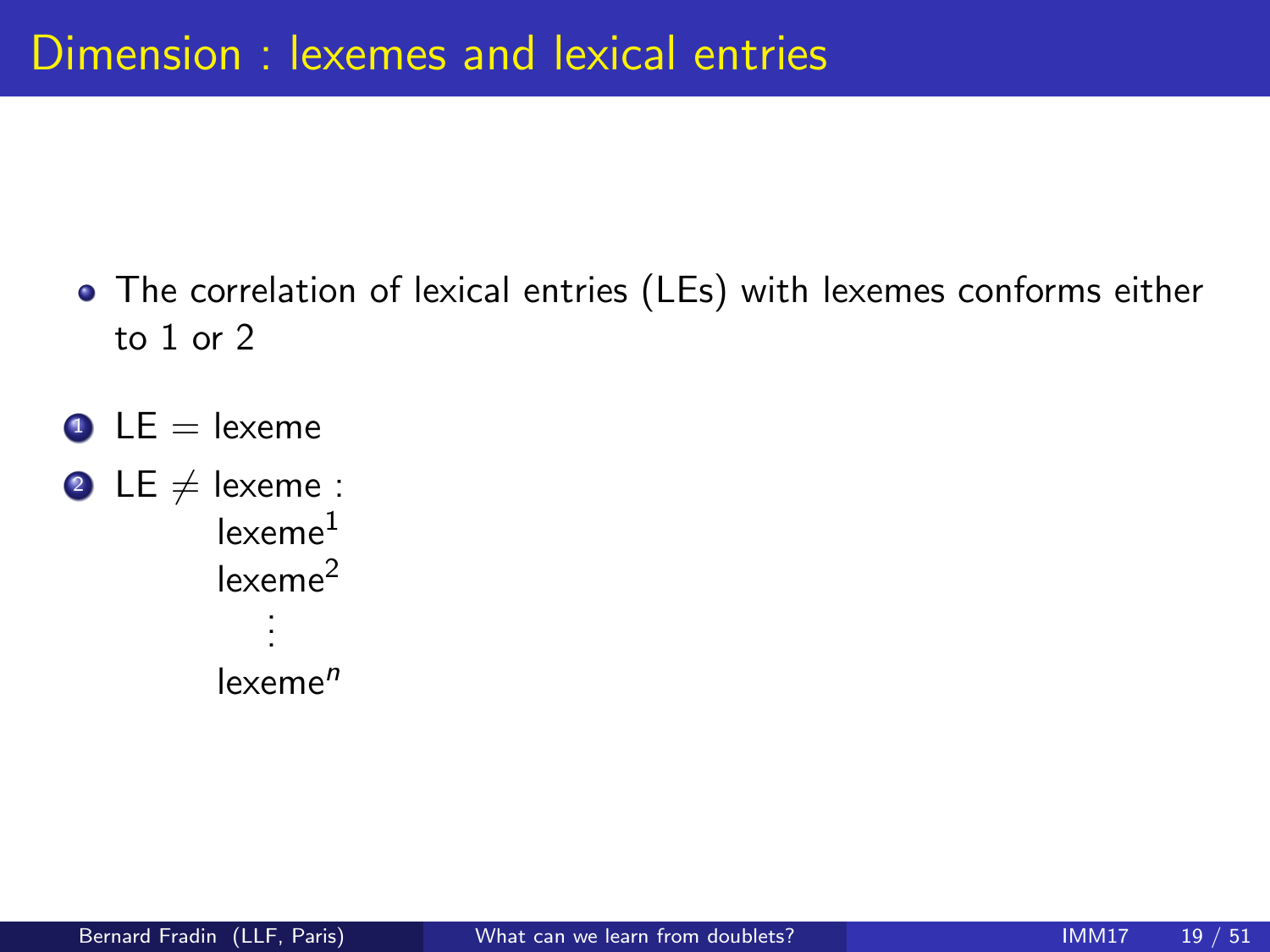Combining dimensions 'semantic convergence' and 'lexeme matching'

|             | Matching |   |
|-------------|----------|---|
|             |          |   |
| Convergence | `a       | b |
|             |          |   |

- (11) a.  $LE = lexeme : *ranconner* 'ransom' >$ 
	- b. LE  $=$   $<$ lexeme 1 :  $\emph{paver}^{1}$  ; lexeme 2 :  $\emph{paver}^{2}$  '  $\emph{pave}$ ' $>$
	- c. Impossible : contradiction
	- d. LE  $=$   $<$ lexeme 1 :  $\mathit{raser}^{1}$  ' shave' ; lexeme 2 :  $\mathit{raser}^{2}$  '  $\mathit{raze}$ ' $>$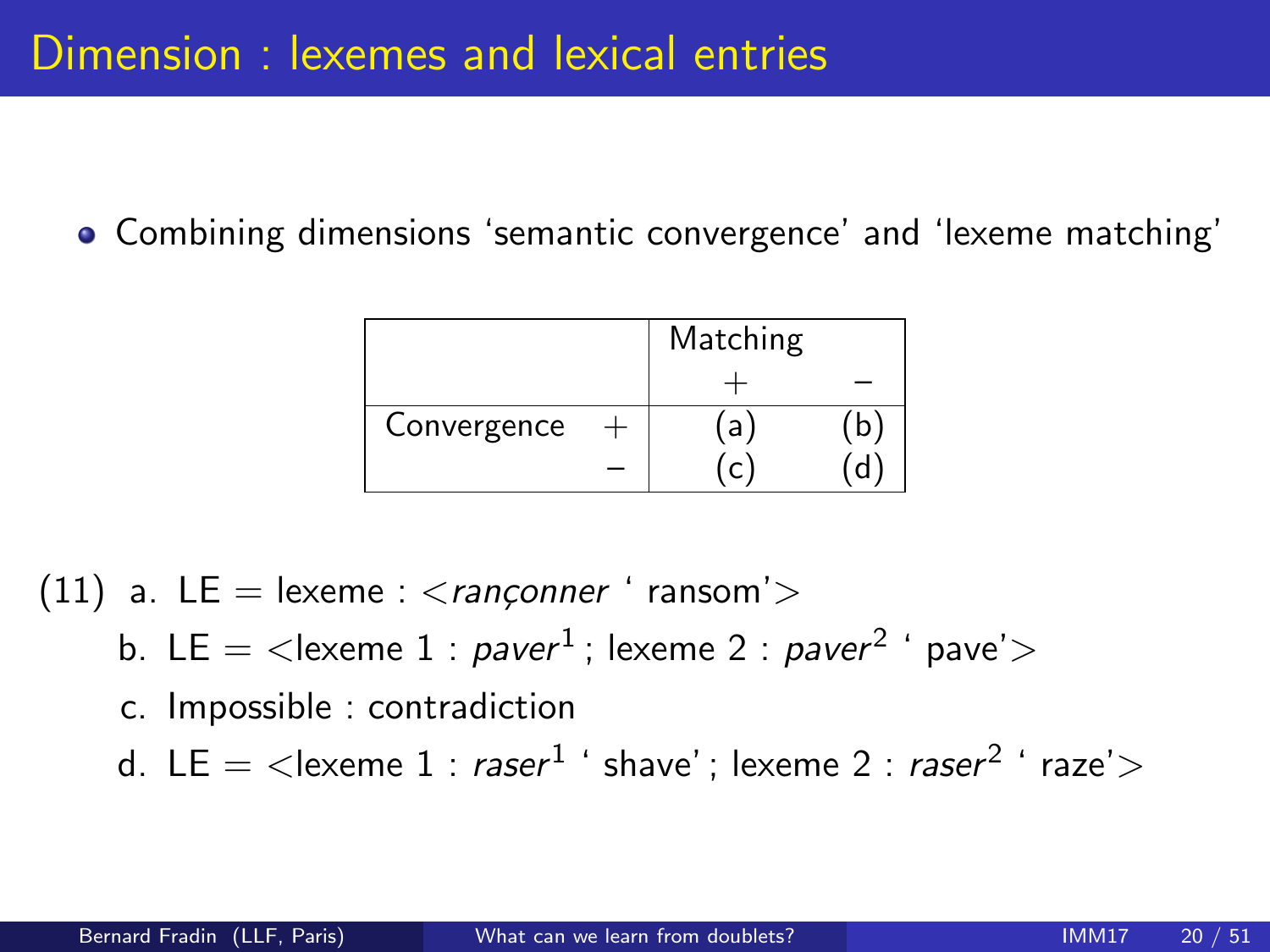- The morphological verb rançonner conforms to 1, whereas paver conforms to 2.
- $\bullet$  LE = lexeme rançonner 'X[AGT] ransom Y[PAT]' 2 LE  $\neq$  lexeme : lexeme $^1$  paver  $^1$  'X[AGT] cover Y with Z[slabs] lexeme $^2$  paver $^2$  'X[slabs] cover Y' . . .  $lexeme<sup>n</sup>$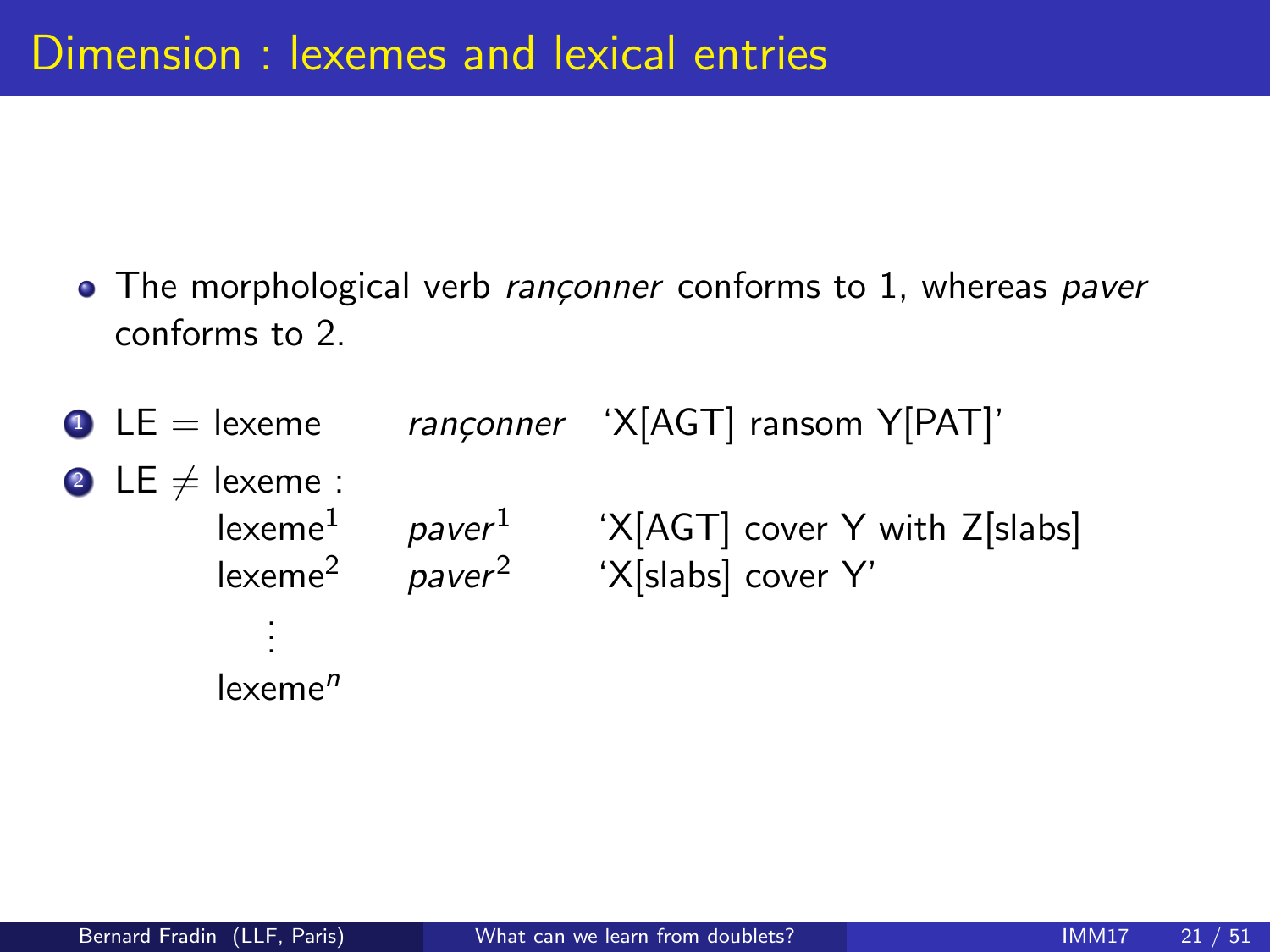#### Dimension : lexemes and lexical entries

Sem. convergence : yes

- $\bullet$  LE = lexeme ranconner rançonnage, rançonnement 2 LE  $\neq$  lexeme : lexeme $^1\qquad$  paver $^{1} \qquad$  pavage $^{1}$ , pavement $^{1}$ lexeme $^2$  paver $^2$  pavage $^2$ , pavement $^2$
- (12) a. Le pavage<sup>1</sup> de la cour devait s'achever avant Noël. 'The paving of the yard was supposed to be achieved by Christmas'
	- b. Le **pavement**<sup>1</sup> de la plateforme du tramway progresse. 'The paving of the tram platform makes progress'
	- c. Le pavage<sup>2</sup> de la cour est concentrique. 'The pavage of yard is concentric'
	- d. Les visiteurs découvrent le **pavement**<sup>2</sup> de la cathédrale de Sienne. 'Visitors discover the pavage of Siena cathedral'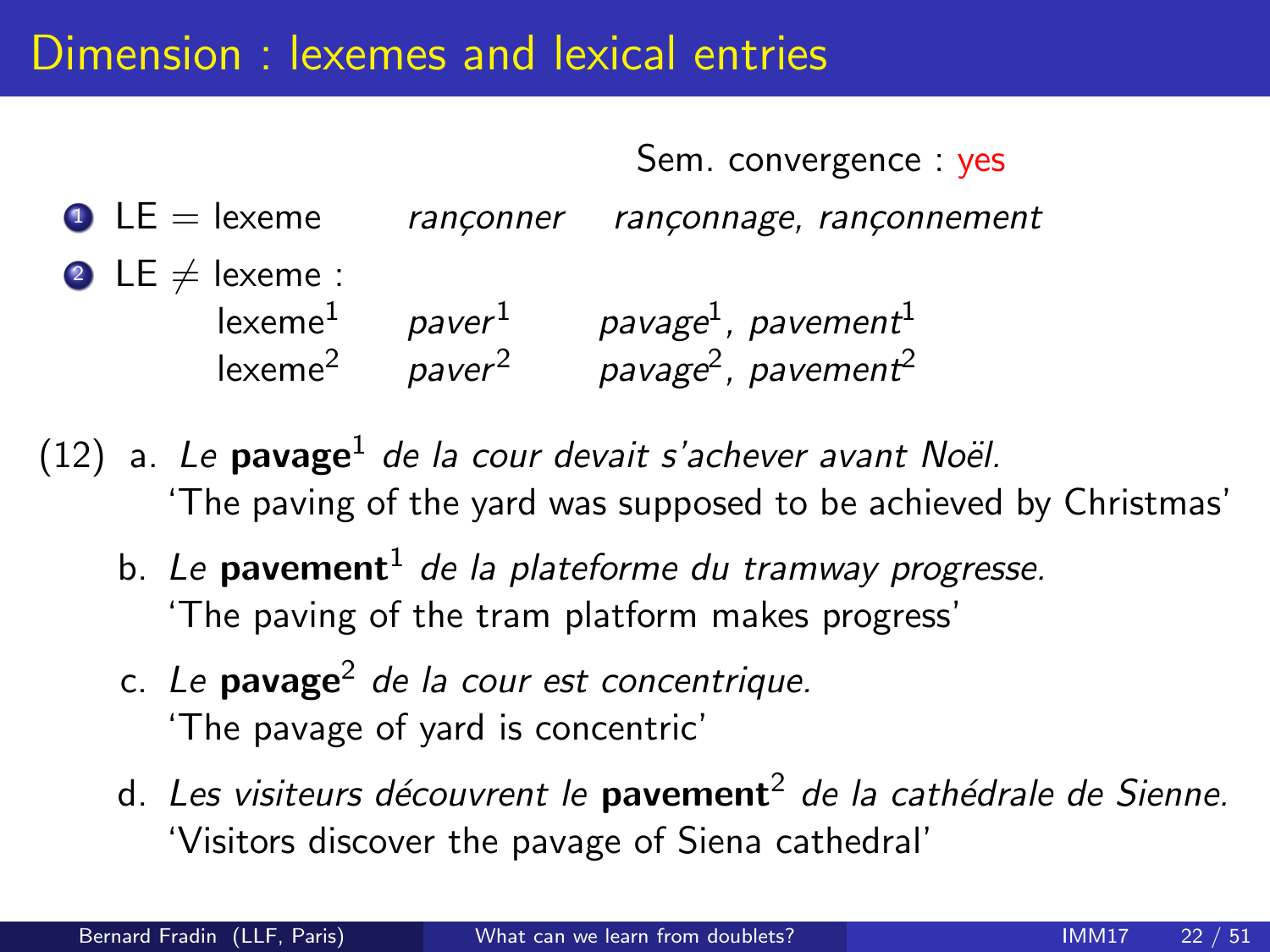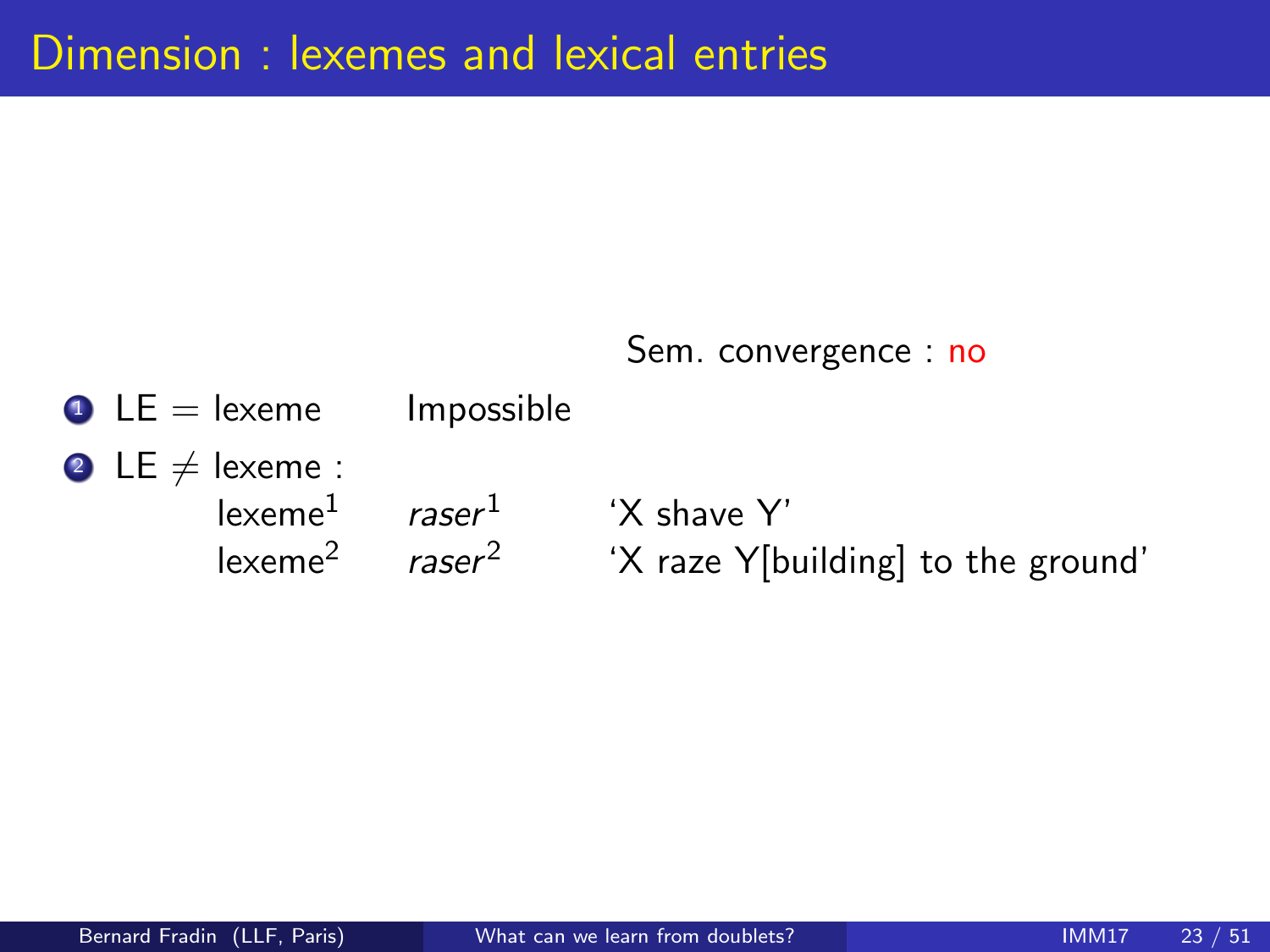Sem. convergence : no

- $\bullet$  LE = lexeme Impossible
- 2 LE  $\neq$  lexeme : lexeme<sup>1</sup> raser <sup>1</sup> rasage<sup>1</sup> 'action of shaving Y' lexeme $^2$   $\quad$  rasement $^2$  'action of razing Y to the ground'
- (13) a. Le rasage<sup>1</sup> des aisselles... 'The shaving of armpits. . . '
	- b. Le rasement<sup>2</sup> de la ville et du château... 'The razing of the town and castle. . . '

 $\Rightarrow$  No competition between *rasage* $^1$  and *rasement* $^2$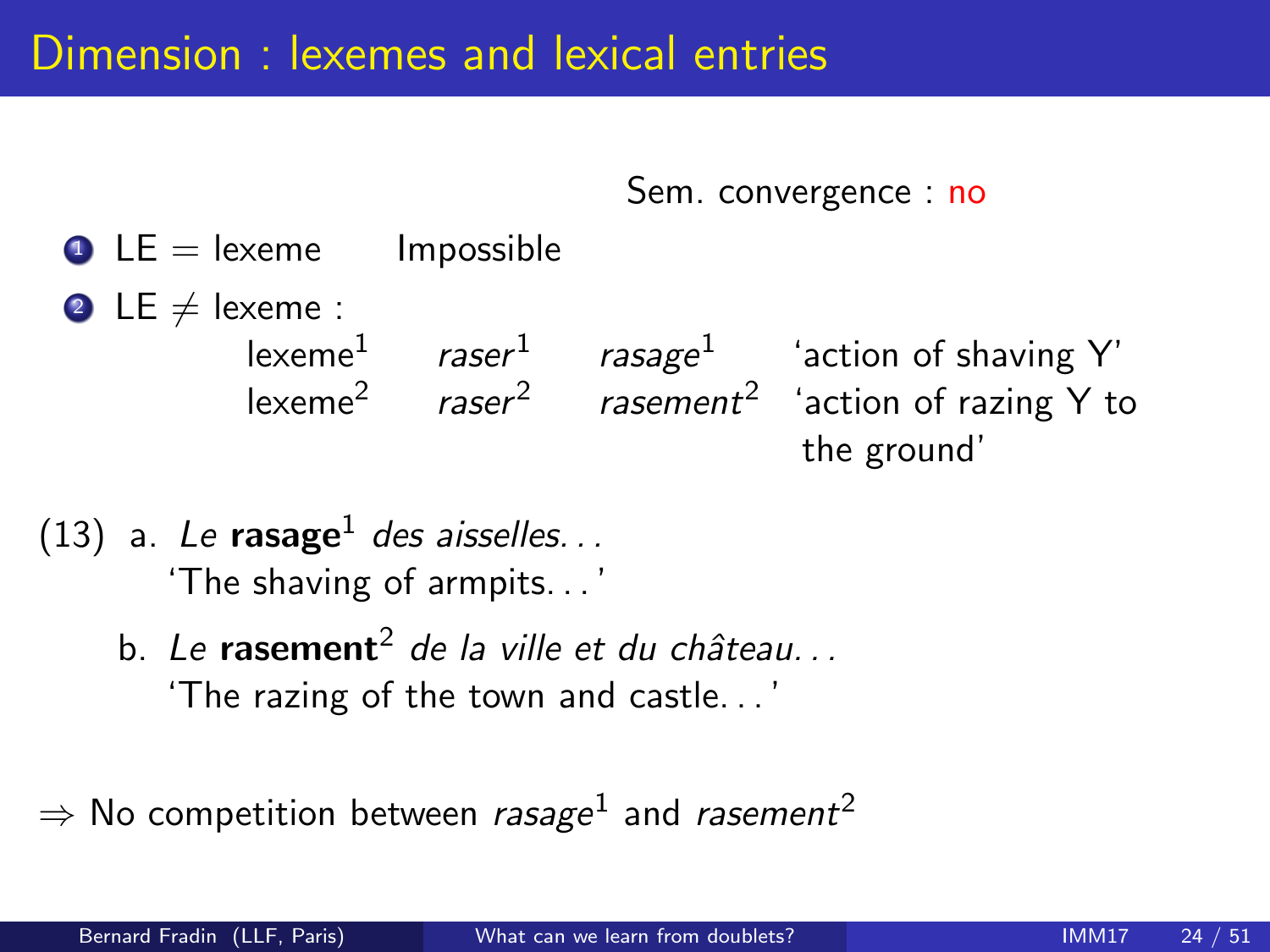- In case 1, competition takes place because Ns-age and Ns-ment are semantically equivalent.
- However, in addition to meaning, the way lexemes are anchored in the reality is a factor that must be taken into account.
	- Geographical anchoring (*diatopic variation*)
	- Social anchoring (diastratic variation)
	- Historical anchoring (diachronic variation)
	- $\bullet$  . . .
- Many doublets differ precisely by their anchoring  $\Rightarrow$  no free variation.

L'encavage du vin 'wine storing in a cellar' : Switzerland / L'encavement de X 'the storing of X in a cellar' : elsewhere Le ramassage des pommes, etc. 'apple picking etc.' / ramassement WRESTLING e.g. double ramassement des jambes 'double leg pick-up'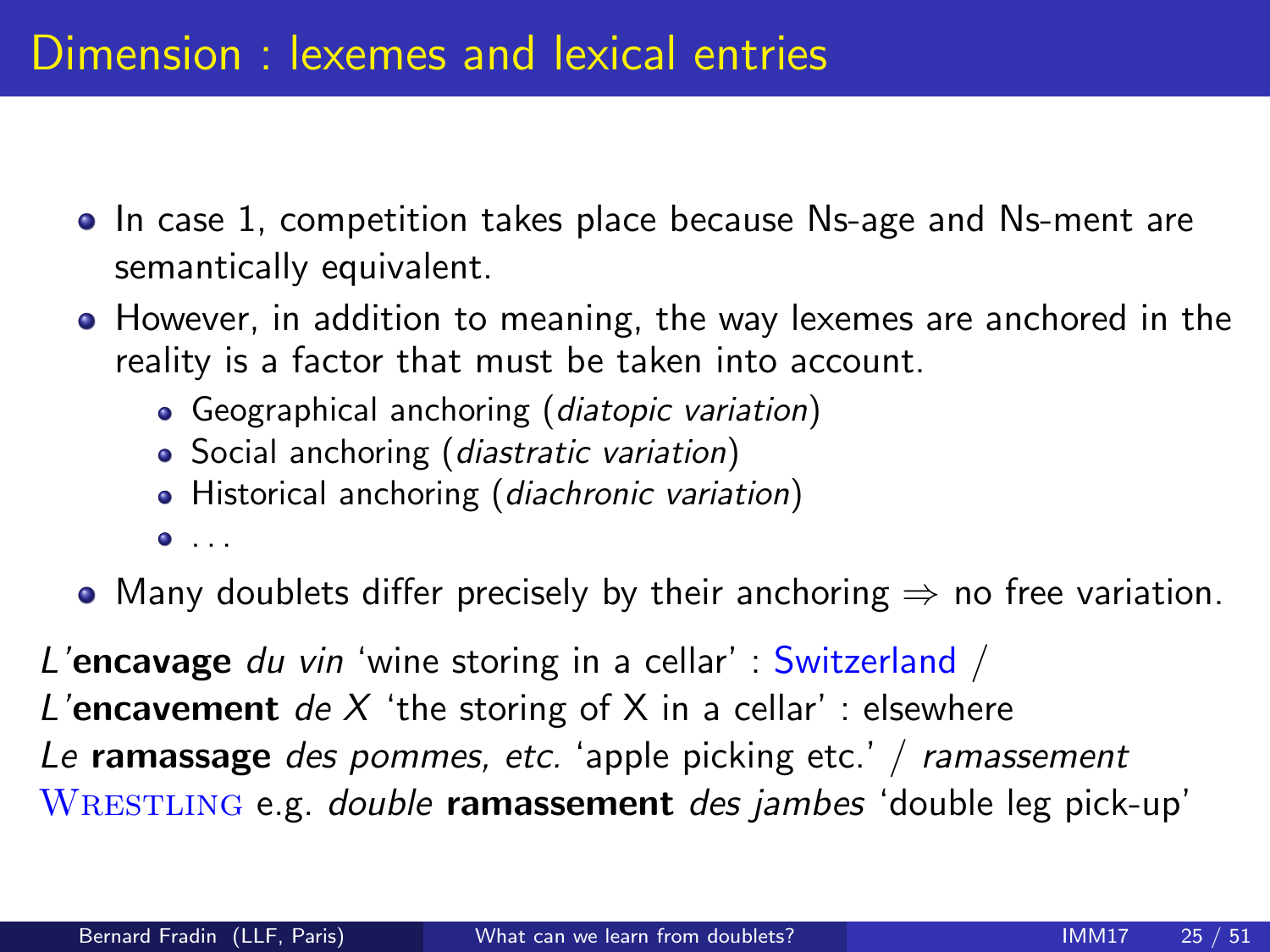#### Dimension : lexemes and lexical entries

- Up to now, the distribution of doublets that are competing vs. in free variation has been kept distinct.
- In the majority of lexical entries, however, both distributions intersect.

 $\emph{emballer}^1$  'wrap up, pack'  $emballage^1$  emballement $^1$  'wrapping, packing' emballer<sup>2</sup> 'envelop' emballage<sup>2</sup> 'wrap' *s'emballer<sup>3</sup>* '[horse] bolt' em*ballement<sup>3</sup>*  $emballement<sup>3</sup>$  'bolting'

(14) a. Lois et règlages sur  $(...)$  l'emballage<sup>1</sup> des médicaments 'Law and rules (. . . ) about the packing of medecines'

- b. L'emballement<sup>1</sup> des marchandises est terminé. 'The packaging of merchandises has been completed'
- c. L'(emballage<sup>2</sup> | \*emballement<sup>1</sup>) est déchiré. 'The packing is torn up'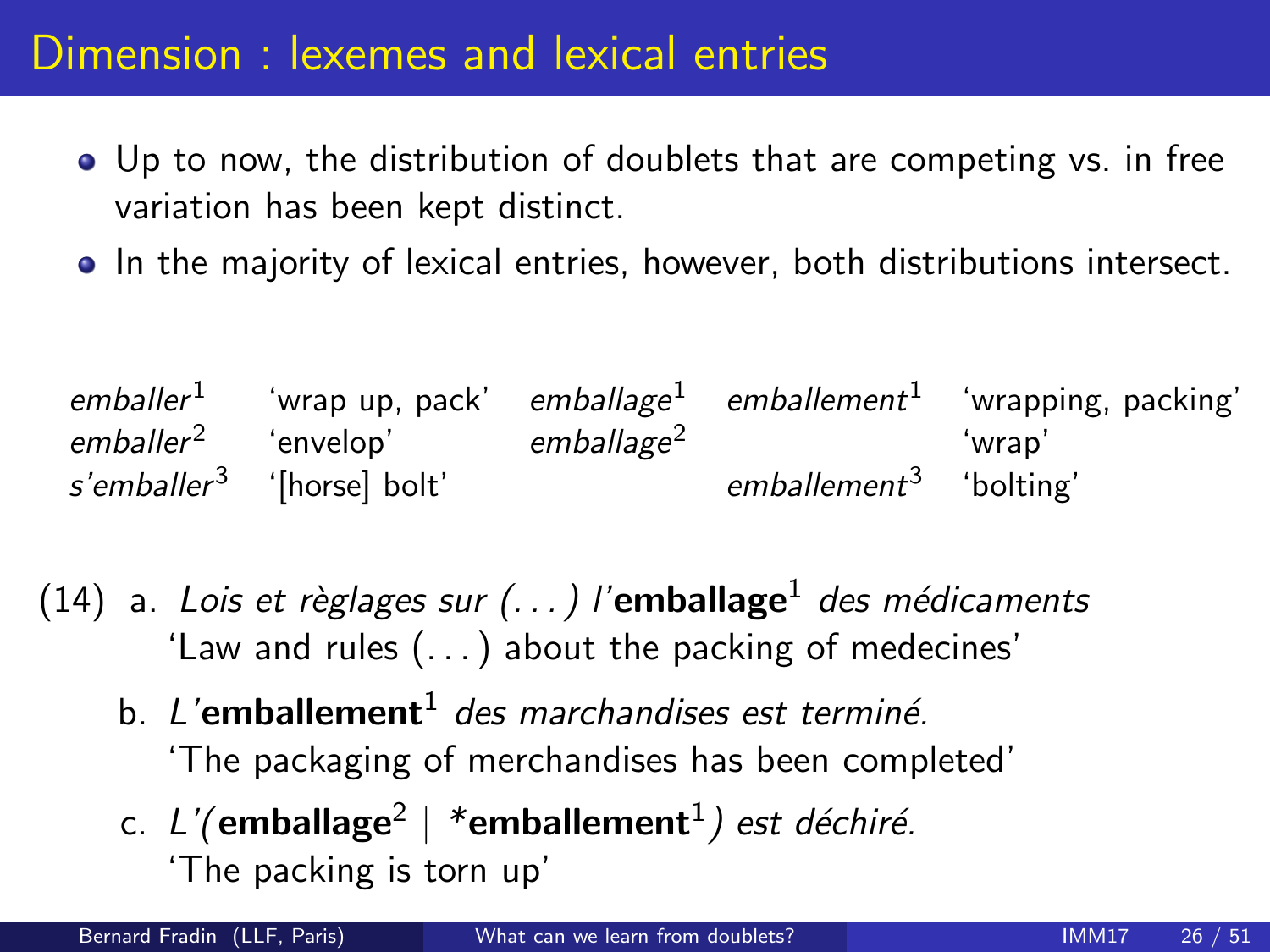- The structuralist model of competition, based on the distinction between phoneme/morpheme and allophones/allomorphs, is not suited to account for derivational doublets.
- According to Aronoff & Lindsay (2014), this model involves — a contrastive emic distribution (morphemic level)
	- a complementary etic distribution (allomorphic level)
- It predicts that one allomorph should emerge as dominant (the default case), the others becoming specialized.
- Otherwise the distribution of allomorphs should be free.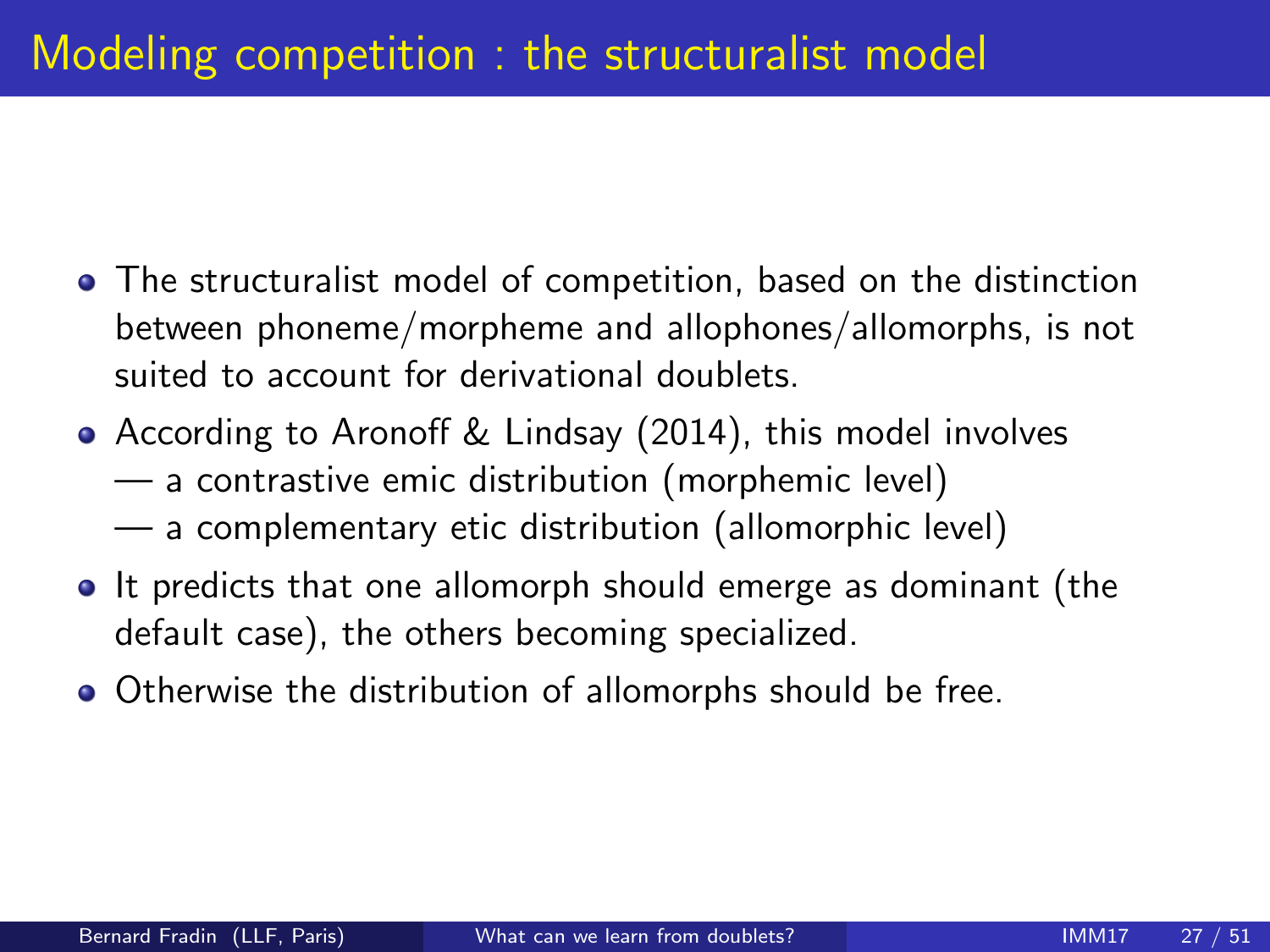# Modeling competition : the structuralist model

- However nothing corresponds to the emic level : both doublets are at the same level, none of them is the realization of some more abstract unit.
- In many cases two synonymous doublets coexist and none of them is the default case, because the dominant form does not eliminate the other e.g. rapetissage (162,000) / rapetissement (35,800) 'shrinking'.
- Cases of free distribution are rare and difficult to establish without an extensive and reliable documentation.
- Quite often, two synonymous and competing doublets are associated with non-equivalent or hardly overlapping sets of complements [\(15\)](#page-28-0).
- <span id="page-28-0"></span>(15) a. Le **tronçonnage** des (arbres | grumes | pièces | rues) 'The sawing up of (trees | logs | pieces | streets)'
	- b. Le tronçonnement des (rues  $\vert$  mots  $\vert$  rivières  $\vert$  données  $\vert$ dialogues)

'The cutting up of (streets | words | rivers | data | dialogues)'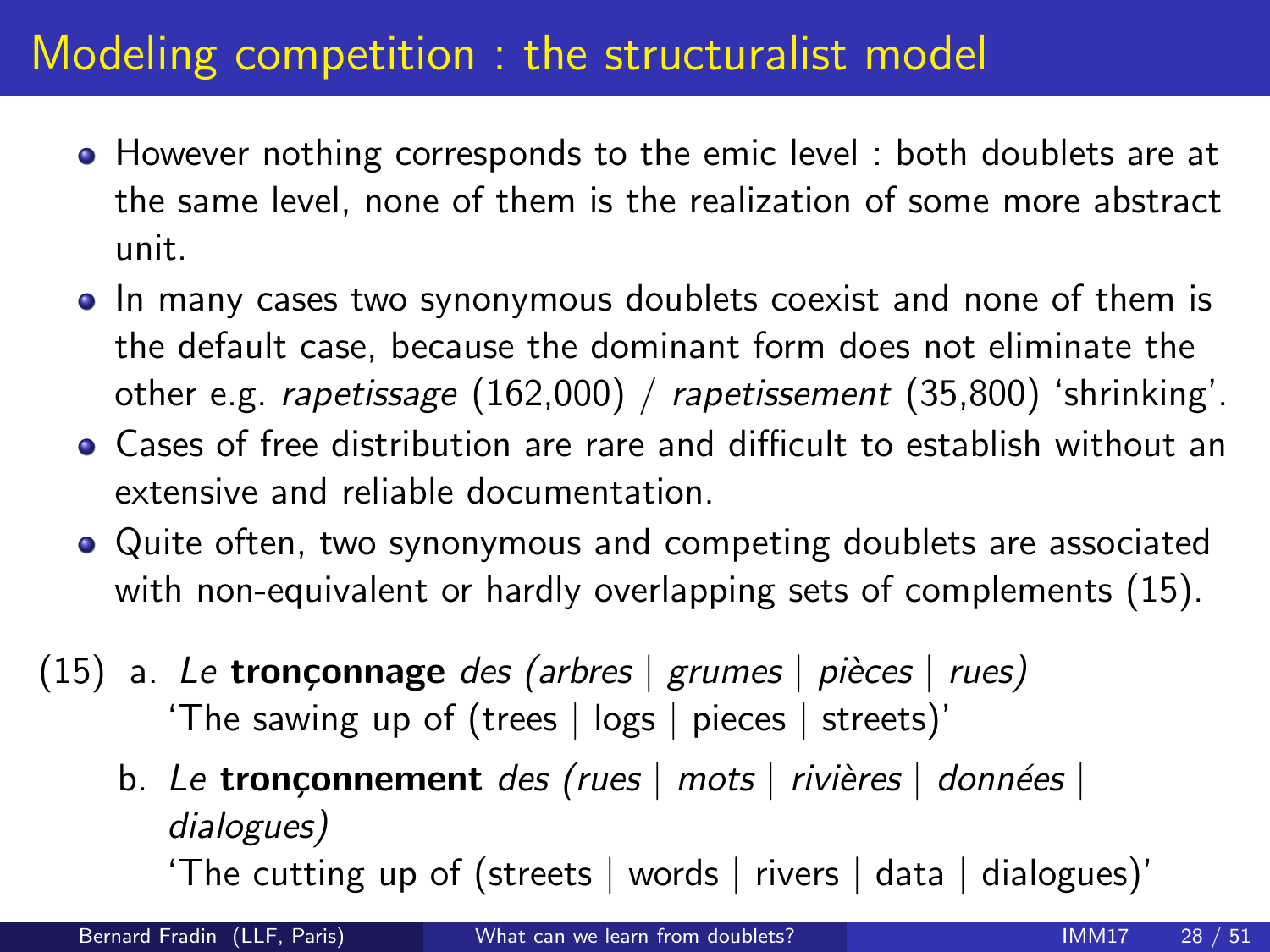# Modeling competition : the fixed meaning model

- Associating suffix -age with a fixed range of meanings and suffix -ment with a complementary one  $(=$  morphemic approach) does not help and is not supported by the data for two reasons at least :
- **4** NZNs ending with these suffixes may be totally synonymous e.g. fra tronçonnage / tronçonnement 'cutting up', triplage / triplement 'tripling'.
- **2** These suffixes swap their aspectual type in function of the lexeme they are part of cf.  $\emph{emballage}^2$  and *ravitaillement* $^2$  below.

| emballer <sup>1</sup>    | 'wrap up' | emballage <sup>1</sup>      | emballement <sup>1</sup>    | eventive meaning |
|--------------------------|-----------|-----------------------------|-----------------------------|------------------|
| emballer <sup>2</sup>    | 'envelop' | emballage <sup>2</sup>      |                             | means meaning    |
| ravitailler <sup>1</sup> | 'supply'  | ravitaillage <sup>1</sup>   | ravitaillement <sup>1</sup> | eventive meaning |
| ravitailler <sup>2</sup> | 'supply'  | ravitaillement <sup>2</sup> |                             | means meaning    |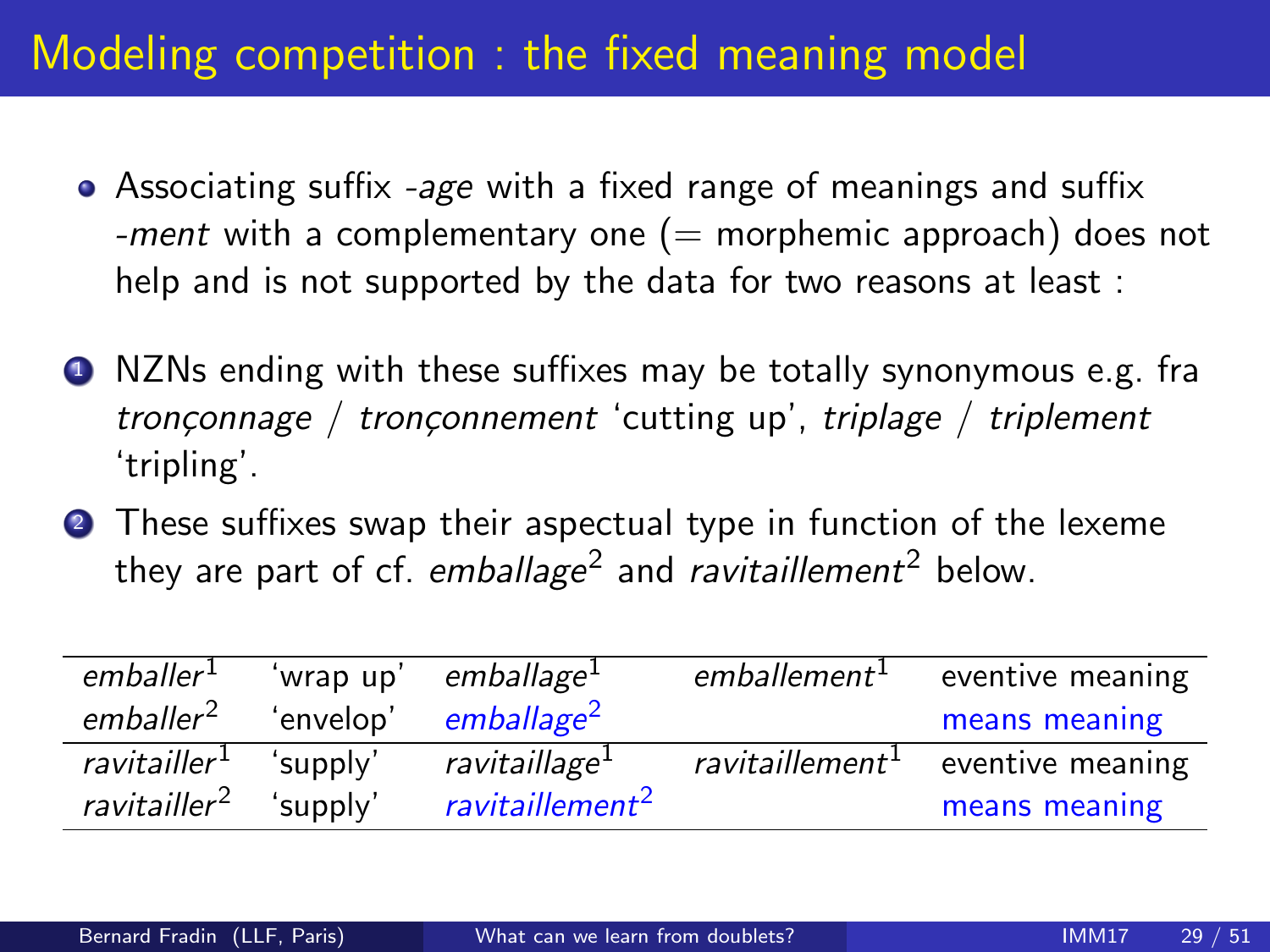### Modeling competition : the relevant factors

- On the other hand, one cannot merely say that the information carried by suffixes -age, -ment in doublets is the same, because such doublets are clearly not always synonymous.
- To solve the problem we need to find out the factors conditionning the way the competition of doublets is organized and to determine how they interact.
- **•** These factors are linked with
	- $\bullet$  the constructions headed by the base-V (i.e. the lexemes)
	- anchoring
	- **3** the derivational series the derived lexeme belongs to
	- the morphological family of the lexeme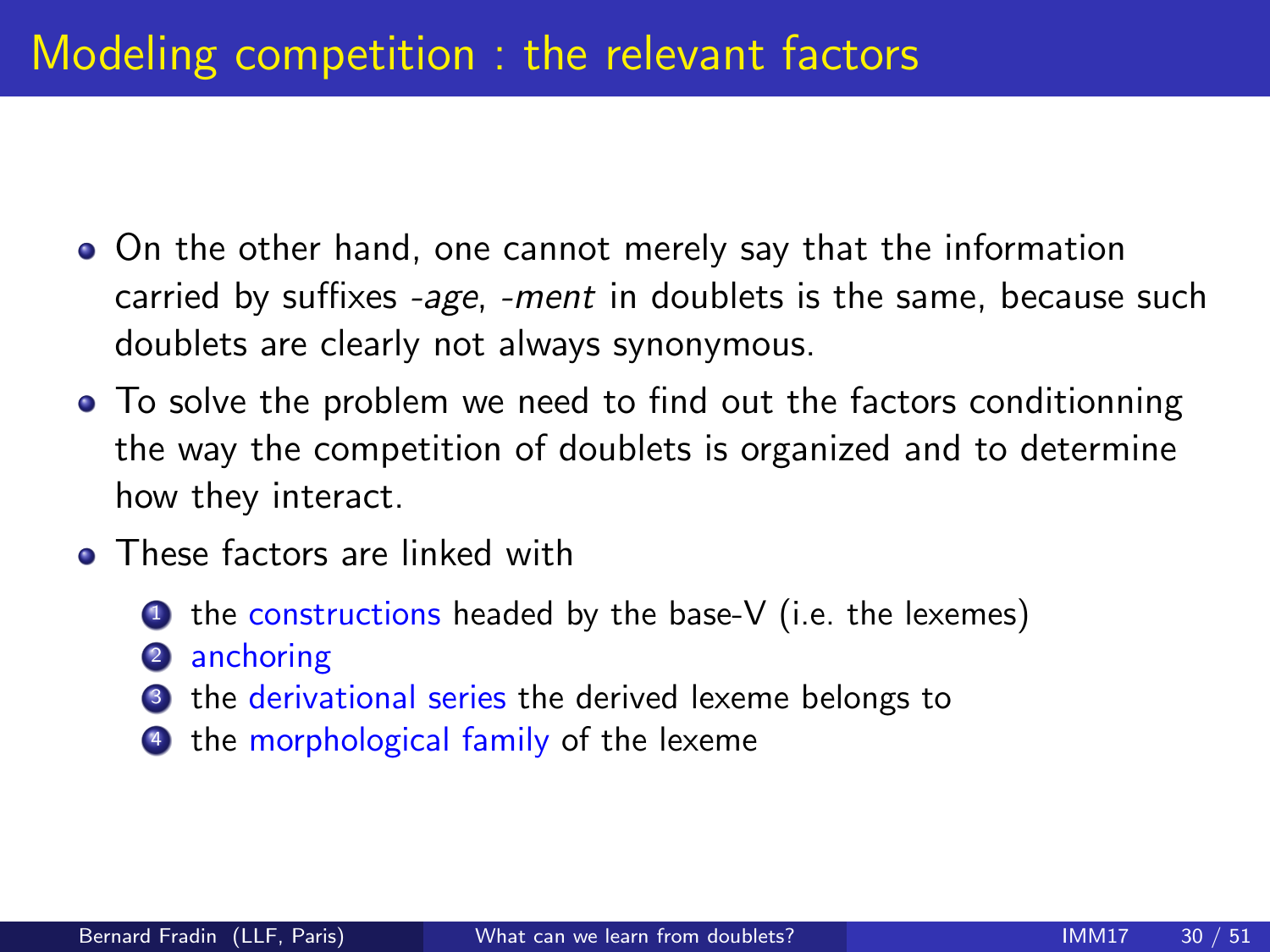#### Modeling competition : the construction parameter

Basic idea : meaning is like dust : it can lie everywhere, provided there is something to lie on, and morphology can give it a shape.

- Verbal constructions embody meaning distinctions the NZNs cling to.
- A lexical entry may present one or several correlated lexemes. The more a lexical entry contains distinct base-Vs, the larger the possibility to form distinct NZNs is.
- Moreover the anchoring factor combines with the number of base factor, which increases the number of potential distinctions.

| (a)        | (b)                                                                 | (c)          | (d)          |
|------------|---------------------------------------------------------------------|--------------|--------------|
| bse- $V=1$ | bse- $V=1$                                                          | bse- $V = n$ | bse- $V = n$ |
|            | same anchoring distinct anchoring same anchoring distinct anchoring |              |              |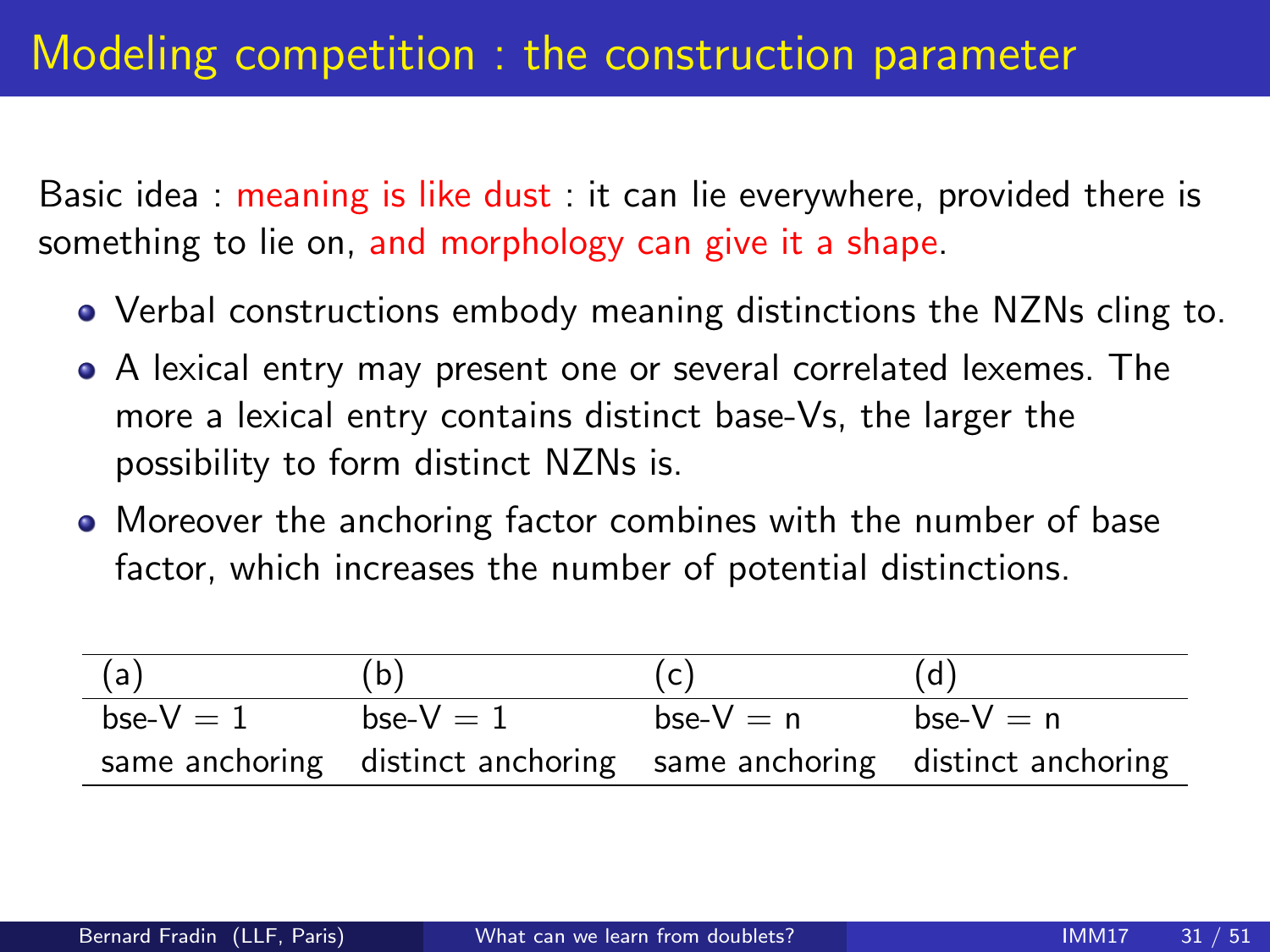#### Modeling competition : the construction parameter

What we observe, is that the number of doublets tends to increase from (a) to (d), while competition tends to regress.

- (a) rançonnage / rançonnement : competition
- $\bullet$  (b) encavage / encavement : no competition
- (c)  $\epsilon$ mballage $^1$  / emballement $^1$  'wrapping' : competition  $emballage<sup>2</sup>$  / emballement<sup>1</sup> 'wrap; wrapping' : no competition
- (d)  $\emph{perlage}^1$  'action of sewing beads on Y' /  $\emph{perlement}^2$  'apparition of  $X$ [liquid] under the form of beads on  $Y'$  : no competition perlage<sup>1</sup> / perlage<sup>3</sup> OENOLOGY 'action of emitting small bubbles [vine]' : no competition  $perlage<sup>3</sup> / perlement<sup>2</sup> : no competition$

This results from the combination of two facts :

— the fact that NZNs are formed on various variables appearing in the semantic representation of their base-V (next slide),

— the fact that each construction expresses a particular situation.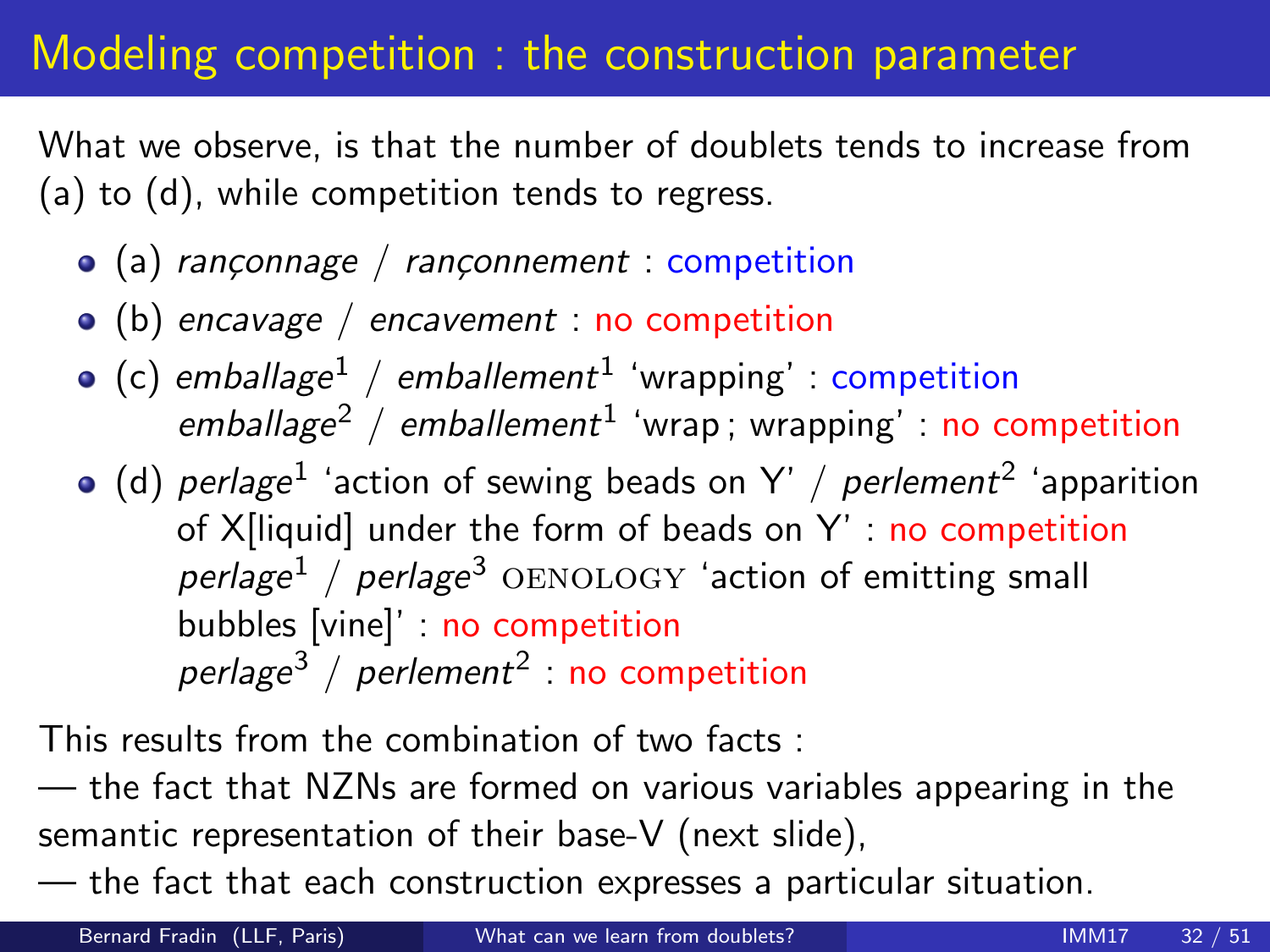The semantic representation of a V (or predicate more generally) includes variables of object x, y, z,  $\ldots$  and a variable of eventuality  $e$ :

 ${\sf V}({\sf x}_i,\dots, \: {\sf e})$ 

- Standardly, a NZN denoting a situation is formed by selecting the e variable.
	- fra *remplace-ment* =  $\lambda$ e. **replace**(e)  $\wedge$  AGT(e, x)  $\wedge$  PAT(e, y) (accomplishment)
	- fra *isole-ment* =  $\lambda$ e. **isolated**(e)  $\wedge$  EXP(e, x) (state)
- But some NZNs can be formed by selecting an  $x_i$  variable, among which those denoting a means or a place.
	- emball-age (means) =  $\lambda x$ . LOC(x, CIRCUM(y),e) ∧ FIG(e, x) ∧  $GRND(e, y)$ ... 'X such that X wrap Y'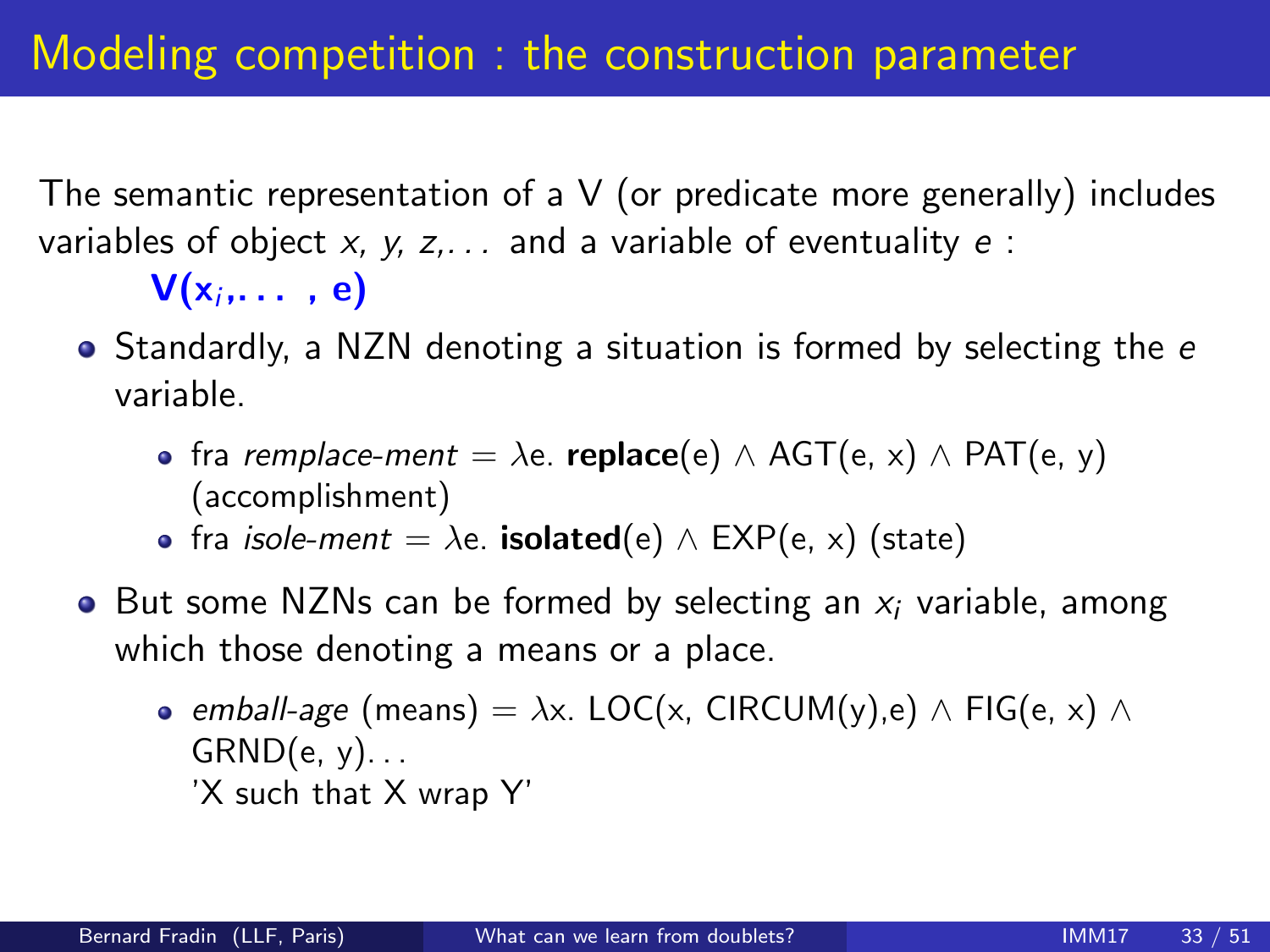- A derivational series is a set of lexemes (analogically) formed on the same pattern (Hathout, 2011).
- Derivational series reflect the entrenchment of derivational patterns in the existing lexicon.
- Series and sub-series play a crucial role in morphophonology for the selection of derivational stems.
- $\bullet$  For example, in French, suffixing  $-at$  on names of human beings yields names of status. But several patterns exist, as the coining of names of status on Ns ending in *-ant* illustrates (Plénat & Roché, 2014).
- (16) a. Normal : parent 'parent' / parent-at, régent 'regent' / régent-at, assistant 'assistant' /  $a$ ssistant-at (120), etc.
	- b. Innovation : assistant 'assistant' / assistan-at  $(742.000)$ , figurant 'extra, walk-on' / figuran-at, postulant 'postulant' / postulan-at, etc.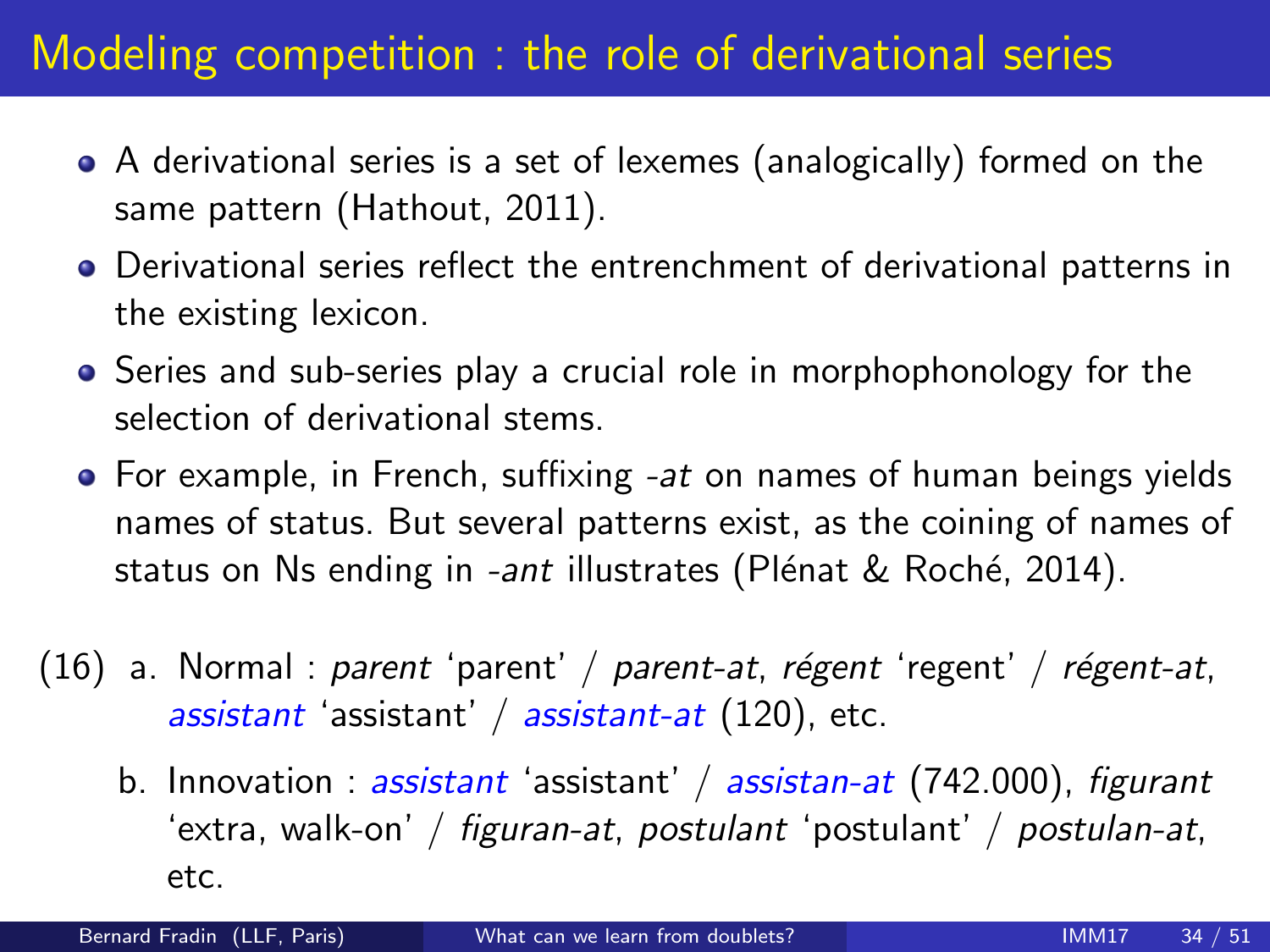- I contend that derivational series play also a role in derivation independently of morphophonological issues.
- Existing series of N-age, N-ment can be sorted out in function of the way the properties relevant to various planes of representation are encoded in each of the lexemes.
- The clustering together of some of these properties constitutes a pattern, which can be subsequently used as a model of derivation.
- The properties in question mainly regard semantics and valency of both the base and the derived unit and can be formulated as constraints on the representation of possible signs in an Information-based Morphology.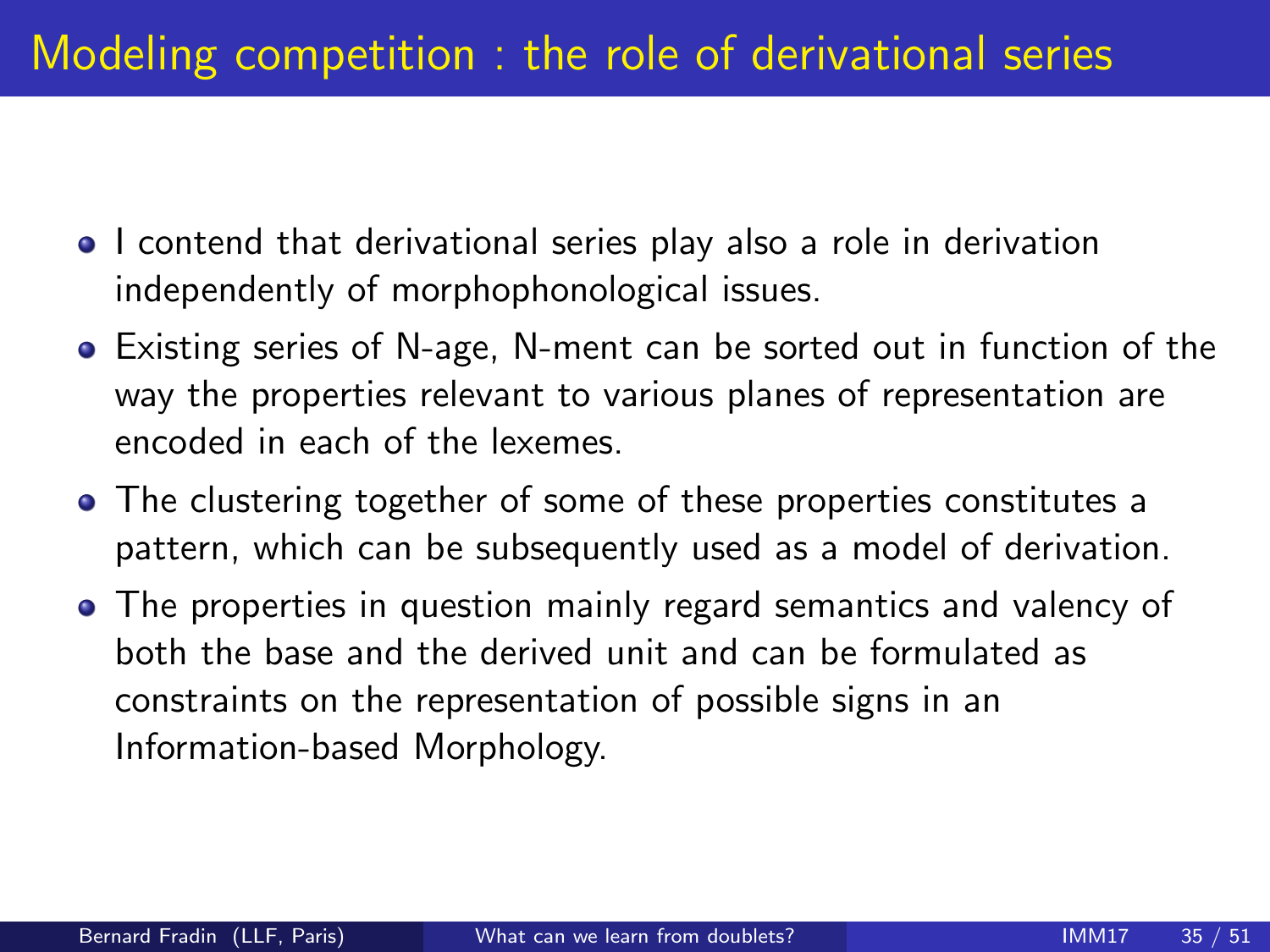- Expectedly, many of the properties in question surface as constraints on the base-verbs' constructions.
- The controlling vs. non-controlling of the eventuality denoted by the verbal unit is one of these properties.

| <b>Controlled</b>                                                                                                                                                  |                                                                                                  | Non-controlled                                                                                                   |                                                                                                                |
|--------------------------------------------------------------------------------------------------------------------------------------------------------------------|--------------------------------------------------------------------------------------------------|------------------------------------------------------------------------------------------------------------------|----------------------------------------------------------------------------------------------------------------|
| Tr / Direct rfl                                                                                                                                                    | Intransitive                                                                                     | Anticausative                                                                                                    | <b>Stative</b>                                                                                                 |
| NP0[AGT] V                                                                                                                                                         | $NPO$ [TH   FIG]                                                                                 | NP0[PAT] se_V                                                                                                    | NPO[TH] BE V-é                                                                                                 |
| NP0[AGT] se <sub>-</sub> V                                                                                                                                         | NP0[PAT]                                                                                         |                                                                                                                  |                                                                                                                |
| écorcer 'bark (tree)'<br>entortiller 'intertwine'<br>raidir 'stiffen'<br>élaguer 'prune'<br>percer 'pierce, bore'<br>se percher 'perch'<br><i>isoler</i> 'isolate' | tournoyer 'swirl'<br>passer 'pass'<br>papilloter 'twinkle'<br>rancir 'go rancid'<br>plier 'bend' | s'entortiller 'twine'<br>se plisser 'fold'<br>se raidir 'stiffen'<br>se pincer 'catch o.slf'<br>s'effiler 'fray' | <i>isolé</i> 'isolated'<br>entortillé 'twined'<br>encaissé 'hemmed in'<br>évidé 'hollowed'<br>perché 'perched' |
| (se) raser 'shave'<br>raser 'raze'                                                                                                                                 |                                                                                                  |                                                                                                                  |                                                                                                                |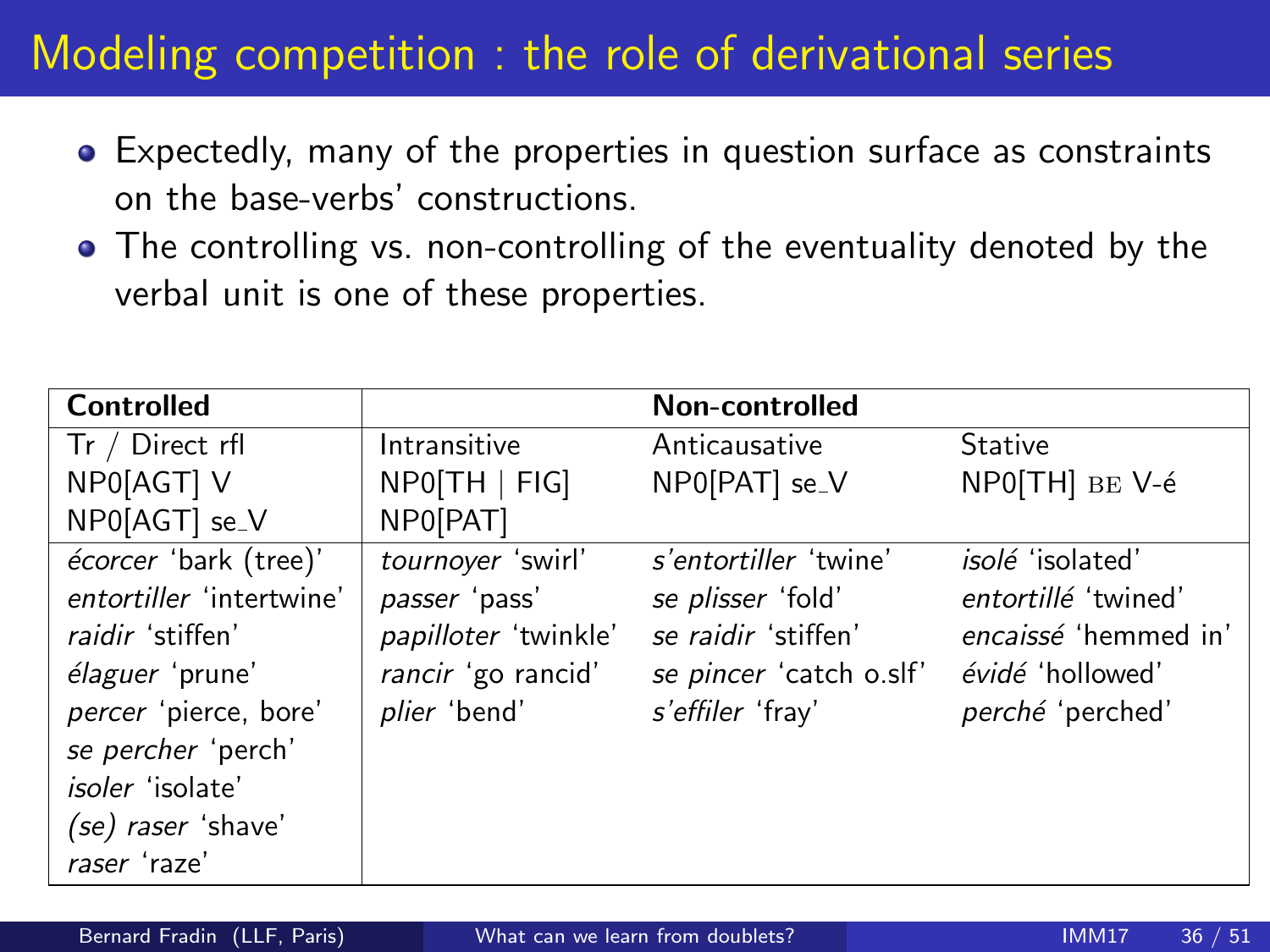#### Repartition hypothesis (H1)

By default, Ns-age are correlated with base-Vs the first argument of which involves control, whereas Ns-ment are correlated with base-Vs the first argument of which does not involve control.

This predicts that whenever the lexical entry includes one verbal lexeme only, the exponent of the correlated NZN, if any, can be predicted.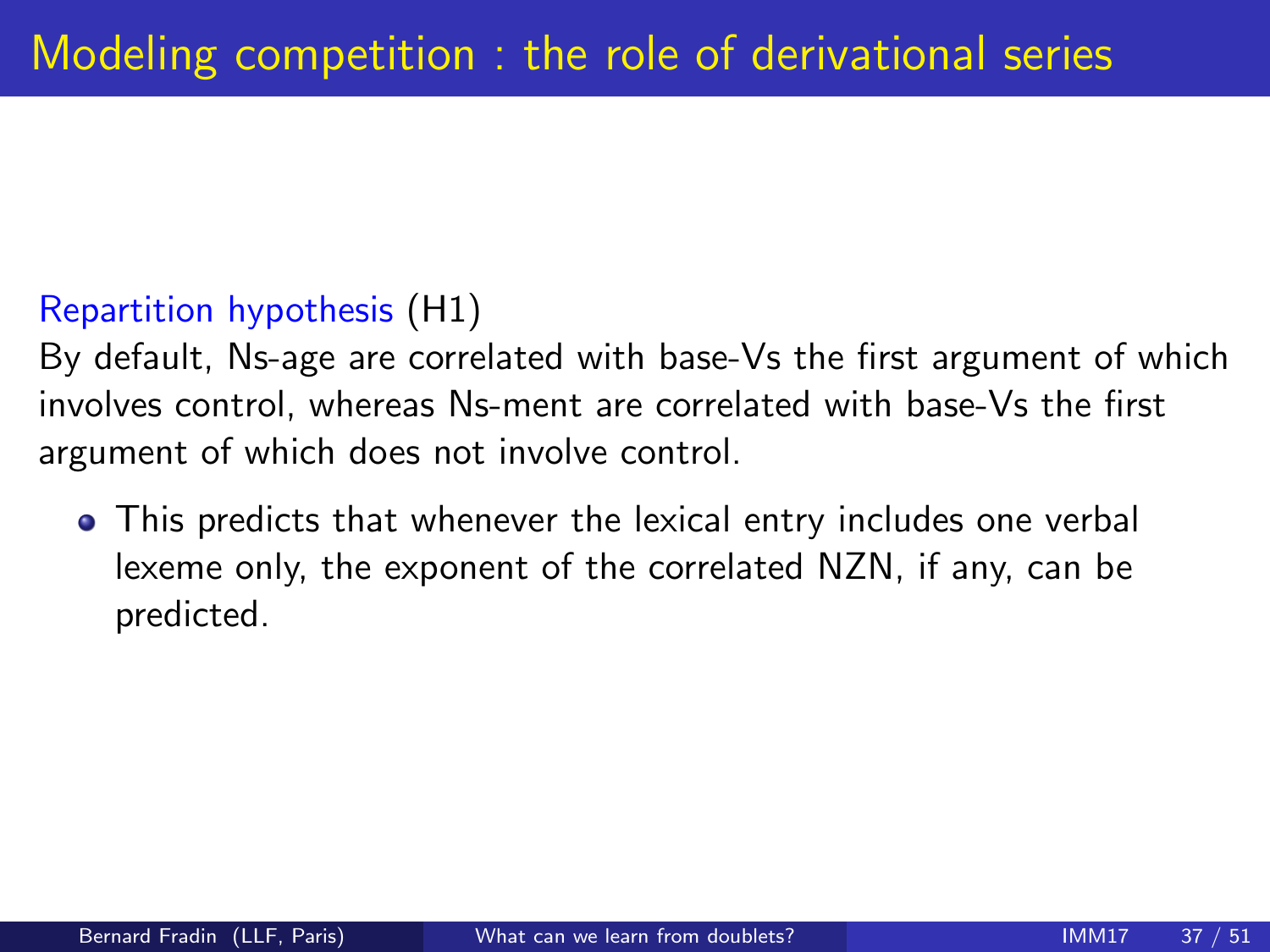Assessing H1

- As predicted Ns-age can be correlated with verbal lexemes requiring control [\(17\)](#page-38-0).
	- $\Rightarrow$  the N-age has then an eventive interpretation.
- $\bullet$  Examples are given in  $(18)$ .
- <span id="page-38-0"></span>(17)  $\acute{e}$ corcer/ $\acute{e}$ corçage, entortiller/entortillage, raidir/raidissage,  $\acute{e}$ laguer /  $\epsilon$ lagage, percer/perçage, se percher/perchage, se raser/rasage, isoler/isolage, etc.
- <span id="page-38-1"></span> $(18)$  L'écorcage des troncs  $(18)$  the barking of trunks' Le raidissage des haubans The tightening of shrouds' Equipement favorisant le perchage des pintades 'equipment favoring the perching of Guina fowls'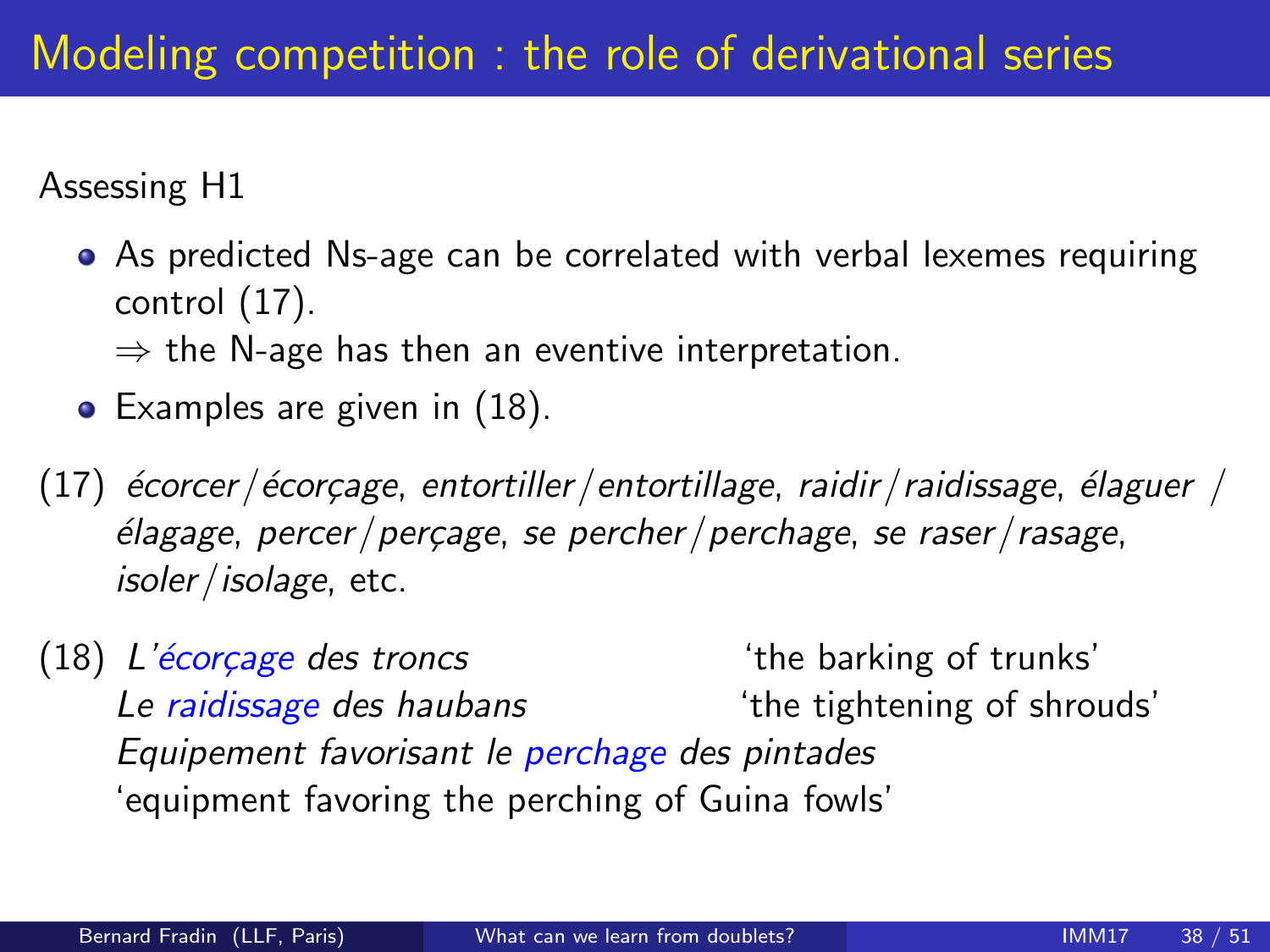- In a parallel way, Ns-ment are generally correlated with base-Vs which do not require control [\(19\)](#page-39-0).
- This correlation is unescapable when the predicate has the stative interpretation 'X is V-ed', as [\(20a\)](#page-39-1) and examples [\(20b\)](#page-39-2) illustrate.
- <span id="page-39-0"></span>(19) a. tournoyer/ tournoiement, plier/ pliement, rancir/rancissement, papilloter/ papillotement, se raidir/ raidissement, s'effiler/ effilement, etc.
	- b. Le tournoiement des fumées 'the whirling of smokes', le rancissement des huiles 'the going rancid of oils', le raidissement du dos 'the back stiffening', le pliement du genou 'knee folding'
- <span id="page-39-2"></span><span id="page-39-1"></span> $(20)$  a. isolé/ isolement, perché/perchement, entortillé /entortillement, évidé/évidement
	- b. le perchement de l'habitat méditerranéen 'the perched character of Mediterranean settlement', pour éviter l'entortillement des fils 'to prevent the entwinement of threads'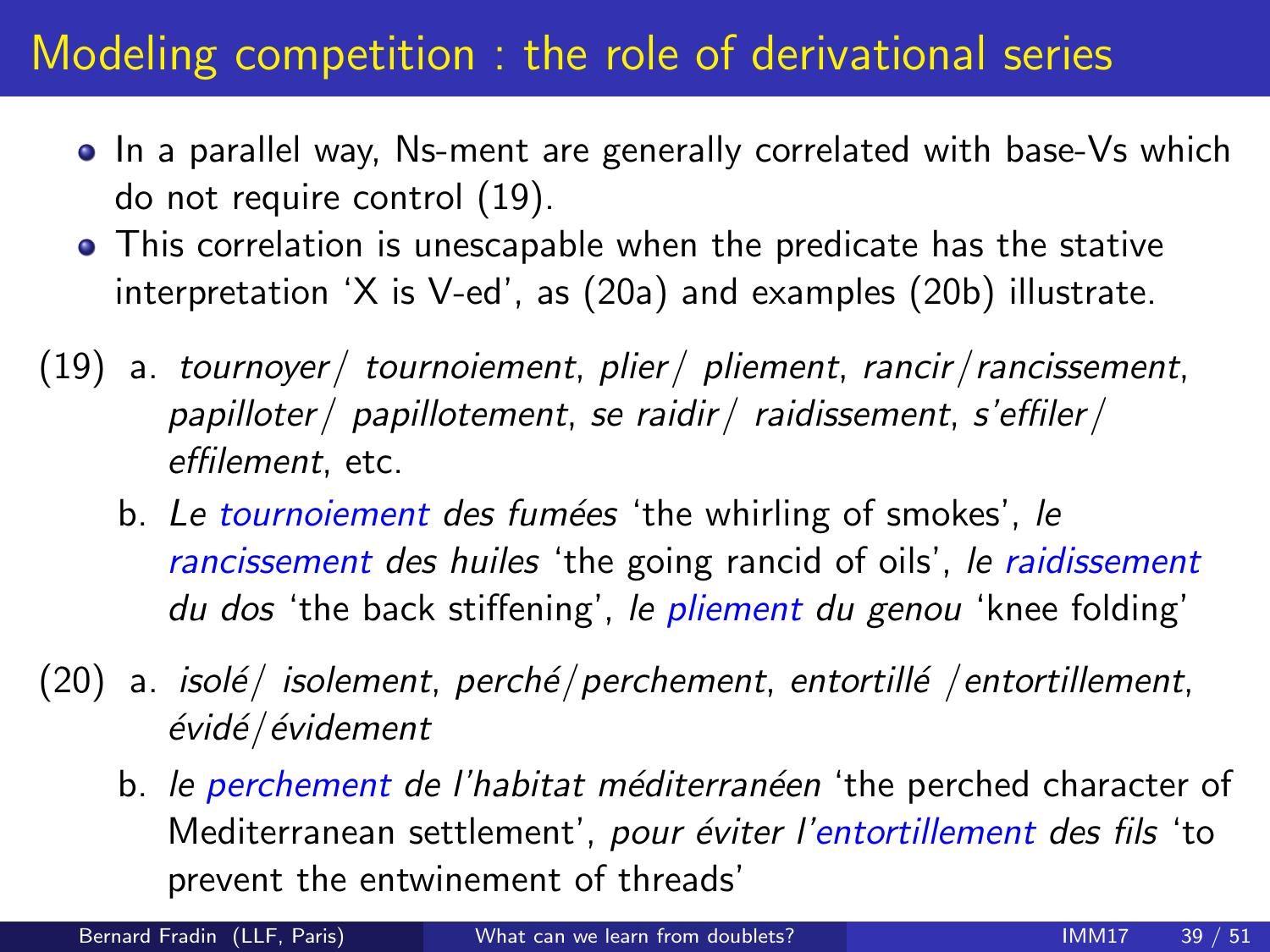- H1 predicts that a NZN a N-age and a N-ment formed on the same morphological verb should have a distinct aspectual type and meaning, which is what we observe in [\(21\)](#page-40-0).
- In such cases, no competition takes place.
- <span id="page-40-0"></span>(21) Le raidissage des haubans / le raidissement du dos, le perchage des pintades / le **perchement** de l'habitat méditerranéen, le **pliage** du linge 'the folding of laundry' / le **pliement** du genou 'knee folding', l'entortillage des ceintures est déconseillé 'the twisting of belts is not recommanded' / pour éviter l'entortillement des fils 'to prevent the entwinement of threads'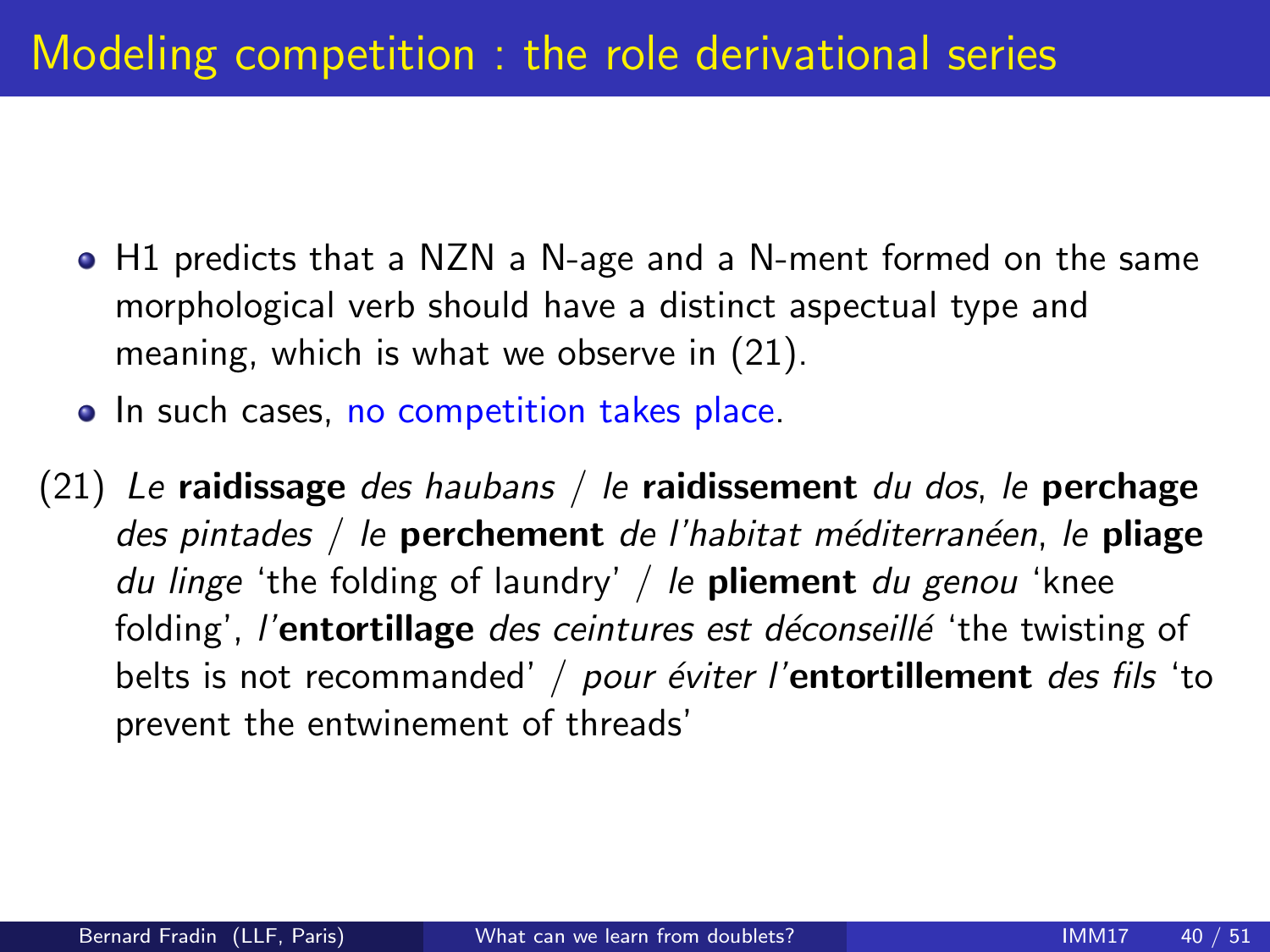- However, H1 does not rule all existing situations.
- A N-ment can also be correlated with a verbal lexeme requiring control, provided the latter is the unique lexeme of a lexical entry (case (a)) [\(22\)](#page-41-0).
	- The N-ment has then an eventive interpretation.
	- This is a situation of true competition cf. [\(23\)](#page-41-1).

#### <span id="page-41-0"></span> $(22)$  écorcer/écorcement, élaguer/élaguement, percer /percement

<span id="page-41-1"></span>(23) (*l'écorcage* | *l'écorcement*) des troncs 'the barking of trunks',  $\ell$ 'élaguage | l'élaguement) des arbres 'the pruning of trees', (le perçage  $\vert$  le percement) des cloisons 'the drilling of partition walls'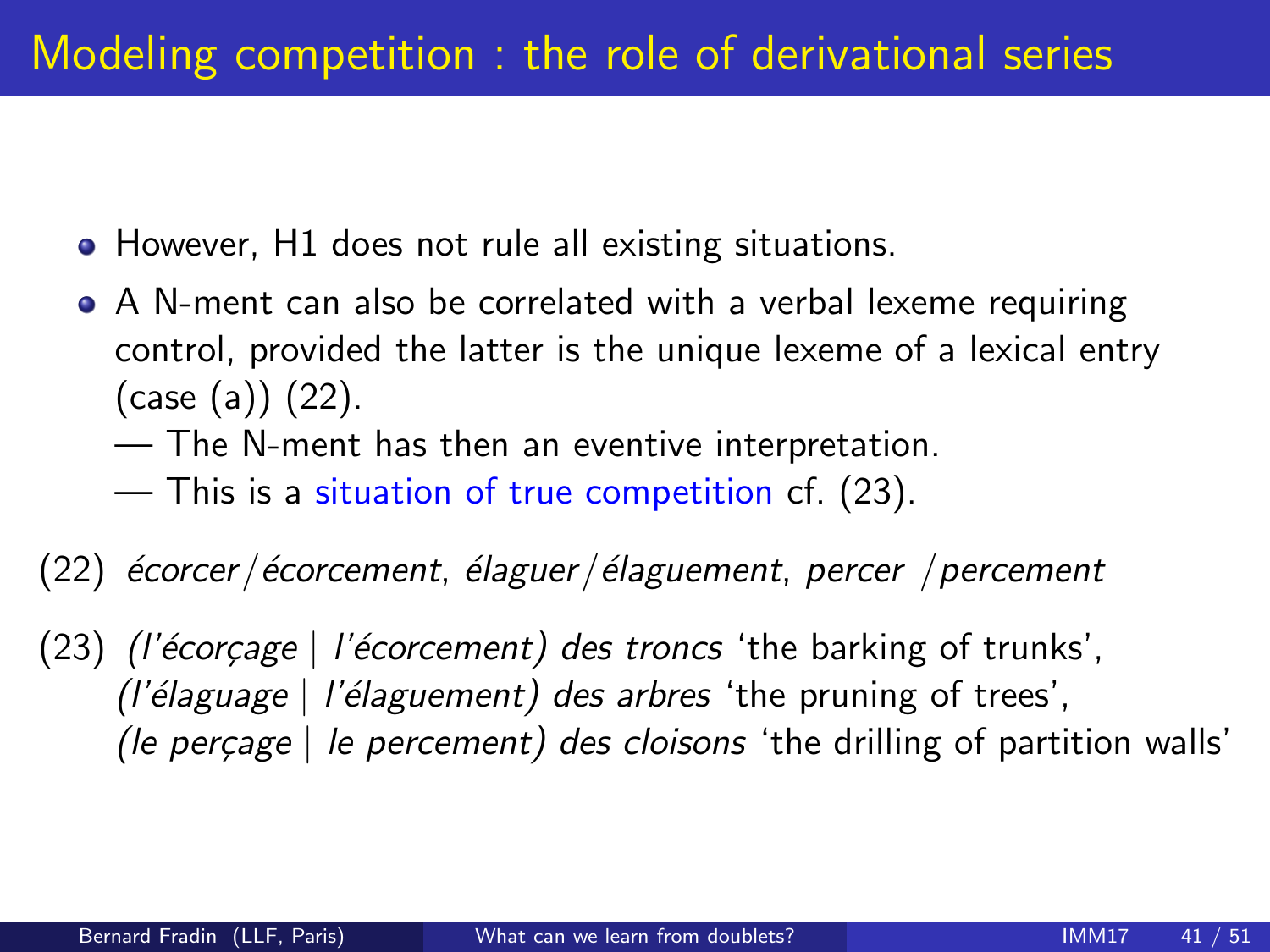- On the other hand, Ns-age are very rarely correlated with a verbal lexeme excluding control, even when the latter is the unique lexeme of a lexical entry.
- Only a handful of N-age denoting a state have been collected [\(24\)](#page-42-0), and all compete with the corresponding Ns-ment [\(25\)](#page-42-1).
- <span id="page-42-0"></span> $(24)$  être\_ébouriffé/ébouriffage, être\_entortillé/entortillage
- <span id="page-42-1"></span>(25) Elle [la grippe aviaire] provoquera (l'´ebouriffage | l'´ebouriffement) des plumes 'it [the bird flu] will make the hens have ruffled feathers', le problème de (l'entortillage  $\vert$  l'entortillement) se pose 'the problem of entwinement is raised'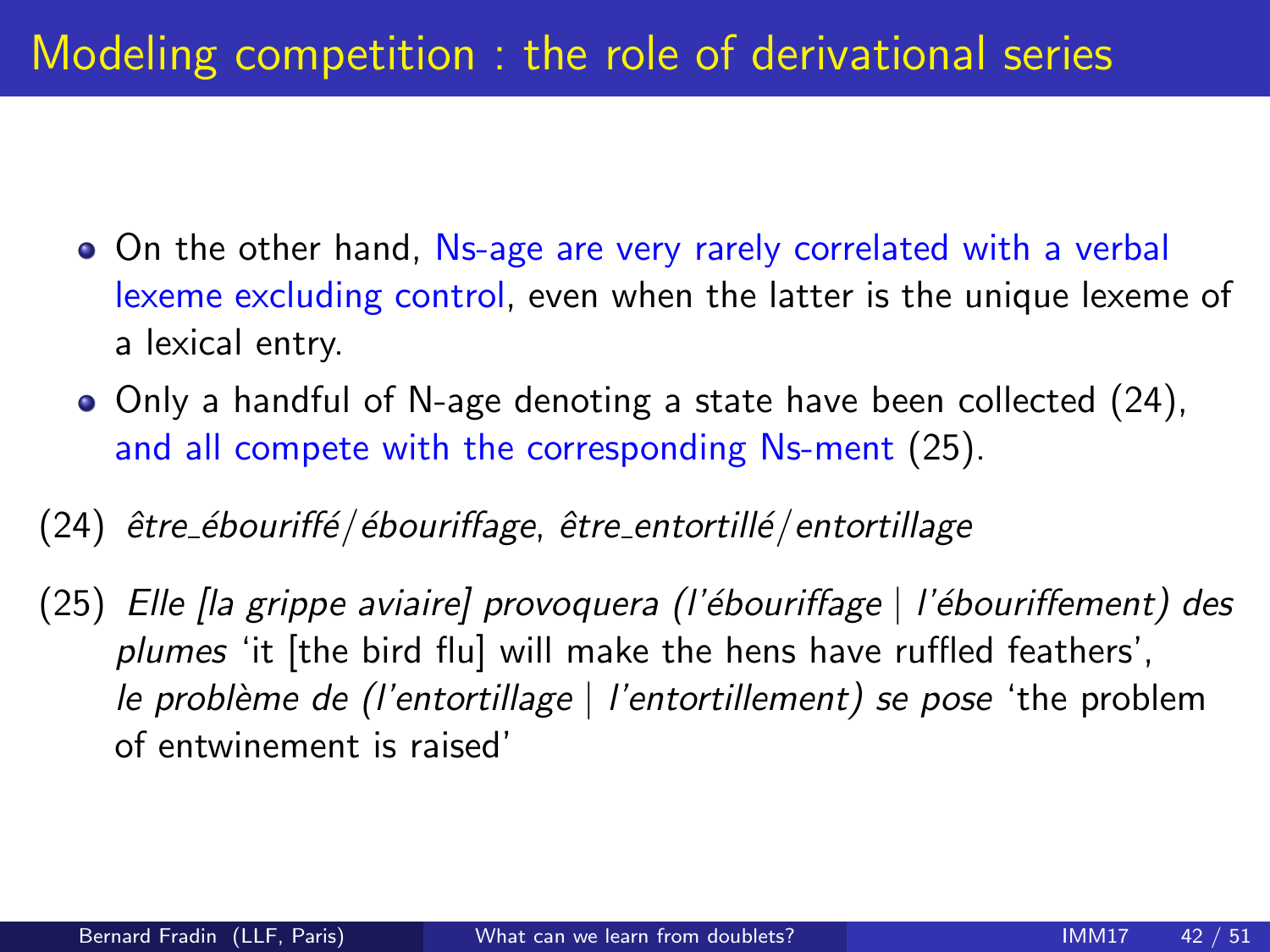- Most available attestations of non-control illustrate the case where the N-age denotes a means, as in [\(26\)](#page-43-0) and [\(27\)](#page-43-1) or a place as in [\(28\)](#page-43-2).
- As for means, we saw above that the choice of exponent is rather free. A few examples of doublets are attested, which are all instances of competition.
- <span id="page-43-0"></span>(26) emballer / emballage 'wrap', entourer/entourage 'surrounds',  $r$ enforcer 'reinforce' / renforçage | renforcement 'strenthening structure or material used to reinforce Y'
- <span id="page-43-1"></span>(27) l'emballage est déchiré 'the wrap is torn out', elle préfère l'éclairage naturel 'she prefers natural lighting'
- <span id="page-43-2"></span>(28) garer 'to shelter' / garage 'garage', passer (par) 'to pass (through)' /passage 'passageway'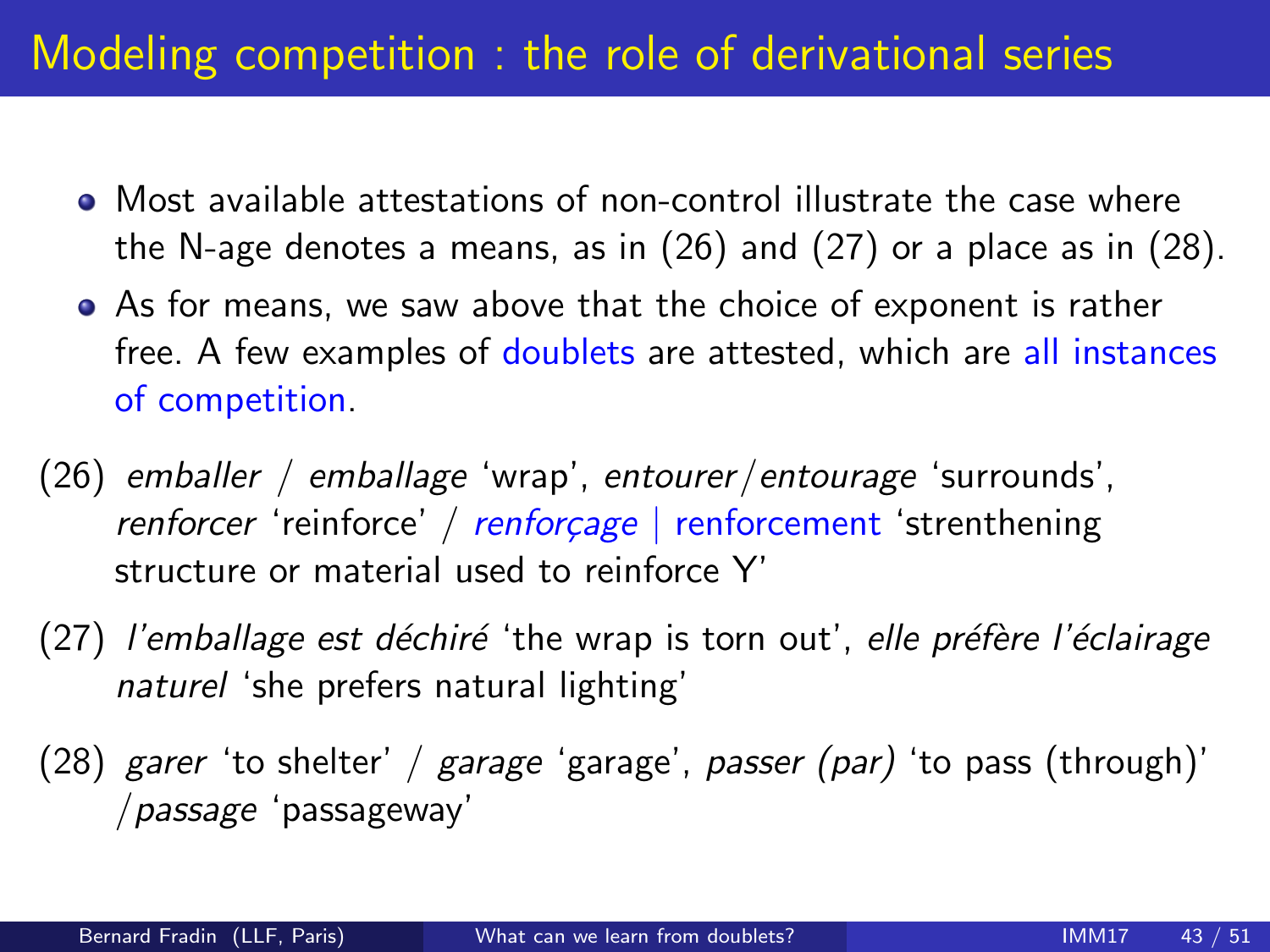- Anchoring usually introduces selectional restrictions on the participants of the eventuality described by the verbal constellation :  $-$  X[car motor] **tousser** 'to cough' (vs. '[sick person] to cough') / toussement
	- HUNTING **rabattre** NP1[game] 'to drive game' / rabattage
- These semantic distinctions are straightforwardly embodied in the NZNs derived from the verbs in question, if any.
- But once the NZN exists, it is impossible to coin the corresponding doublet with the other exponent, as contrasts in [\(29\)](#page-44-0) show.
- <span id="page-44-0"></span>(29) l'enterrage des fondations /  $*$ l'enterrement des fondations 'the burying of foundations', le **toussement** du moteur  $\frac{1}{10}$  toussement des malades 'the cough of sick people'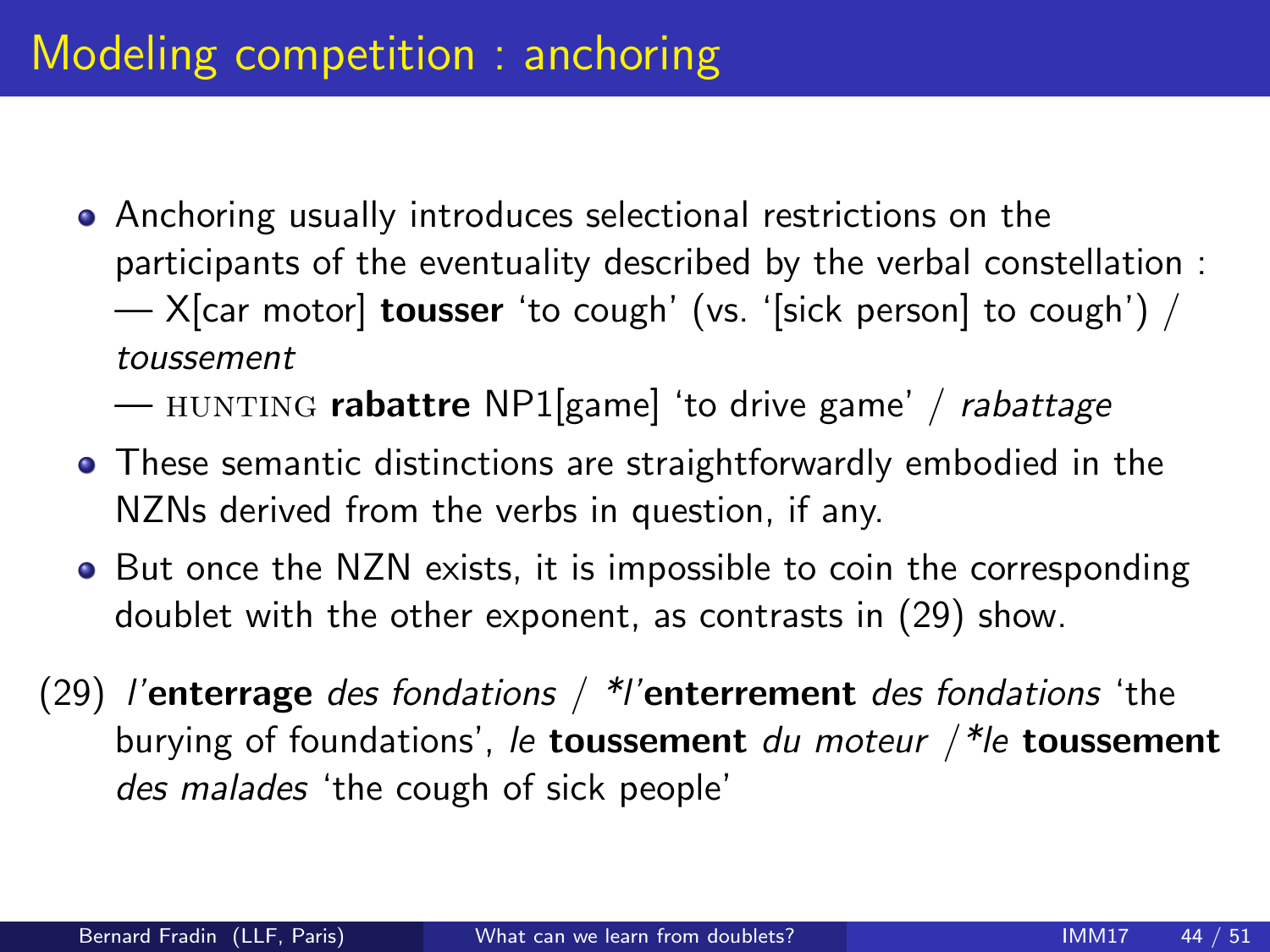- A morphological family is the set of all lexemes that are morphologically linked with the same base (the origin) e.g. colle 'glue', coller 'to glue', collage 'gluing', colleur 'billposter', décoller 'unglue; take off', décollage 'ungluing; taking off', décollement 'unsticking', recoller 'glue back together', recollage 'resticking', encoller 'paste', encollage 'pasting', etc.
- Morphological family may enhance or inhibate the coining of new lexemes in function of the lexemes already included in the family.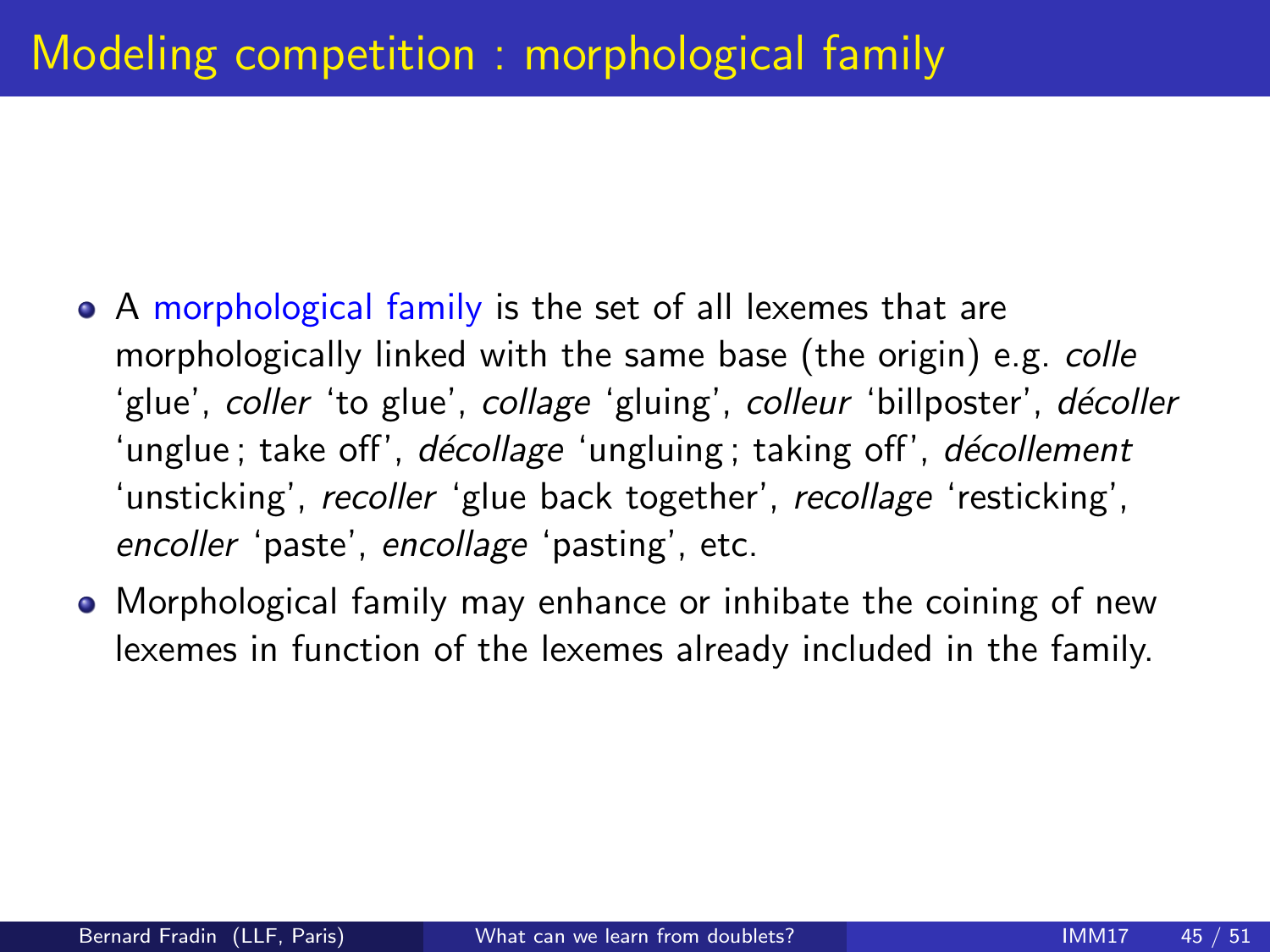# Modeling competition : morphological family

- In discourse, people frequently modify the valency patterns or extend the constraints bearing on verbal argument (notably through metaphorical uses).
- Once these changes have been entrenched in a given sociolect (or even idiolect), they offer a hold that the NZNs can cling to.
- But what happens when the base-V is already correlated with other NZNs in the morphological family in question ? To deal with this issue, I tentatively propose hypothesis H3.
- H3 is a way to cope with the requirements of canonical derivation (Corbett, 2010).

#### Optimization of exponence (Hypothesis H3)

When a NZN with meaning  $\mathsf{S}_i$  needs to be derived from a given verb  $\mathsf{V}_i$ , if possible use an exponent distinct from those already used for other NZNs formed on the same base-V.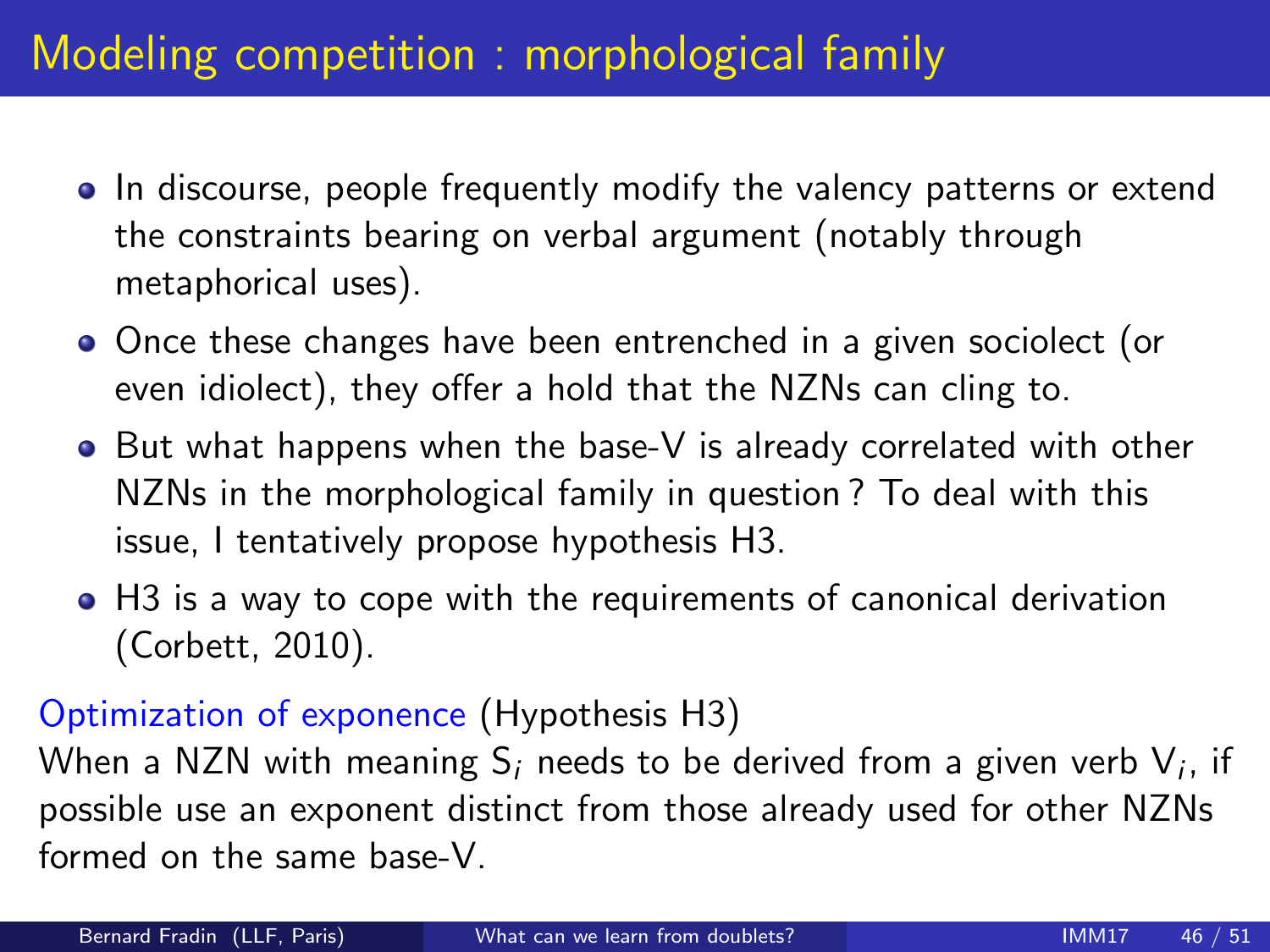# Modeling competition : morphological family

- H3 is based on observations showing repeatedly that even when each NZN of a doublet triggers the same set of entailments ( $=$  has the same meaning), the set of examples they are correlated with do not overlap cf. tronçonnage / tronçonnement and  $(15)$ .
- Similar patterns can be observed for many doublets investigated in this study.
- Furthermore, the choice of exponent reflects pervasive semantic oppositions e.g. concrete / abstract, object / human [\(30\)](#page-47-0), etc., which either reinforce or go along distinctions conveyed by derivational series.
- <span id="page-47-0"></span>(30) (*l'enlevage* | *l'enlèvement*) des nids 'the removing of nests' vs. (l'enlèvement  $\vert$  \*l'enlevage) des journalistes 'the kidnapping of journalists'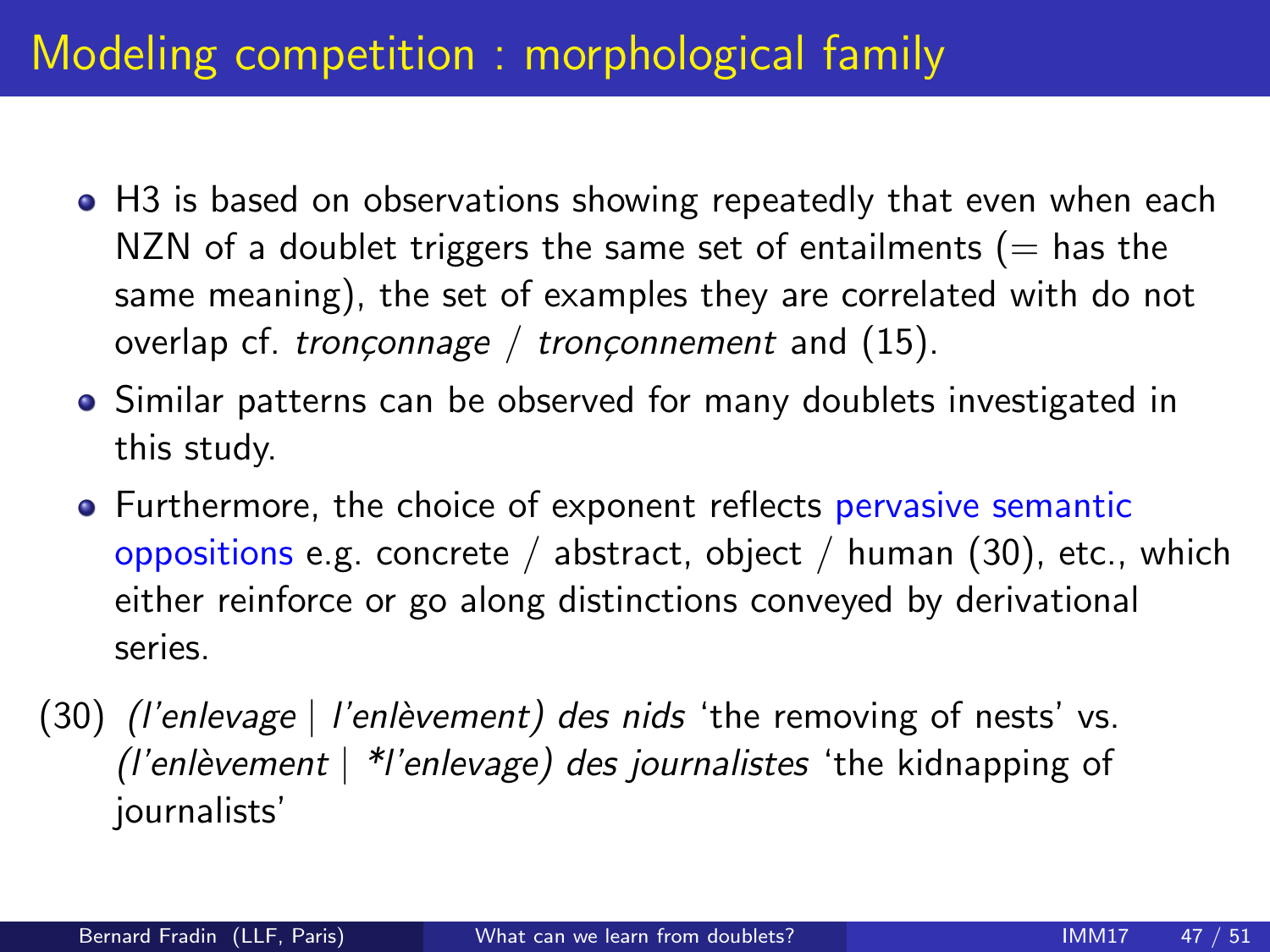# Modeling competition : morphological family

- Commenting an example will help to understand how the various constraints brought by morphological families interact.
- <span id="page-48-0"></span>(31) a. Concrete le rabattage (des plants  $\vert$  des haies  $\vert$  des haies) the folding back of plants, hedges', (le rabattement (1090) | rabattage (190)) des dossiers 'the pulling down of seatbacks'
	- b. Abstract le rabattement des côtés du rectangle 'the lowering of the rectangle sides', le rabattement des taux tarifaires 'the lowering of taxes on tariffs', flèche de rabattement 'directional arrow'
	- c. Human le rabattement des voyageurs 'the feeding of stations with travelers' / ? ?le rabattage des voyageurs, trains de rabattement 'feeding trains' / ? ?trains de rabattage 'feeding trains'
	- In [\(31c\)](#page-48-0), *rabattage* is blocked because of the meaning this lexeme has got in hunting.
		- $\Rightarrow$  There is room for variation even when main tendencies exist.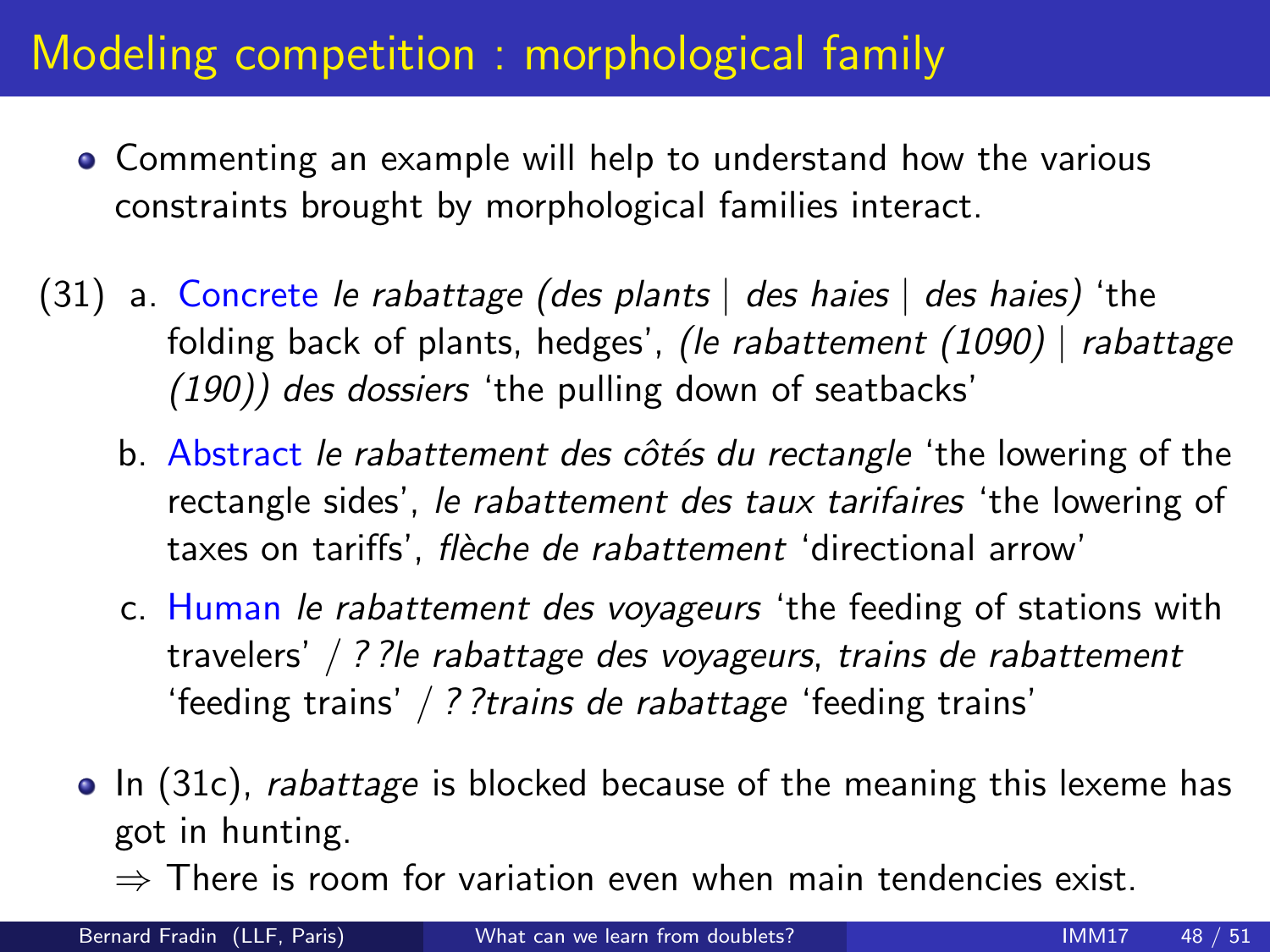#### Conclusion

NZNs and competition

- NZNs paired as true doublets offer an ideal observatory to investigate how competition functions in derivation.
- Such doublets are rare and they always give rise to competition.
- The majority of formal doublets are not true doublets and are no more in competition than NZNs correlated to distinct base-Vs.
- Except when they belong to domains having developed peculiar vocabulary, truly competing doublets do not exhibit complete free variation : their distribution often presents differences that might subsequently become institutionalized meaning distinctions i.e. niches.  $\Rightarrow$  we need to know more about the doublet's distribution.
- This tendency is enhanced by the fact that most of these distinctions are already entrenched in the lexicon and stimulated by the use of speech figures such as metaphor, generalization, etc. in discourses.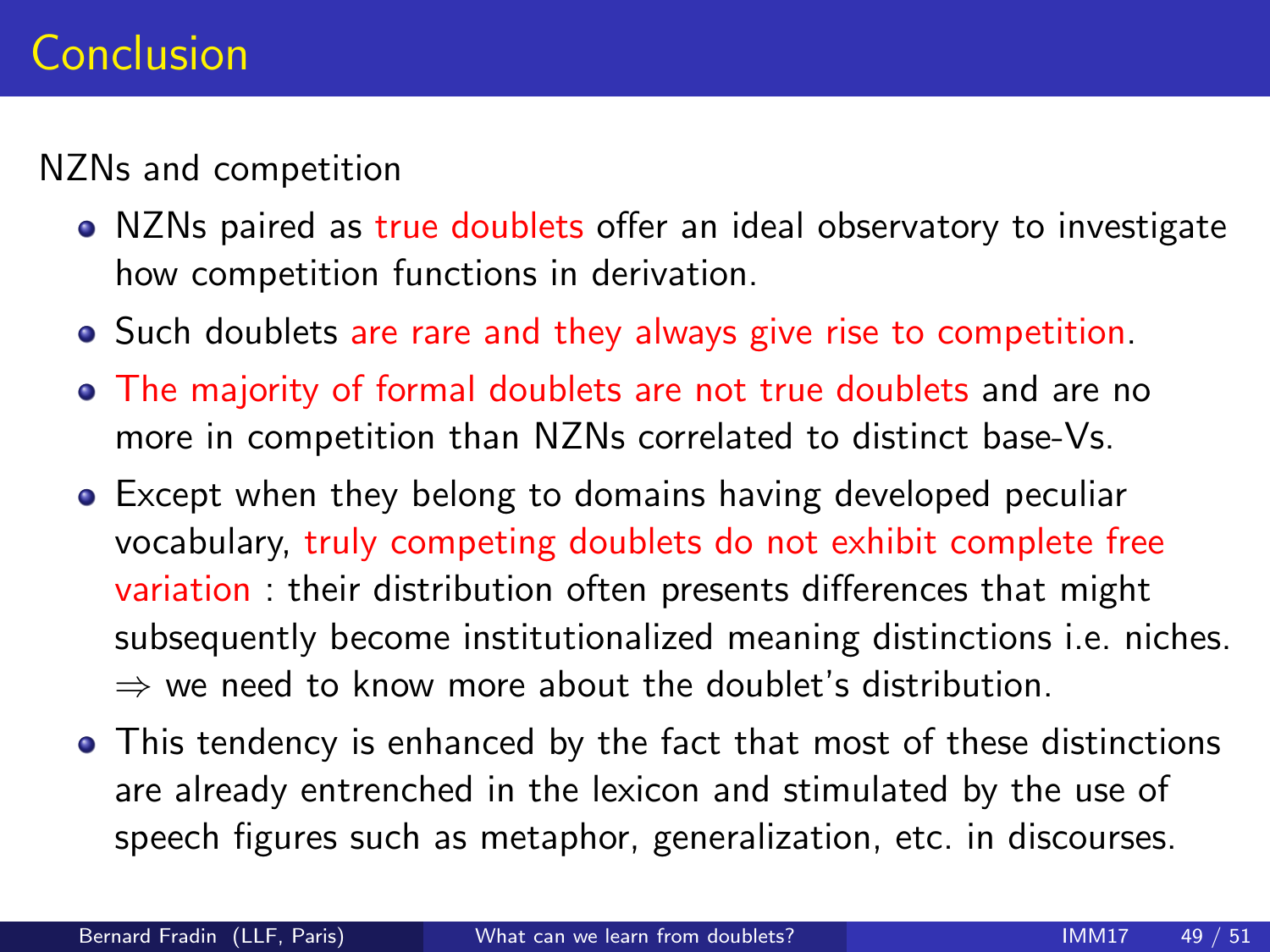#### Morphological account

- The patterns used to coin new lexemes are abstracted away from verbal constructs occurring in discourses and lexemes are formatted by the derivational series they enter in.
- The properties or constraints associated with these patterns are not distinct from the lexical types allowing one to classify lexical units in a hierarchical lexicon, on the model of the proposal sketched once by Koenig (1999) (see also Booij (2010)).
- As for Ns-age, Ns-ment themselves, we saw that their exponents are contentless, because the semantics of each NZN depends on which argument/participant of the verbal representation is abstracted away.
- Their main positive content would the be the selectional restrictions introduced by anchoring.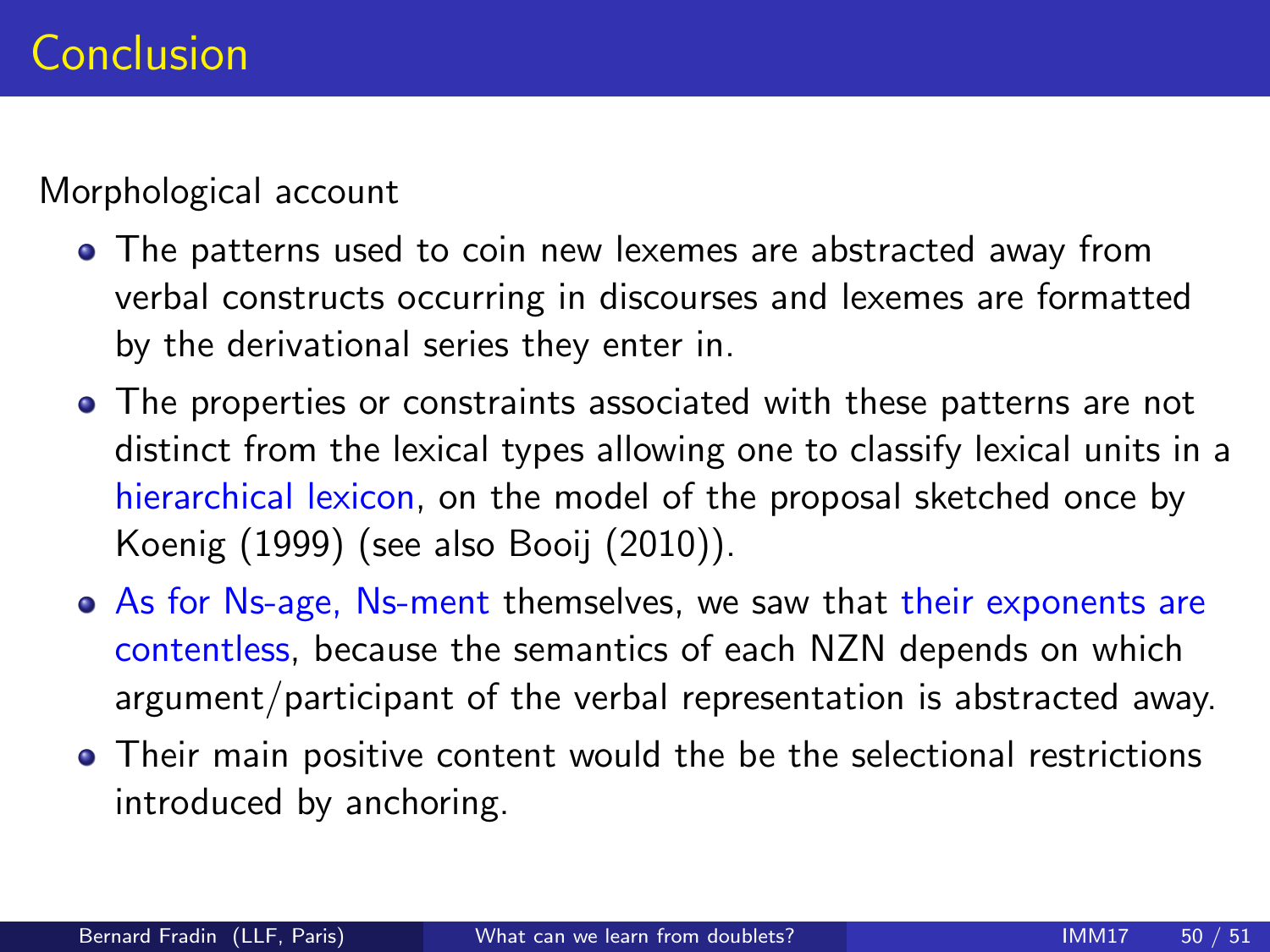

# THANK YOU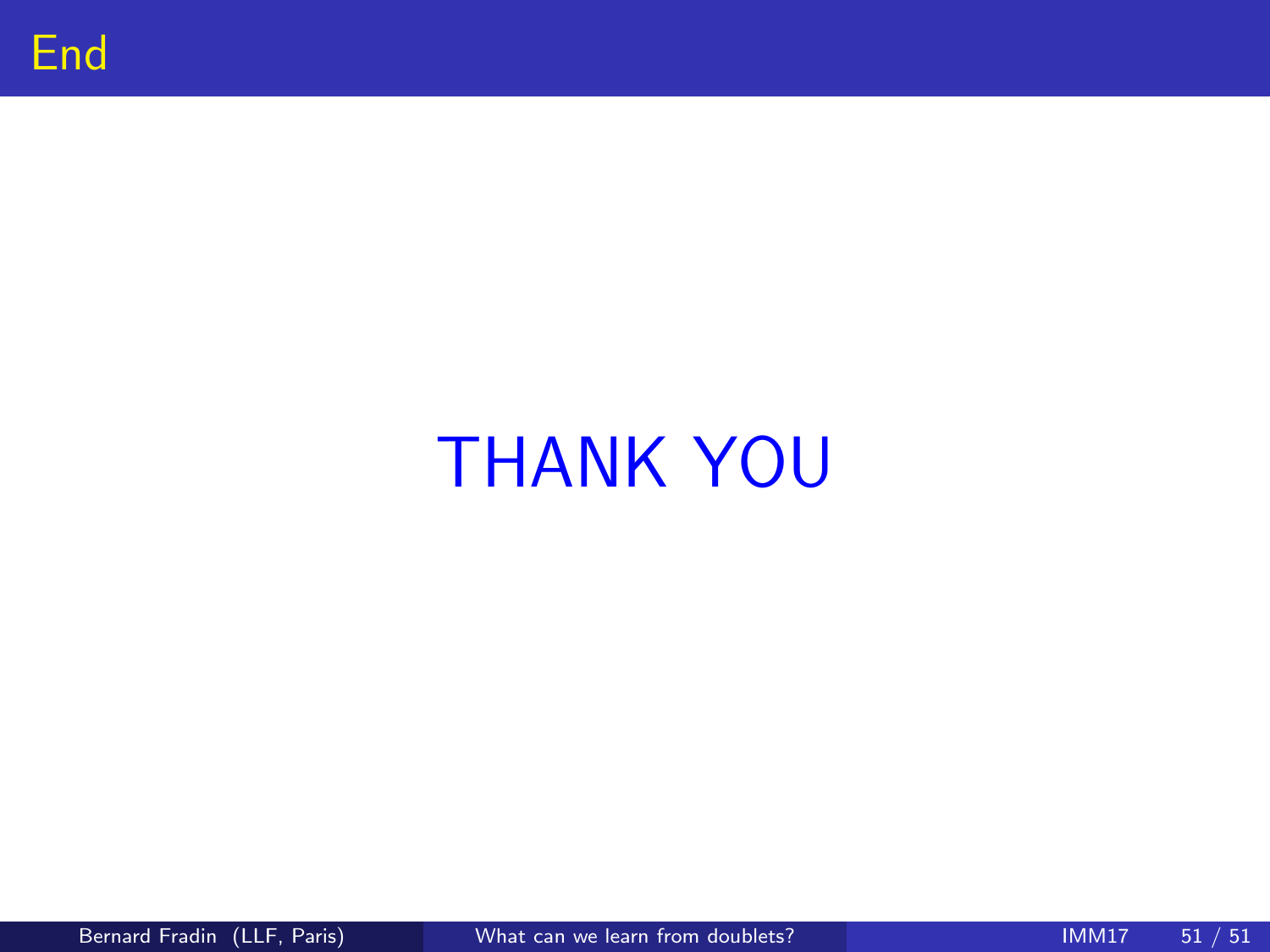- Aronoff, Mark, & Lindsay, Mark. 2014. Partial organization in languages : la langue est un système où la plupart se tient. Pages  $9-22$  of : Augendre, Sandra, Couasnon-Torlois, Graziella, Lebon, Déborah, Michard, Clément, Boyé, Gilles, & Montermini, Fabio (eds), Actes des Décembrettes 8e édition du colloque international de morphologie (6-7 décembre 2012) / Proceedings of the Décembrettes 8th International conference on morphology (December 6-7, 2012). Toulouse : CNRS & Université de Toulouse Jean Jaurès.
- Bickel, Balthasar, Banjade, Goma, Gaenzle, Martin, Lieven, Elena,
	- Prasad Paudyal, Netra, Purna Rai, Ichchha, Rai, Manoi, Rai, Novel Kishore, & Stoll, Sabine. 2007. Free prefix ordering in Chintang. Language, 83(1), 43-73.
- Boas, Hans (ed). 2010. Contrastive construction grammar. Amsterdam : John Benjamins.
- Bonami, Olivier, & Tribout, Delphine. 2012. Underspecification and the semantics of lexeme formation. 15th International Morphology Meeting. Wien, Osterreich : Wirtschäftsuniversität Wien.
- Bonami, Olivier, Boyé, Gilles, & Kerleroux, Françoise. 2009. L'allomorphie radicale et la relation flexion-construction. Pages  $103-125$  of : Fradin, Bernard, Kerleroux, Françoise, & Plénat, Marc (eds), Aperçus de morphologie française. Saint-Denis : PUV.

Booij, Geert. 2010. Construction Morphology. Oxford : Oxford University Press. Corbett, Greville. 2010. Canonical derivational morphology. Word Structure, 3,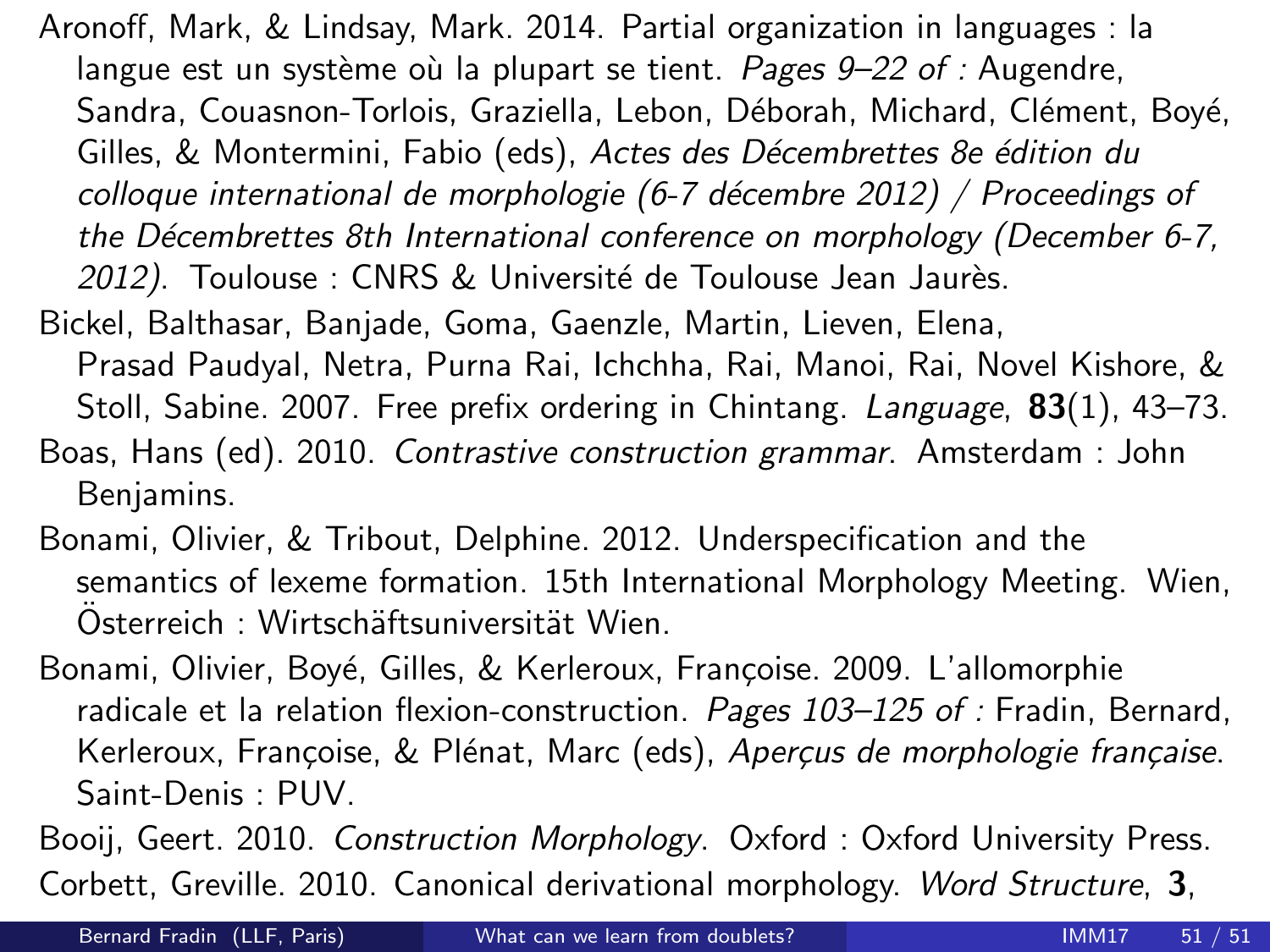141–155.

- Croft, William. 2001. Radical Construction Grammar. Syntactic Theory in Typological Perspective. Oxford : Oxford University Press.
- Dal, Georgette, & Namer, Fiammetta. 2010. French property nouns Toponyms or Ethnic Adjectives : a case of base variation. Pages 53–73 of : Dressler, Wolfgang U., Kastovsky, Dieter, Luschützky, Hans, & Rainer, Franz (eds), Variation and Change in Morphology. Selected papers from the 13th International Morphology Meeting, Vienna February 2008. Amsterdam / Philadelphia : John Benjamins.
- Fábregas, Antonio, & Marín, Rafael. 2012. The role of Aktionsart in deverbal nouns : State nominalizations across languages. Journal of Linguistics, 48, 35–70.
- Fradin, Bernard, & Kerleroux, Françoise. 2003. Troubles with lexemes. Pages 177–196 of : Booij, Geert, De Cesaris, Janet, Scalise, Sergio, & Ralli, Angela (eds), Topics in Morphology. Selected papers from the Third Mediterranean Morphology Meeting (Barcelona, September 20-22, 2001). Barcelona : IULA-Universitat Pompeu Fabra.
- Goldberg, Adele E. 1995. Constructions. A Construction Grammar Approach to Argument Structure. Chicago : The University of Chicago Press.
- Hathout, Nabil. 2011. Une approche topologique de la construction des mots : propositions théoriques et application à la préfixation en *anti-. Pages 251–318*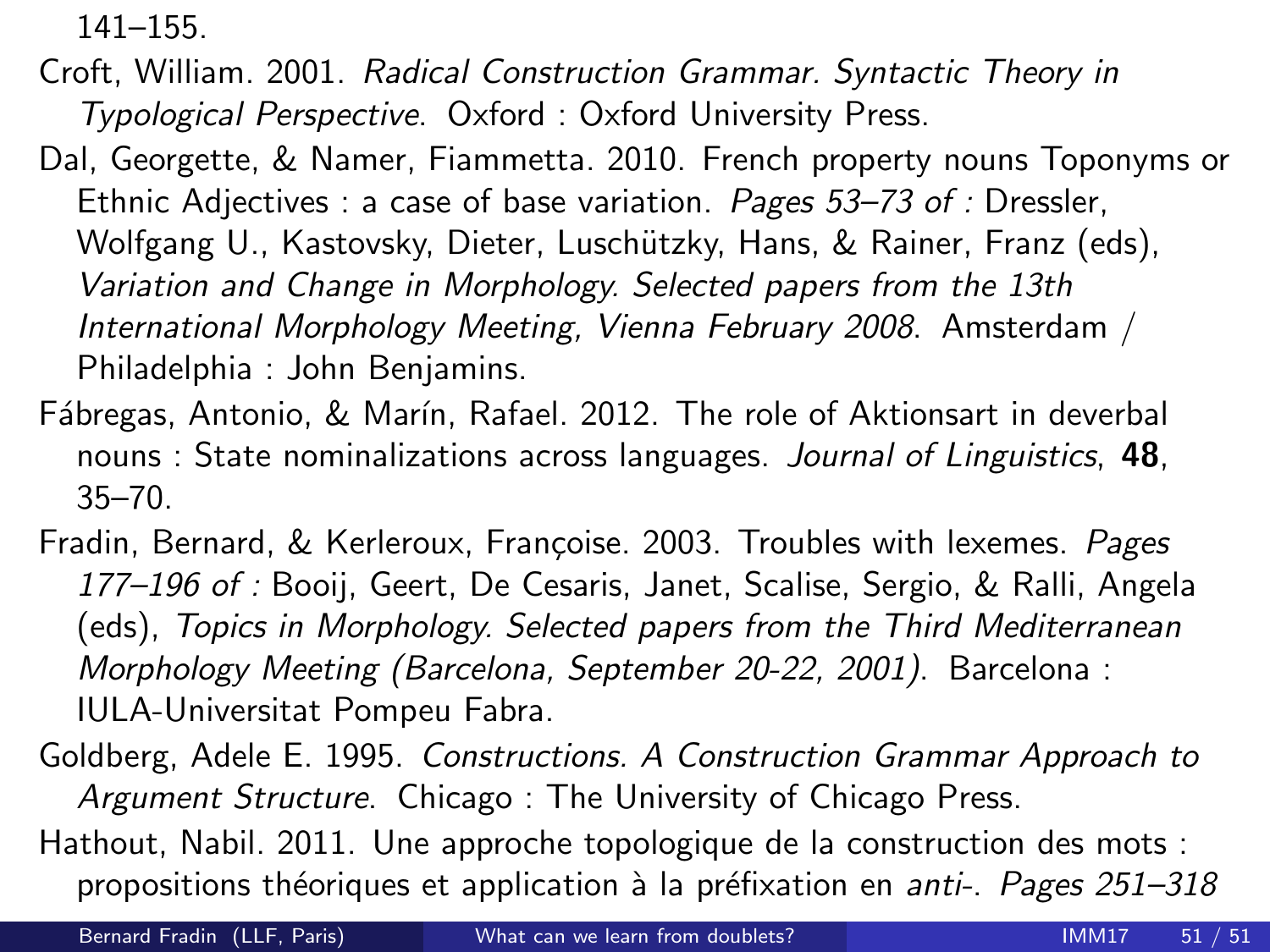of : Roché, Michel, Boyé, Gilles, Hathout, Nabil, Lignon, Stéphanie, & Plénat, Marc (eds), Des unités morphologiques au lexique. Paris : Hermès / Lavoisier. Heinold, Simone Beatrice. 2011. Verbal Properties of Deverbal Nominals. Trier : Wissenschaftlicher Verlag Trier.

- Huvghe, Richard, & Marín, Rafael. 2007. L'héritage aspectuel des noms déverbaux en français et en espagnol. Faits de langue, 30, 265–273.
- Jurafsky, Daniel. 1996. Universal tendencies in the semantics of the diminutive. Language, 72, 533–578.
- Kay, Paul, & Fillmore, Charles J. 1999. Grammatical constructions and linguistic generalization : The What's X doing? construction. Language,  $75(1)$ , 1-33.

Koenig, Jean-Pierre. 1999. Lexical Relations. Stanford : CSLI.

- Lakoff, George. 1987. Women, Fire, and Dangerous Things. Chicago : University of Chicago Press.
- Plénat, Marc, & Roché, Michel. 2014. La suffixation dénominale en -at et la loi des (sous-)séries. Pages 47–74 of : Villoing, Florence, David, Sophie, & Leroy, Sarah (eds), Foisonnements morphologiques. Etudes en hommage à Françoise Kerleroux. Nanterre : Presses Universitaires de Paris Ouest.

Roché, Michel. 1997. Briard, bougeoir et camionneur : dérivés aberrants. dérivés possibles. Pages 241–250 of : Corbin, Danielle, Fradin, Bernard, Habert, Benoît, Kerleroux, Françoise, & Plénat, Marc (eds), Mots possibles et mots existants. Villeneuve d'Ascq : URA 382 - CNRS & Université de Lille 3.